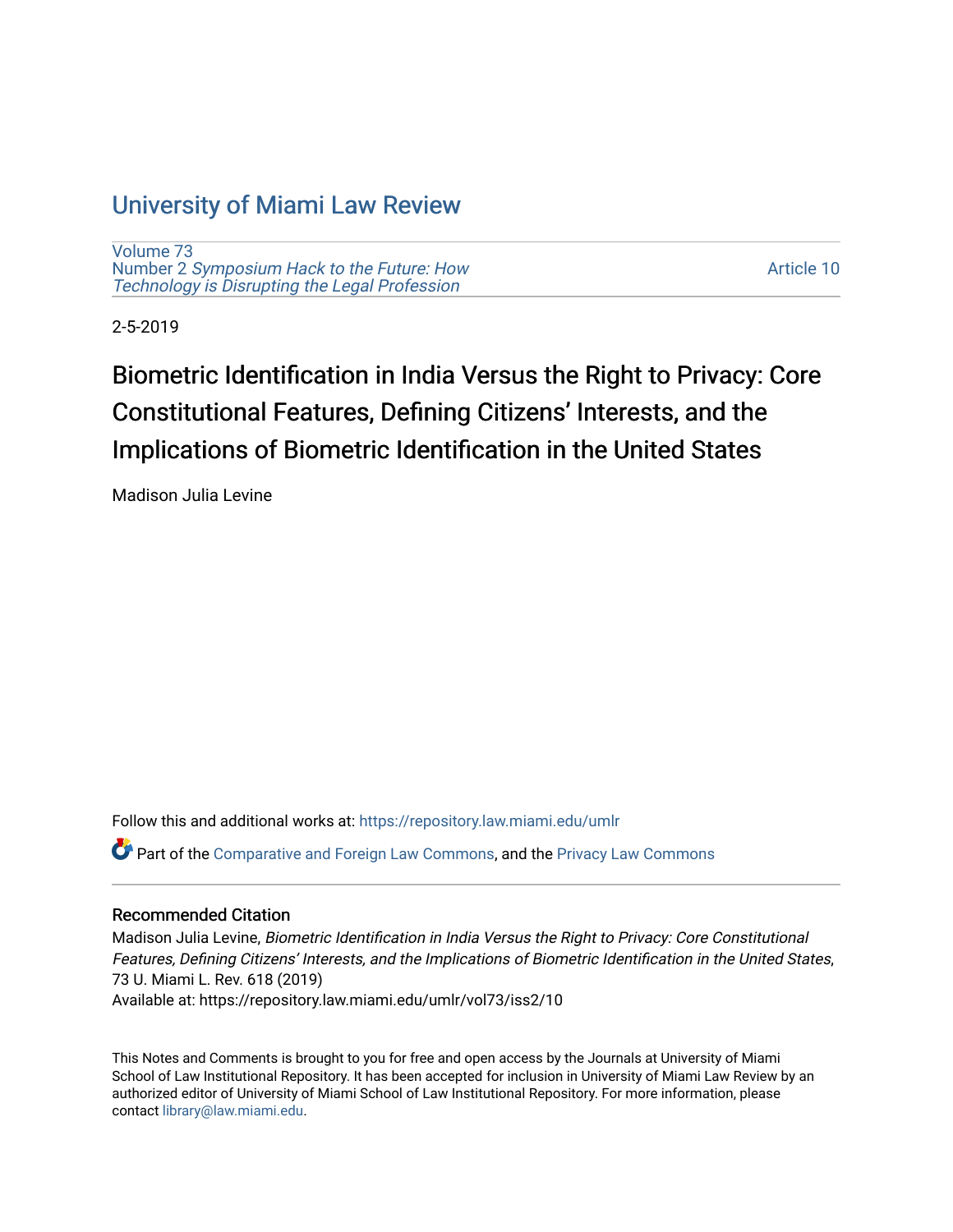## **Biometric Identification in India Versus the Right to Privacy: Core Constitutional Features, Defining Citizens' Interests, and the Implications of Biometric Identification in the United States**

MADISON JULIA LEVINE\*

*In 2009, the Indian government introduced a widespread biometric identification system called Aadhaar—a national scheme that issues Indian citizens and residents a unique identification number while collecting and storing their most personal biometric and demographic information. As the Aadhaar system was implemented and promoted in India, widespread concerns grew regarding the storage and protection of such private information. How can Indian citizens enforce and protect their privacy rights? In 2017, the Indian Supreme Court attempted to address this issue by holding that an individual's right to privacy is an inherent part of the right to life and personal liberty and is therefore implied under Article 21 of the Indian Constitution.*

 <sup>\*</sup> J.D. Candidate 2019, University of Miami School of Law; B.S. 2012, University of Miami. I dedicate this Comment to my late father, Judge Steve Levine, who is my constant motivation to excel in Law School. I know he is always watching over me and would be so proud. I want to especially thank my mother, Tracy Howard, for being an unwavering pillar of strength, support, and guidance. It was my mom who encouraged me to explore who I am, make mistakes, be spontaneous, and embrace the joy of living. She allowed me to travel at a young age and it was one such travel adventure in Southern India that sparked the idea for this Comment. I want to thank my uncle, Jon (Tío), who helped me with the writing process. A big thank you to Frank Halpern who I bounced ideas off of and who supported and comforted me even during my most stressed out moments. I want to thank my faculty advisor, Scott Sundby, for being an inspiring professor and assisting me with the focus and scope of my writing. Finally, thank you to the *University of Miami Law Review* for choosing my Comment for publication and working so diligently throughout the editing process.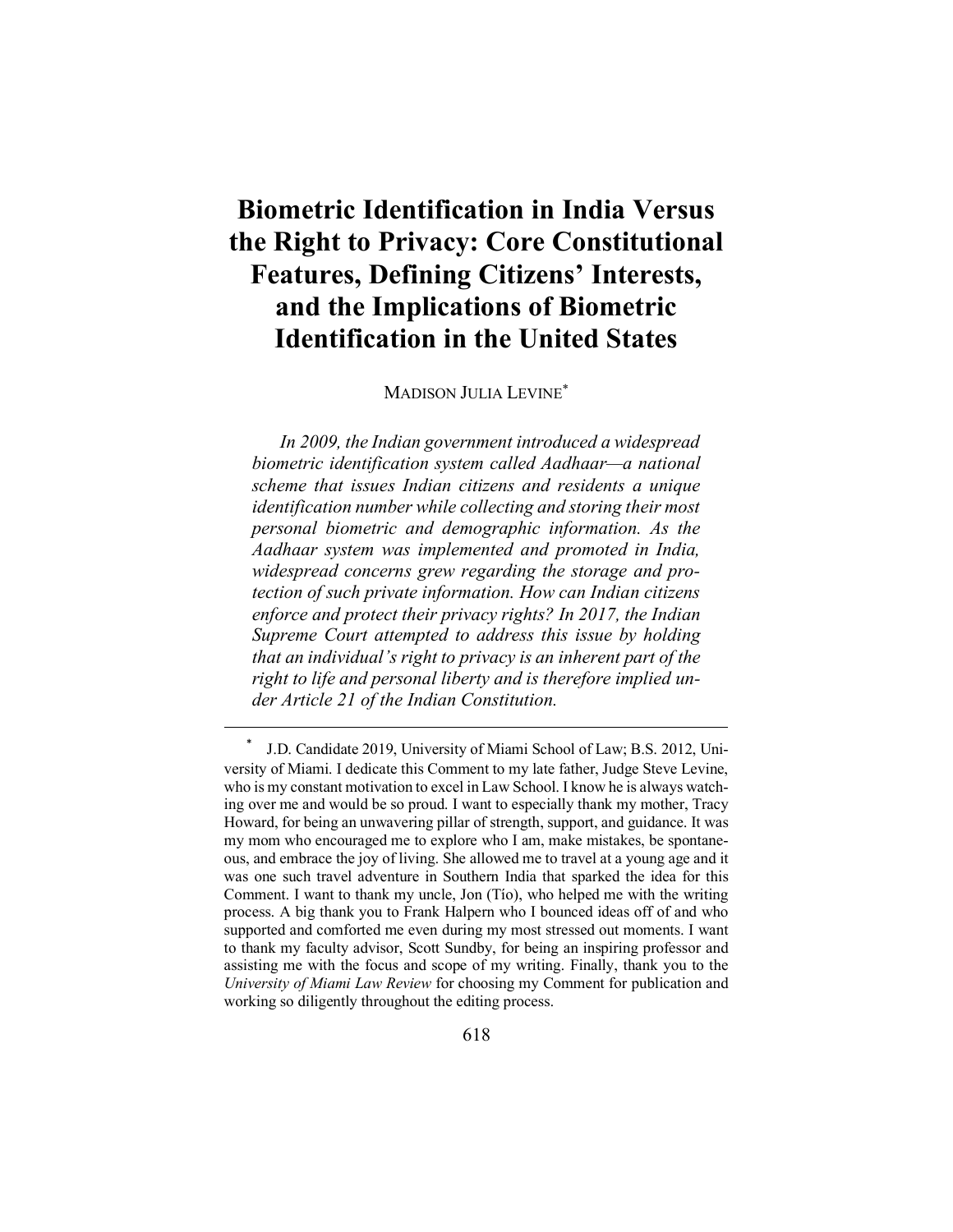*Following the Supreme Court of India's declaration that privacy is a fundamental right, the idea of a general-purpose identification database is constitutionally questionable. As there is no comprehensive legal framework for privacy protection and no explicit constitutional right to privacy in India, one must ask: is the Indian government violating individual privacy rights through Aadhaar? Regardless of this concern, in 2018 the Indian Supreme Court declared Aadhaar constitutional in connection to the mandatory linking of Aadhaar numbers with all government welfare schemes and services. In light of this decision, this Comment advocates that the Aadhaar system should have been deemed unconstitutional as a violation of individual privacy rights.*

*Additionally, with the growth of interconnected technology, it is important to address the consequences of a system like Aadhaar in the United States. How would a similar identification system function and would such a system even be deemed constitutional? To maintain a liberal democratic society that values and upholds privacy rights, the United States should avoid proposing such a system, no matter how beneficial or convenient it may seem.*

|                                                           | 620 |
|-----------------------------------------------------------|-----|
| CORE PRIVACY RIGHTS UNDER THE INDIAN CONSTITUTION 621     |     |
| II. THE UNITED STATES CONSTITUTION AND THE RIGHT TO       |     |
|                                                           | 628 |
| III. INDIA'S AADHAAR SYSTEM: A SPECIFIC PRIVACY ISSUE 634 |     |
|                                                           |     |
|                                                           |     |
|                                                           |     |
| IV. CONSTITUTIONALITY OF THE AADHAAR SYSTEM  641          |     |
|                                                           |     |
| B. Information Collection and the Legality of the Aadhaar |     |
|                                                           |     |
|                                                           |     |
|                                                           |     |
|                                                           |     |
| IMPLICATIONS OF AN AADHAAR-LIKE SYSTEM IN THE<br>V.       |     |
|                                                           | 649 |
|                                                           |     |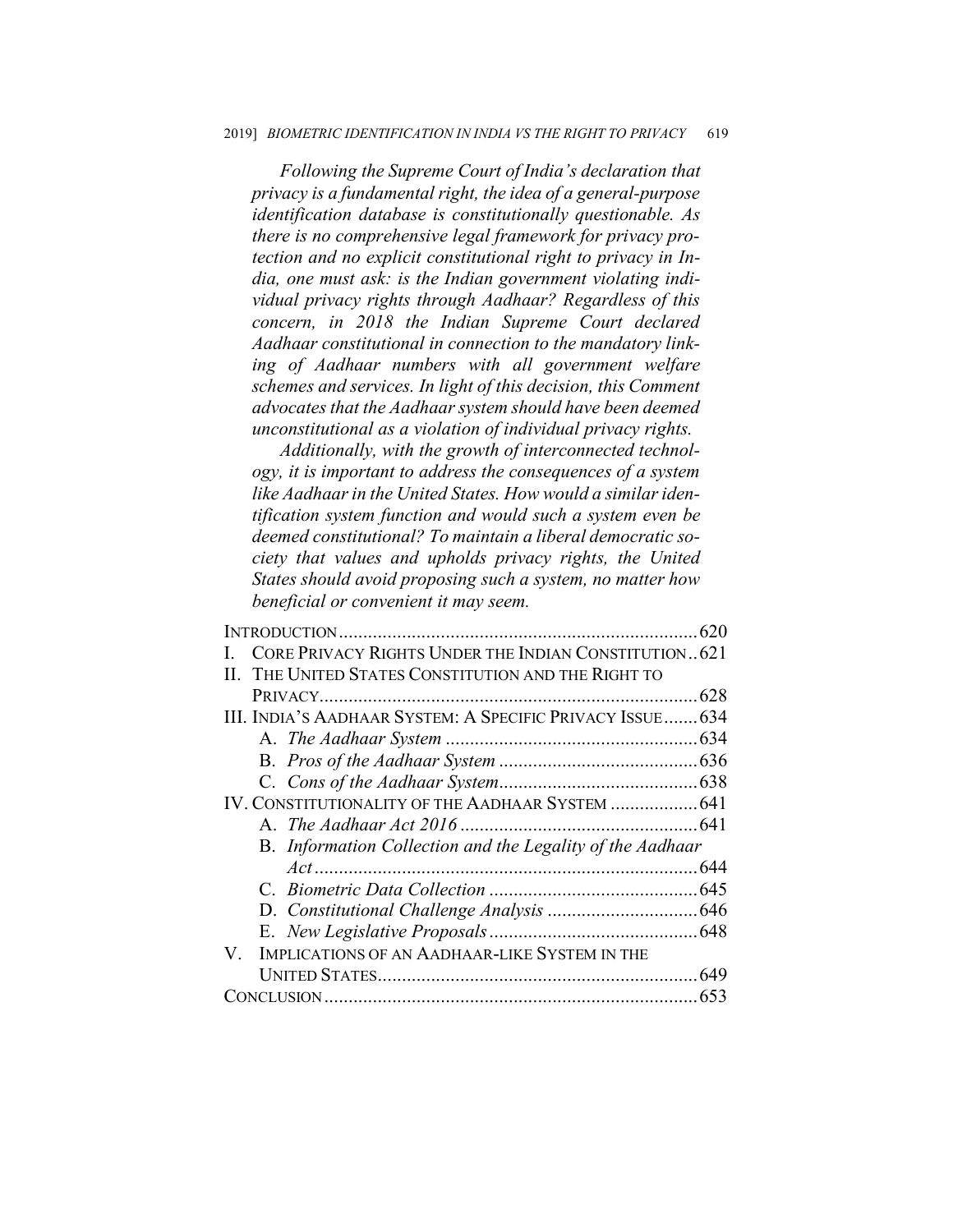#### **INTRODUCTION**

The right to privacy was characterized in the United States during the late nineteenth century simply as the "right to be let alone."1 Since then, the right to privacy has expanded into something much greater due to—among other sociopolitical changes—emerging technology and information systems, which have wrought a complex set of issues that illuminate the core definitional features of privacy in the twenty-first century. <sup>2</sup> Alan Westin, a scholar who surveyed and set the boundaries of privacy under the United States Constitution for a half-century, said that "[p]rivacy is the claim of individuals, groups, or institutions to determine for themselves when, how, and to what extent information about them is communicated to others."3 In 1989, the United States Supreme Court stated that privacy is one's "control over information concerning his or her person."4 Similarly, President Bill Clinton's National Information Infrastructure Task Force defined privacy as "an individual's claim to control the terms under which personal information—information identifiable to the individual—is acquired, disclosed, and used."5 By any definition today, privacy includes the "ability of an individual or a group to seclude themselves or information about themselves and thereby reveal themselves selectively."6 Accordingly, the definition that will be used throughout this Comment to encompass privacy rights in the modern international system can be stated as follows: privacy is the right to control the dissemination of personal

<sup>&</sup>lt;sup>1</sup> Samuel D. Warren & Louis D. Brandeis, *The Right to Privacy*, 4 HARV. L. REV. 193, 205 (1890).

<sup>2</sup> Justice K.S. Puttaswamy (Retd.) v. Union of India (*Puttaswamy I*), Writ Petition (Civil) No. 494 of 2012, 1 (Sup. Ct. India Aug. 24, 2017) (describing issues such as data mining, data collection, algorithms, internet browsing, and online banking). A subsequent Indian Supreme Court decision was reached in 2018 and is referred to as *Puttaswamy II*.

<sup>3</sup> ALAN WESTIN, PRIVACY AND FREEDOM 7 (1967); *see* Karen Sparks, *Alan Furman Westin*, ENCYCLOPEDIA BRITANNICA, https://www.britannica.com/biography/Alan-Westin (last updated Dec. 14, 2018); *see also* Tabrez Ahmad et al., Right of Privacy: Constitutional Issues and Judicial Responses in USA and India, Particularly in Cyber Age 11 (2009) (unpublished manuscript), https://papers.ssrn.com/sol3/papers.cfm?abstract\_id=1440665. 4 U.S. Dep't of Justice v. Reporters Comm. for Freedom of the Press, 489

U.S. 749, 763 (1989). 5 Ahmad et al., *supra* note 3, at 11. 6 *Id.* at 2.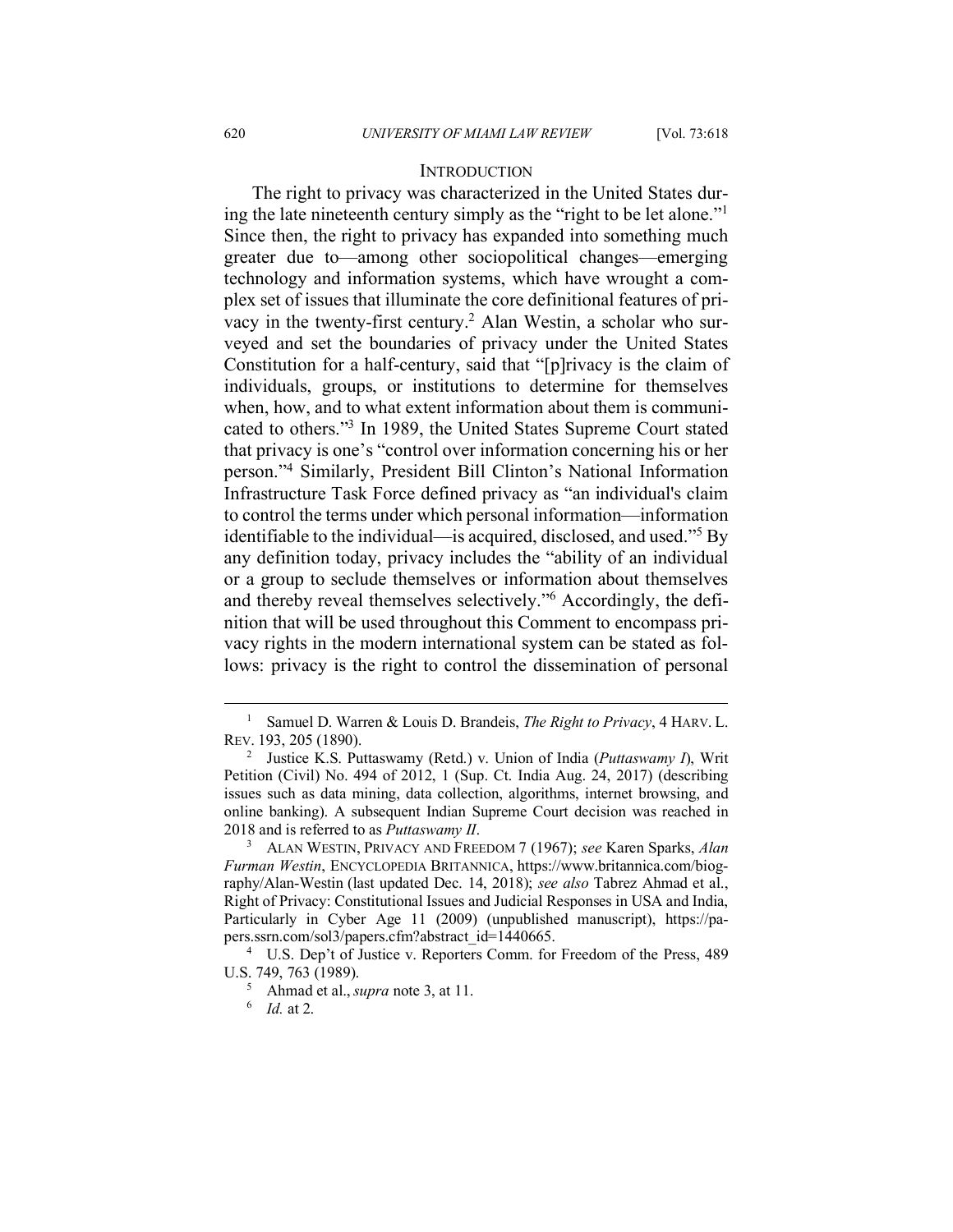#### information.

This Comment addresses two primary questions. First, does India's biometric identification system violate constitutional privacy protection? Second, what are the implications of enacting a similar system in the United States? There is also the related issue of what occurs when one cannot control the dissemination of personal information. How will our privacy rights be protected and upheld? This Comment approaches these questions and issues in the context of India's Aadhaar scheme—a national identification system that issues Indian citizens and residents a unique ID number while collecting and storing their most personal biometric and demographic information.7

This Comment advocates for new, comprehensive privacy protections under Indian law in light of the 2017 Indian Supreme Court decision *Puttaswamy v. Union of India (Puttaswamy I)*, which upheld the right to privacy as fundamental under the Constitution of India. <sup>8</sup> Part I of this Comment discusses privacy rights under the Indian Constitution, including previous and current case law addressing this issue. Part II explores privacy rights under the United States Constitution and prior jurisprudence that developed this topic, as well as alternative views on constitutional interpretation. Part III highlights the specific issues associated with Aadhaar ID cards, including the pros and cons of the personal identification system. Part IV analyzes the constitutionality of current Aadhaar legislation in India and suggests changes in the law. Finally, Part V explores the implications and consequences of implementing a similar national identification system in the United States.

## I. CORE PRIVACY RIGHTS UNDER THE INDIAN CONSTITUTION

Fundamental rights such as life, dignity, personal liberty, happiness, and freedom arise out of societal custom and are memorialized in constitutions and legislation. <sup>9</sup> Such rights have been described as basic, primordial, or inalienable rights and in modern democratic

<sup>&</sup>lt;sup>7</sup> *See infra* Part III.<br><sup>8</sup> *Puttaswamy I*, Writ Petition (Civil) No. 494 of 2012 1, 262–63 (Sup. Ct. India Aug. 24, 2017; *see infra* Part I. 9 *See Puttaswamy I*, Writ Petition (Civil) No. 494 of 2012 at 23 (Bobde, J.,

concurring).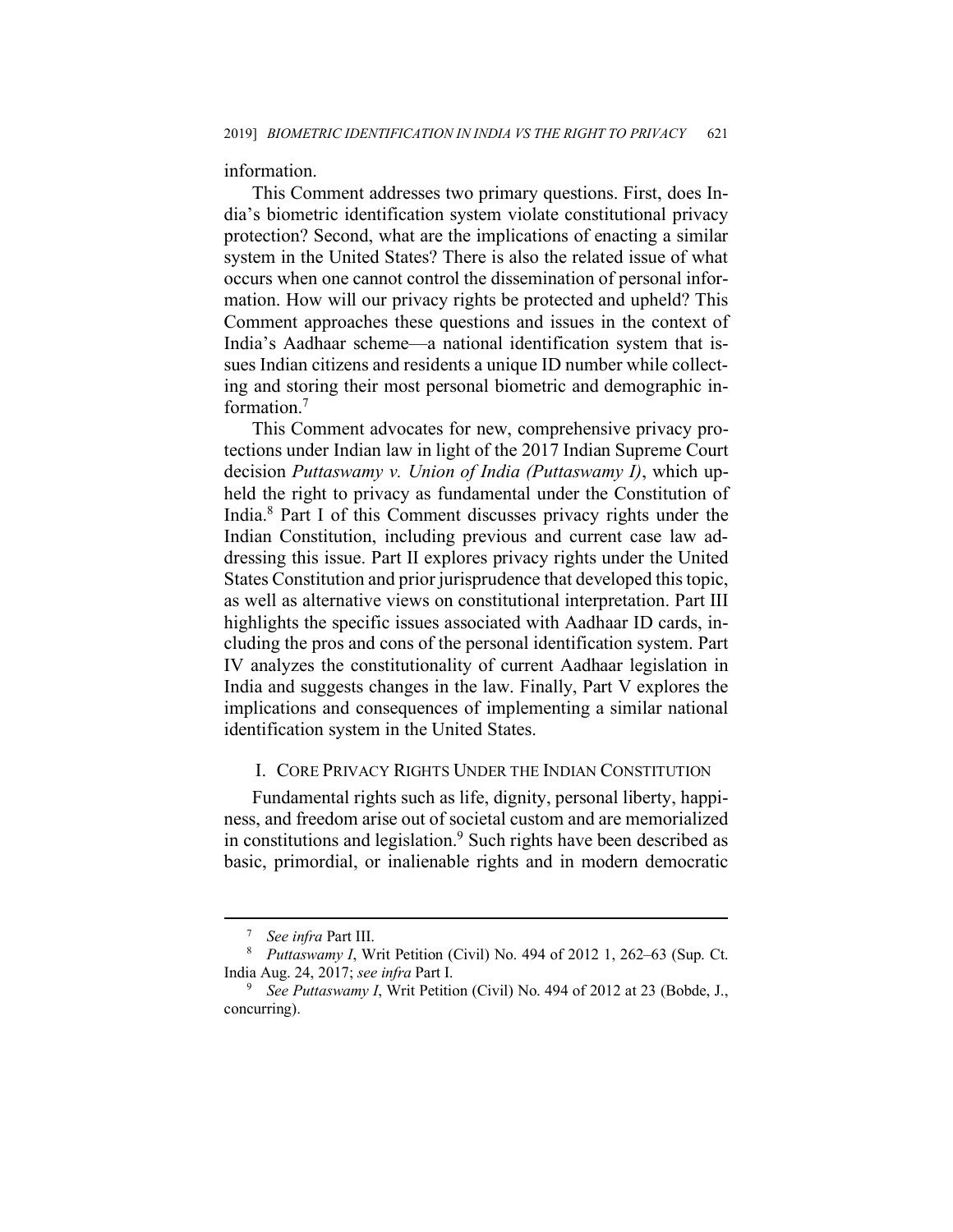countries, cannot be "abridged or curtailed totally by ordinary legislation" or the acts of elected officials. <sup>10</sup> The framers of the Constitution of India believed that liberty cannot be fully enjoyed without the guarantee of certain freedoms.<sup>11</sup> The very purpose of creating a written Indian Constitution was to "secure justice, liberty, and equality to the people of India."12

As such, the Constitution of India contains provisions "specifying and identifying certain rights" for its citizens.<sup>13</sup> In attempting to understand and solidify these essential rights, it is important to look to the written text of the Constitution for a deeper understanding.<sup>14</sup> Such freedoms can be found in the words of the Preamble and Part III (Fundamental Rights) of the Indian Constitution, which includes Articles 14, 19, and 21.<sup>15</sup> These Articles enumerate a specific and precise list of rights, including the following: the right to equal protection,<sup>16</sup> freedom of speech and expression, freedom of movement,<sup>17</sup> life, and personal liberty.<sup>18</sup> Nevertheless, an exact constitutional provision containing a fundamental right of privacy is lacking, creating a discord of court opinions concerning the privacy rights of

 $\overline{a}$ 

<sup>15</sup> INDIA CONST. pmbl. ("We, the People of India, having solemnly resolved to constitute India into a sovereign socialist secular democratic republic and to secure to all its citizens: Justice, social, economic, and political; Liberty of thought, expression, belief, faith, and worship; Equality of status and opportunity; and to promote among them all fraternity assuring the dignity of the individual and the unity and integrity of the Nation."); *id.* art. 14 ("The State shall not deny to any person equality before the law or the equal protection of the laws within the territory of India."); *id.* art. 19 ("All citizens shall have the right to freedom of speech and expression; to assemble peaceably and without arms; to form associations or unions or co-operative societies; to move freely through the territory of India; to reside and settle in any part of the territory of India; and to practice any profession, or to carry on any occupation, trade or business."); *id.* art. 21 ("No person shall be deprived of his life or personal liberty except according to procedure established by law.").

<sup>18</sup> *Id.* art. 21.

<sup>10</sup> *Puttaswamy I*, Writ Petition (Civil) No. 494 of 2012 at 22–23 (Chelameswar, J., concurring).

 $\begin{bmatrix} 11 & Id. \ 12 & Id. \end{bmatrix}$ <br>  $\begin{bmatrix} 13 & Id. \end{bmatrix}$  at 22

<sup>13</sup> *Id.* at 22.<br><sup>14</sup> *See id.* at 21.

<sup>16</sup> *Id.* art. 14.

<sup>17</sup> *Id.* art. 19.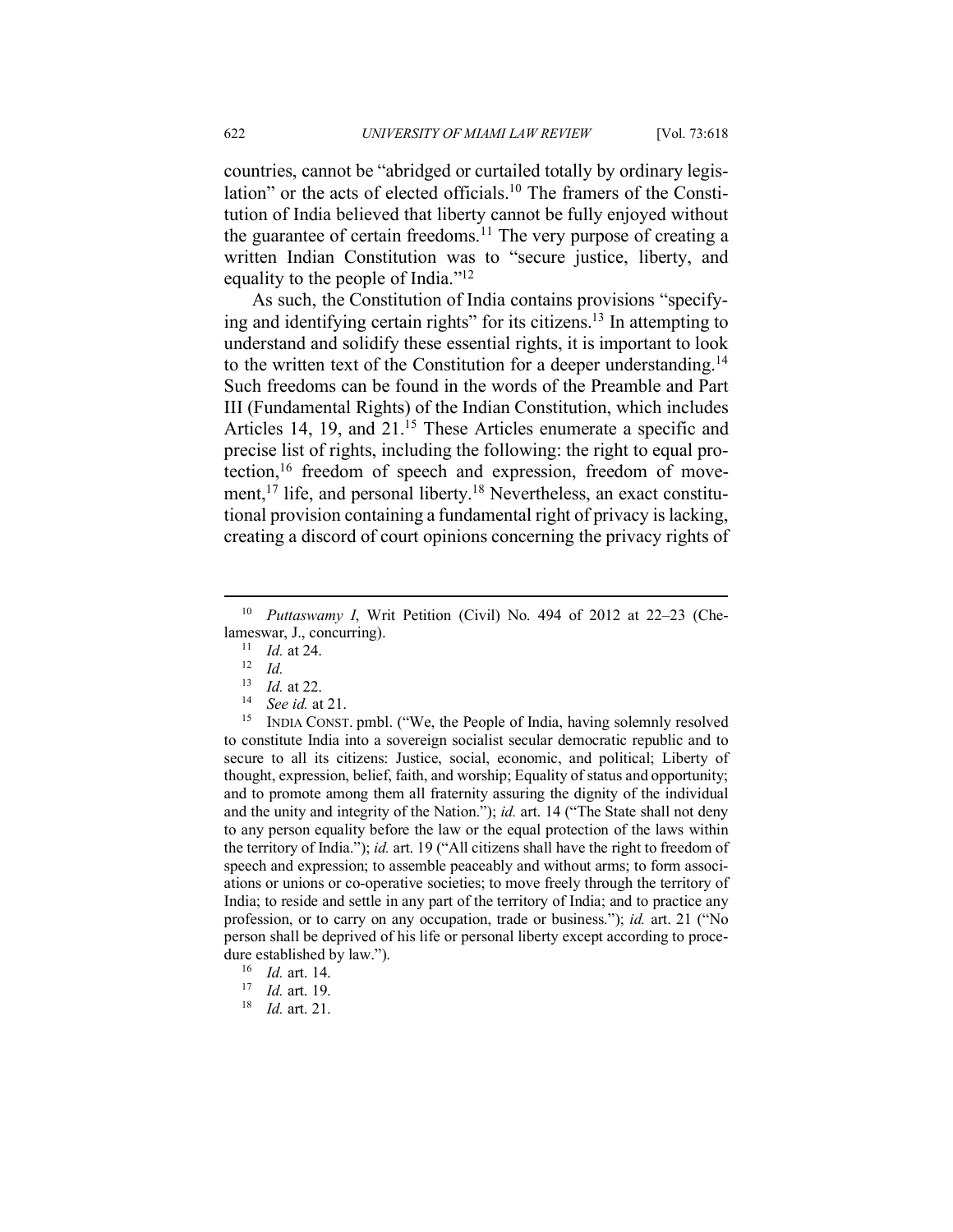Indian citizens. 19

However, on August 24, 2017, the Indian Supreme Court decision in *Puttaswamy v. Union of India (Puttaswamy I)*<sup>20</sup> brought some clarity to the issue of fundamental privacy rights. Prior to *Puttaswamy I*, there was a general understanding of an implied right to privacy in India, but its boundaries remained imprecise.<sup>21</sup> For example, the ancient and religious texts of India contained a well-developed sense of privacy. <sup>22</sup> In the *Ramayana* (an ancient Indian epic poem), a woman should not be seen by a male stranger, and the *Grihya Sutras*(sacred Hindu texts concerning domestic rituals) describe the correct way to build one's home to protect privacy.<sup>23</sup> Members of one particular Hindu denomination, known as the *Ramanuj Sampradaya*, refuse to eat or drink in the presence of others.<sup>24</sup> Despite the evident historical emphasis on privacy, the Court in *Puttaswamy I* solidified this legal issue by holding that an individual's right to privacy is an inherent part of the right to life and personal liberty and therefore is implied in Article 21 of the Indian Constitution. 25

In the judgment, Justice Chandrachud declared that privacy is an intrinsic right to life and liberty.26 This judgment arose as a reaction to the overarching presence of state and private actors attempting to regulate individual freedoms.27 There was a need to address privacy

<sup>19</sup> Ujwala Uppaluri & Varsha Shivanagowda, *Preserving Constitutive Values in the Modern Panopticon: The Case for Legislating Toward a Privacy Right in* 

*India*, 5 NUJS L. REV. 21, 33, 42–44 (2012).<br><sup>20</sup> *Puttaswamy I*, Writ Petition (Civil) No. 494 of 2012.<br><sup>21</sup> Graham Greenleaf, *Confusion as Indian Supreme Court Compromises on Data Privacy and ID Number*, 137 PRIVACY LAWS & BUS. INT'L REP. 24, 24–26 (2015). 22 *Puttaswamy I*, Writ Petition (Civil) No. 494 of 2012 at 21 (Bobde, J., con-

curring).

 $\frac{23}{24}$  *Id.* 

 $\frac{24}{25}$  *Id.*  $\frac{1}{25}$ 

<sup>25</sup> *Puttaswamy I*, Writ Petition (Civil) No. 494 of 2012 at 262 (majority opinion) ("Privacy is a constitutionally protected right which emerges primarily from the guarantee of life and personal liberty in Article 21 of the Constitution."); INDIA CONST. art. 21. (stating that "no person shall be deprived of his life or personal liberty except according to procedure established by law".)

<sup>26</sup> *Puttaswamy I*, Writ Petition (Civil) No. 494 of 2012 at 262–63; *Right to Privacy a Fundamental Right, Says Supreme Court in Unanimous Verdict*, WIRE (Aug. 24, 2017), https://thewire.in/170303/supreme-court-aadhaar-right-to-privacy/. 27 *Puttaswamy I*, Writ Petition (Civil) No. 494 of 2012 at 4–5.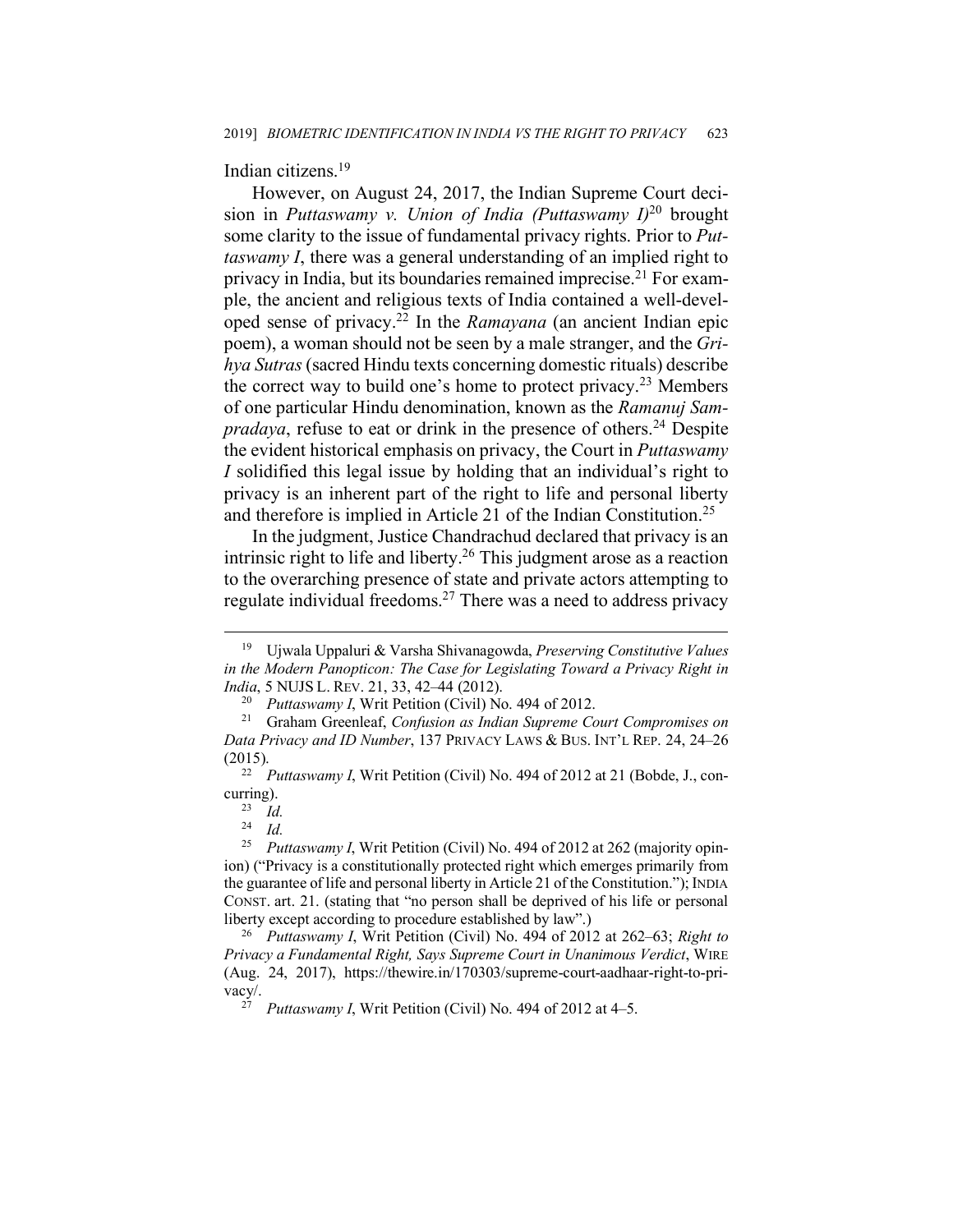rights in the context of the changing technological landscape of India, where the debate on privacy was "being analyzed [within] the context of a global information based society."28 The task before the Court was to "impart constitutional meaning to individual liberty in an interconnected world."29 As Justice Chelameswar stated in his concurring opinion, "fundamental rights are the only constitutional firewall to prevent [state] interference with those core freedoms constituting liberty of a human being."<sup>30</sup> His concurrence concluded by emphasizing that the right to privacy is a core freedom and is part of the meaning of liberty within Article 21. 31

The *Puttaswamy I* judgment recognized the importance and value of privacy as a constitutional entitlement, not through the process of amendment, but through judicial interpretation by determining the nature and the extent of the freedoms available to each person protected under the Indian Constitution.<sup>32</sup> The Court looked to Article 21 to interpret and establish this fundamental right.<sup>33</sup> Justice Chandrachud explained that the right to privacy is implicit in the right to life and liberty guaranteed to citizens by Article 21 and that citizens have a right to safeguard that privacy.<sup>34</sup> Justice Bobde further expounded that the original and proper home for a right of privacy is in Article 21 at the very core of personal liberty and life itself.<sup>35</sup> He stated that "[l]iberty and privacy are integrally connected in a way that privacy is often the basic condition necessary for exercise of the right of personal liberty."36 Earlier in the opinion, Justice Bobde asserted that an individual must ensure his or her privacy in order to experience fulfillment and happiness and to perform at the highest level.<sup>37</sup>

The Court also turned to the Preamble of the Indian Constitution

 $\frac{28}{29}$  *Id.* 

*Id.* 

<sup>&</sup>lt;sup>30</sup> *Puttaswamy I*, Writ Petition (Civil) No. 494 of 2012 at 40 (Chelameswar, J., concurring).<br> $\frac{31}{d}$  d at 40

 $\frac{31}{32}$  *Id.* at 40–41.

<sup>32</sup> *Puttaswamy I*, Writ Petition (Civil) No. 494 of 2012 at 109–10 (majority opinion).<br> $\frac{33}{34}$  *Id.*<br> $\frac{34}{16}$  at 51–52.

<sup>&</sup>lt;sup>35</sup> *Puttaswamy I*, Writ Petition (Civil) No. 494 of 2012 at 25 (Bobde, J., concurring).<br> $\frac{36}{10}$ 

<sup>37</sup> *See id.* at 23.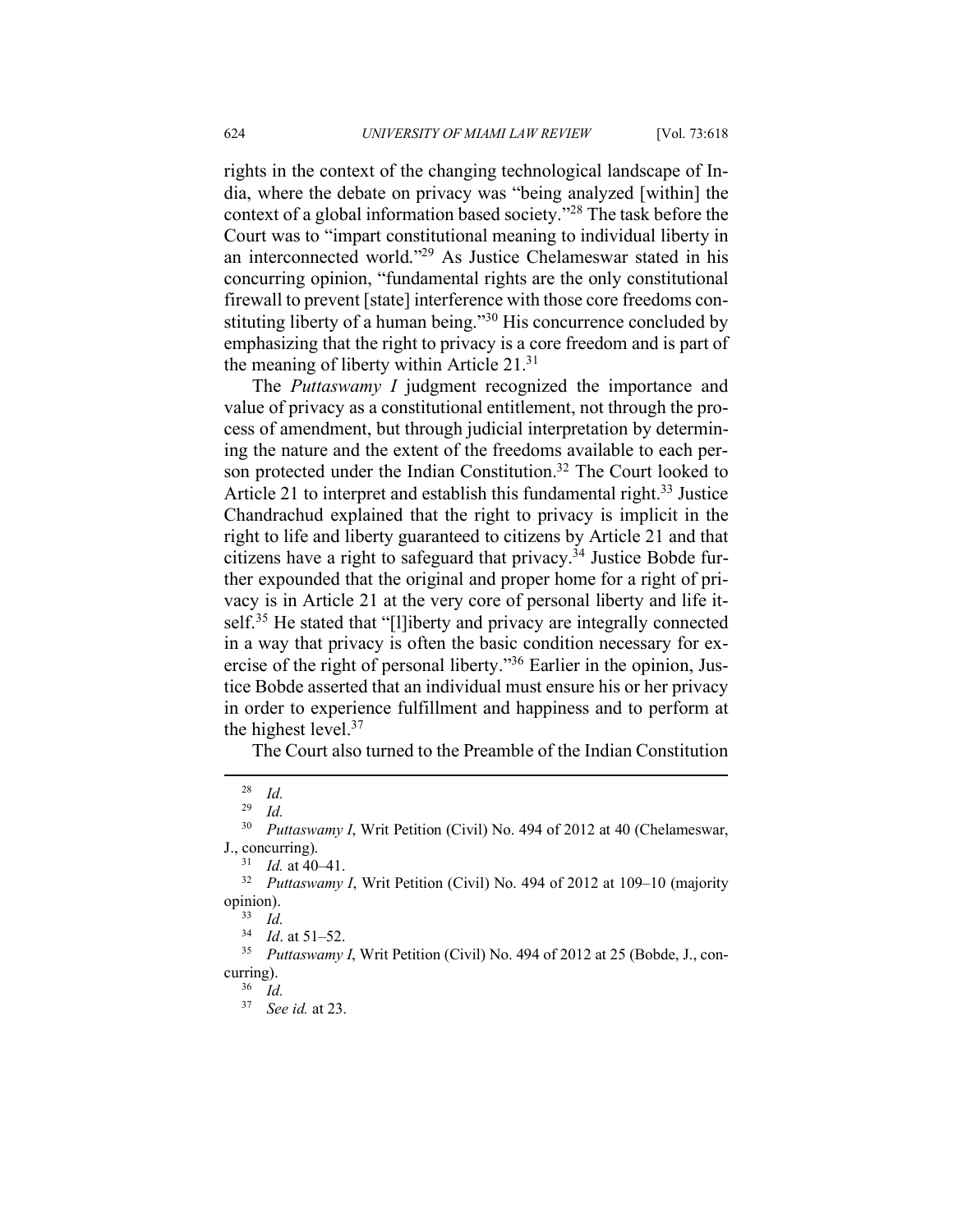in interpreting privacy as a fundamental right. $38$  In reference to the Preamble, Chief Justice Khehar explained "the constitutional vision seeks the realization of justice (social, economic and political); liberty (of thought, expression, belief, faith, and worship); equality (as a guarantee against arbitrary treatment of individuals); and fraternity (which assures a life of dignity to every individual)."39 The principles enumerated in the Preamble exist cohesively to "facilitate a humane and compassionate society."40 By focusing on human dignity in realizing fundamental individual rights, the "collective wellbeing of the community is determined," ensuring that Indian society is a reflection of dignity, fairness, liberty, and justice.<sup>41</sup> Chief Justice Khehar claimed that such reflections are also found in Article 14 (equal protection), Article 19 (guarantees of freedom), and Article 21 (the right to life and personal liberty) of the Constitution.<sup>42</sup>

Justice Sapre further explored this concept, stating that the significance of the Preamble was to focus on two aspects—first, "the unity of the Nation" and second, the "dignity of the individual."<sup>43</sup> Both expressions are interdependent and intertwined in that the Nation is required to respect the freedom and ability to attain self-fulfillment of every individual.44 Dignity of both the individual and the Nation is considered essential to the fraternity of the Indian people.<sup>45</sup> Justice Sapre found no difficulty in tracing the right to privacy as emanating from two expressions of the Preamble: "liberty of thought, expression, belief, faith and worship" and "fraternity assuring the dignity of the individual."46 Additionally, he also found that the right to privacy emanates from Article 19(1)(a), which gives to every citizen "a freedom of speech and expression," Article  $19(1)(d)$ , which gives to every citizen "a right to move freely

<sup>38</sup> INDIA CONST. pmbl.

<sup>&</sup>lt;sup>39</sup> *Puttaswamy I*, Writ Petition (Civil) No. 494 of 2012 at 94 (majority opin- $\lim_{40}$ .

 $\frac{40}{41}$  *Id.* 

 $\frac{41}{42}$  *Id.* 

<sup>42</sup> INDIA CONST. arts. 14, 19, 21; *Puttaswamy I*, Writ Petition (Civil) No. 494 of 2012 at 94. 43 *Puttaswamy I*, Writ Petition (Civil) No. 494 of 2012 at 6 (Sapre, J., con-

curring).<br> $^{44}$  *Id.* 

<sup>45</sup> *Id.* at 7.

<sup>46</sup> *Id.* at 19.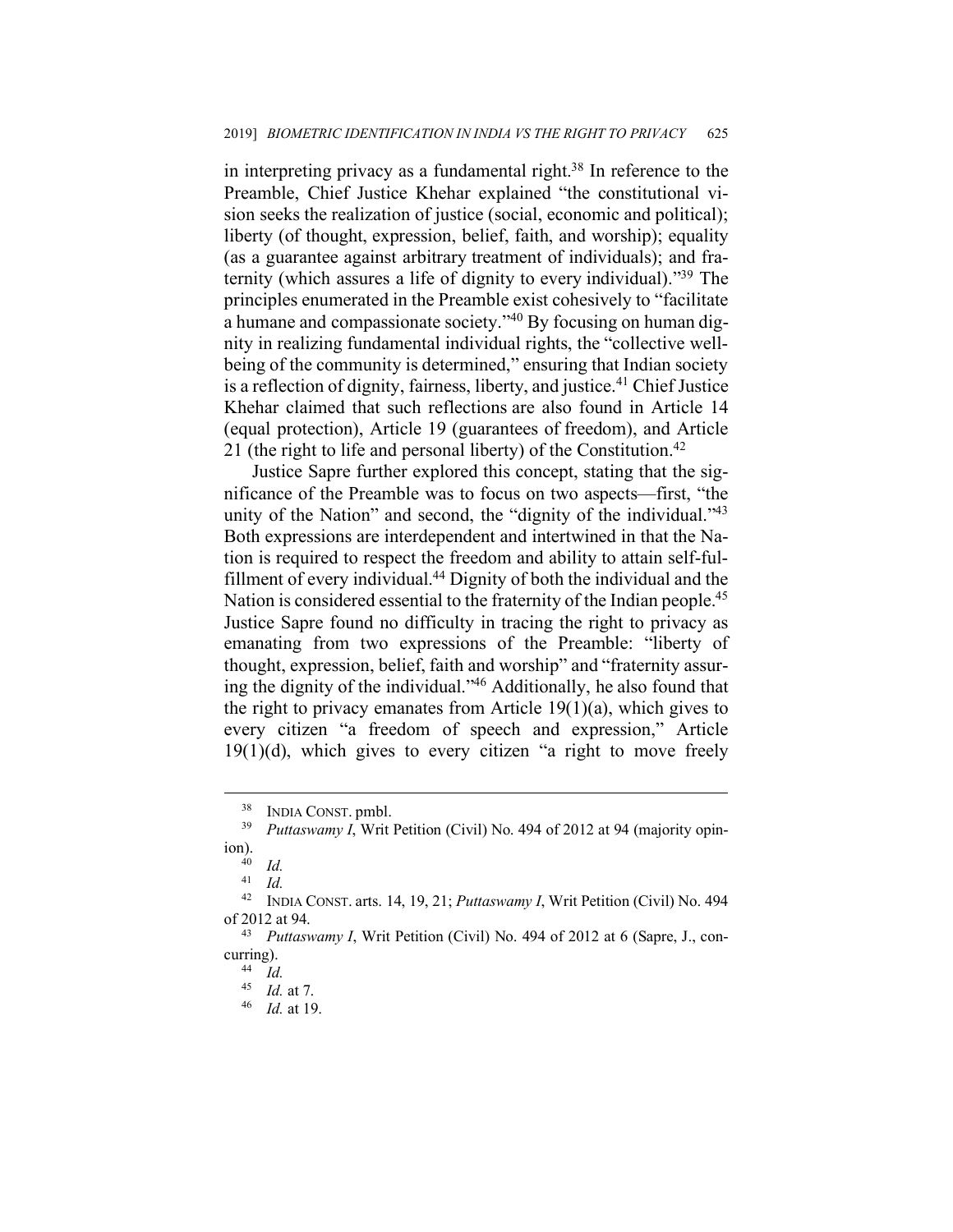throughout the territory of India," and finally, from the expression "personal liberty" under Article 21.<sup>47</sup> The right to privacy is intertwined with these expressions and "flows from each of them and in juxtaposition."<sup>48</sup>

Importantly, the Indian Supreme Court's decision in *Puttaswamy I* overruled the holdings of the 1954 case *M.P. Sharma v. Satish Chandra* and the 1962 case *Kharak Singh v. State of Uttar Pradesh*, both of which were landmark decisions holding that the right to privacy is not protected under the Indian Constitution.49 In *M.P. Sharma*, the Indian government seized documents belonging to a company suspected of falsifying records. <sup>50</sup> Sharma challenged the constitutional validity of the search and seizure, claiming that it violated his fundamental rights under Article 19(1)(f), the right to acquire, hold, and dispose of property, and Article 20(3), protection against self-incrimination.51 The Court in *M.P. Sharma* held that in the absence of a provision similar to the Fourth Amendment of the United States Constitution, the right to privacy could not be read into the provisions of Article 20(3) of the Indian Constitution. <sup>52</sup> Although Article 19(1)(f) was also in question, the Court only rejected the right to privacy in the context of searches and seizures of documents.53 The Court took a narrow and formalistic approach, stating

 $\frac{47}{48}$  *Id.* 

<sup>48</sup> *Id.* at 20.

*Puttaswamy I*, Writ Petition (Civil) No. 494 of 2012 at 261 (majority opinion); M.P. Sharma v. Satish Chandra, District Magistrate, Delhi (1954) 1 SCR 1077, 1096–97 (India); Kharak Singh v. State of U.P., (1964) 1 SCR 332, 351 (India).

<sup>50</sup> *M.P. Sharma*, 1 SCR at 1079–80; Ananthakrishnan G, *M P Sharma and Kharak Singh: The Cases in Which SC Ruled on Privacy*, INDIAN EXPRESS (July 19, 2017), http://indianexpress.com/article/explained/m-p-sharma-and-kharaksingh-the-cases-in-which-sc-ruled-on-privacy-4756964/. 51 *M.P. Sharma*, 1 SCR at 1080–81 (discussing INDIA CONST. arts. 19, 20).

<sup>52</sup> INDIA CONST. art. 20, § 3; *Puttaswamy I*, Writ Petition (Civil) No. 494 of 2012 at 261; *see* Gautam Bhatia, *State Surveillance and the Right to Privacy in India: A Constitutional Biography*, 26 NAT'L L. SCH. INDIA REV. 127, 130 (2014). 53 *See* Bhatia, *supra* note 52, at 128. *But see* Govind v. State of M.P., (1975)

<sup>3</sup> SCR 946, 951–56 (suggesting that there is a zone of privacy that is protected under the Indian Constitution).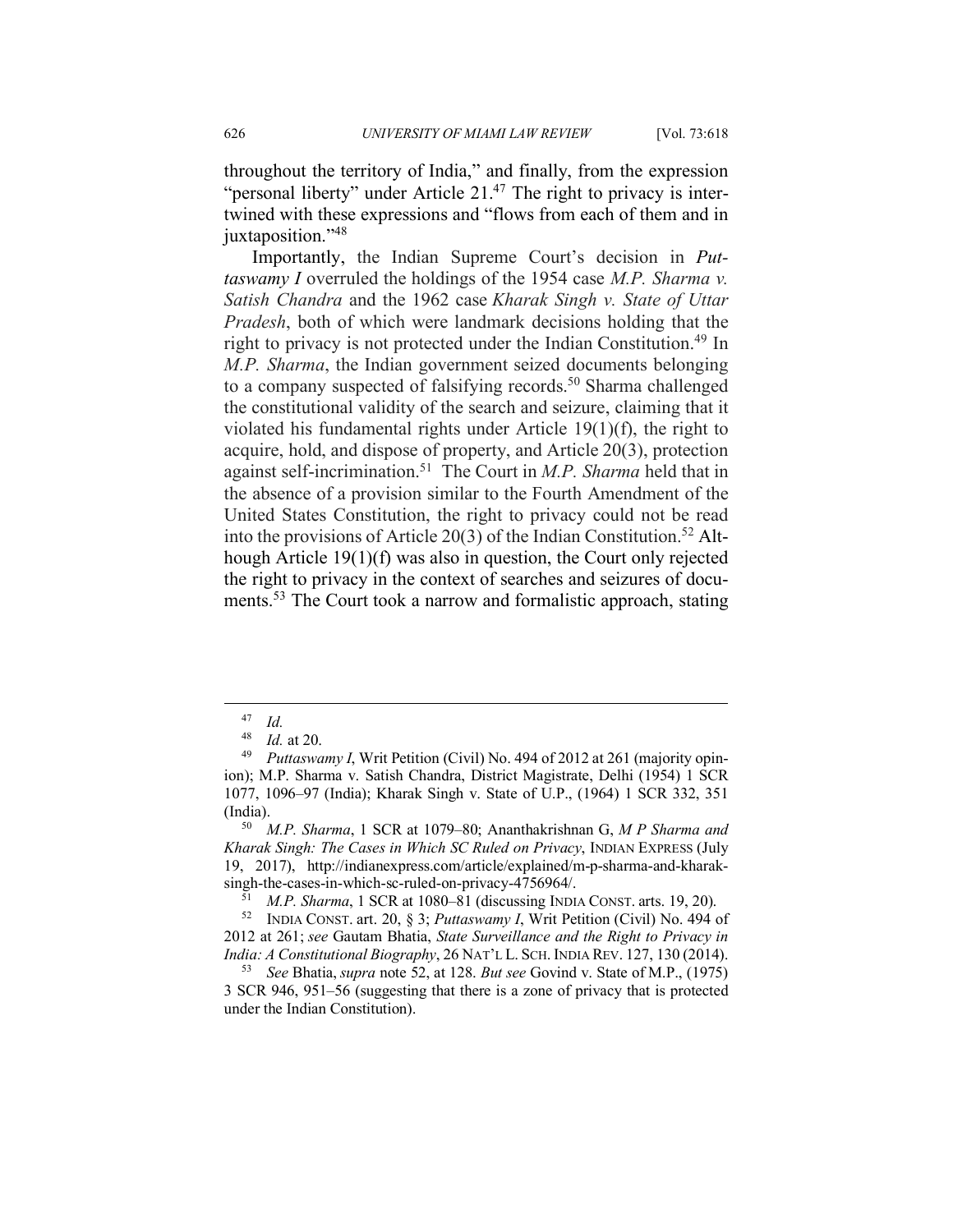that India has no equivalent of the American Fourth Amendment's specific prohibition of unlawful searches.<sup>54</sup>

The decision in *M.P. Sharma* did not specifically adjudicate whether a right to privacy would arise from any other constitutional provision such as the rights guaranteed by Article 19 or Article 21.<sup>55</sup> The decision only held that a right to privacy cannot be read into the Indian Constitution under Article  $20(3)$ <sup>56</sup> Accordingly, the holding could not be interpreted to specifically exclude the protection of privacy under the framework of constitutional guarantees including those in Articles 19 or 21.57 *M.P. Sharma* left undetermined whether a constitutional right to privacy is protected by other provisions of the Indian Constitution, leaving room for future judicial interpretation. <sup>58</sup> Therefore, in the absence of an express constitutional guarantee of privacy, the Court could still consider whether privacy is an element of personal liberty, a part of human dignity, or understood within the protection of human life.<sup>59</sup>

In *Kharak Singh*, the petitioner challenged the constitutionality of police monitoring.60 After being released from custody for lack of evidence, the petitioner was placed under police surveillance, which included unannounced home visits, movement reports, and periodic inquiries into his communications. <sup>61</sup> Singh challenged the constitutionality of the surveillance, claiming that it violated his fundamental rights of freedom of movement under Article 19(1)(d) and the protection of life an personal liberty under Article 21. <sup>62</sup> The Court held that the content of the expression "life and personal liberty" under Article 21 is a guarantee against intrusion into personal

<sup>54</sup> Bhatia, *supra* note 52, at 128; Sheetal Asrani-Dann, *The Right to Privacy in the Era of Smart Governance: Concerns Raised by the Introduction of Biometric-Enabled National ID Cards in India*, 47 J. INDIAN L. INST. 53, 62 (2005).<br><sup>55</sup> INDIA CONST. art. 19 (protecting freedom of speech and expression, the

ability to move freely through the territory of India, and to practice any profession, or to carry on any occupation, trade or business); *Puttaswamy I*, Writ Petition

<sup>(</sup>Civil) No. 494 of 2012 at 262 (majority opinion). 56 *Puttaswamy <sup>I</sup>*, Writ Petition (Civil) No. 494 of 2012 at 262. 57 *Id.*

<sup>58</sup> *Id.*

 $Id$ .

<sup>60</sup> Kharak Singh v. State of U.P., (1964) 1 SCR 332, 336 (India); Ananthakrishnan G, *supra* note 50.

<sup>61</sup> *Kharak Singh*, 1 SCR at 337–39; Ananthakrishnan G, *supra* note 50.

<sup>62</sup> *Kharak Singh*, 1 SCR at 336.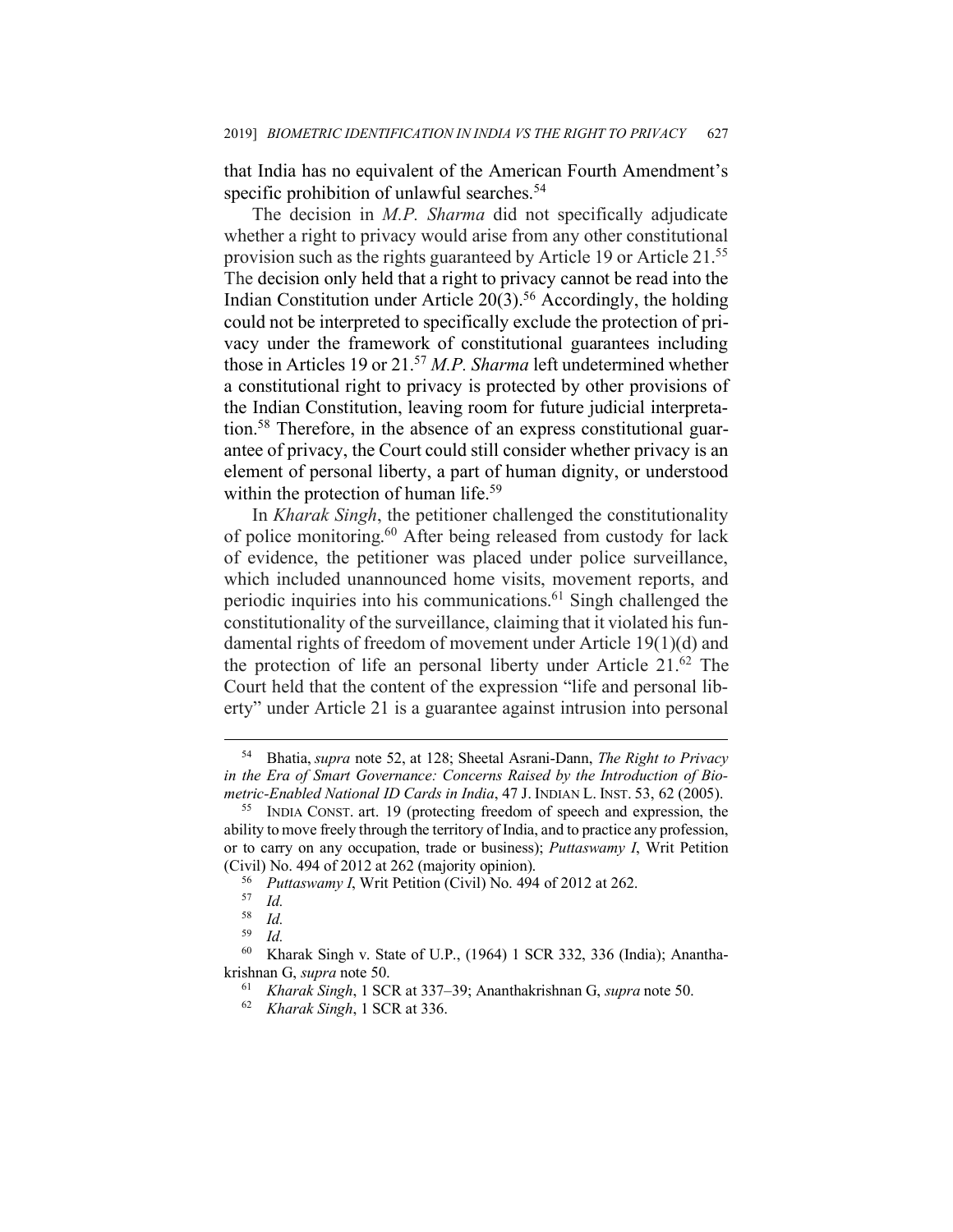security.<sup>63</sup> The Court further held that unauthorized entrance into a person's home is a violation of that fundamental right to personal liberty.<sup>64</sup> However, the Court refused to accept an infringement of Article 19, stating that unannounced visits did not impede Singh's movements, and therefore did not abridge his personal liberty or privacy.<sup>65</sup>

As such, the second part of the decision in *Kharak Singh*, which invalidated home visits on the ground that they violated personal liberty under Article 21, seems to be an implicit recognition of the right to privacy.66 However, the first part of the decision, emphasizing that the right to privacy is not a guaranteed right under the Indian Constitution, invalidates the right to privacy as a fundamental freedom.67

The 2017 Supreme Court decision in *Puttaswamy I*, <sup>68</sup> which directly addresses whether the right to privacy is a fundamental right under the Indian Constitution, overrules both *M.P. Sharma* and *Kharak Singh*, creating a new stage on which to analyze and adjudicate privacy issues in India.

## II. THE UNITED STATES CONSTITUTION AND THE RIGHT TO PRIVACY

Similar to the Indian Constitution, the United States Constitution does not contain an explicit right to privacy.69 However, the development of American jurisprudence has revealed that the right to privacy is implicitly protected under several Amendments to the United States Constitution.70

<sup>63</sup> *Id.* at 348–51; Bhatia, *supra* note 52, at 130.

<sup>64</sup> *Kharak Singh*, 1 SCR at 348–51.

<sup>65</sup> *Id.* at 343–44. 66 *Id.* at 348–51; Bhatia, *supra* note 52, at 130. 67 *Kharak Singh*, 1 SCR at 348–51; *see MP Sharma and Kharak Singh's Case: 'Privacy Not a Fundamental Right' Supreme Court Had Held Decades Ago*, FIRST POST (Aug. 24, 2017), http://www.firstpost.com/india/mp-sharma-and -kharak-singhs-case-privacy-not-a-fundamental-right-supreme-court-had-helddecades-ago-3966467.html. 68 *Puttaswamy I*, Writ Petition (Civil) No. 494 of 2012 1, 261 (Sup. Ct. India

Aug. 24, 2017).

*Id.* at 141; Uppaluri & Shivanagowda, *supra* note 19, at 33.

<sup>70</sup> *See generally* Todd B. Ruback & Sarah Mahony, *An Overview of Recent Statutory Changes to Privacy Law in India in Comparison to Similar US and EU Privacy Rules*, N.J. LAW. MAG., Oct. 2011, at 48, 48; Uppaluri & Shivanagowda, *supra* note 19, at 34.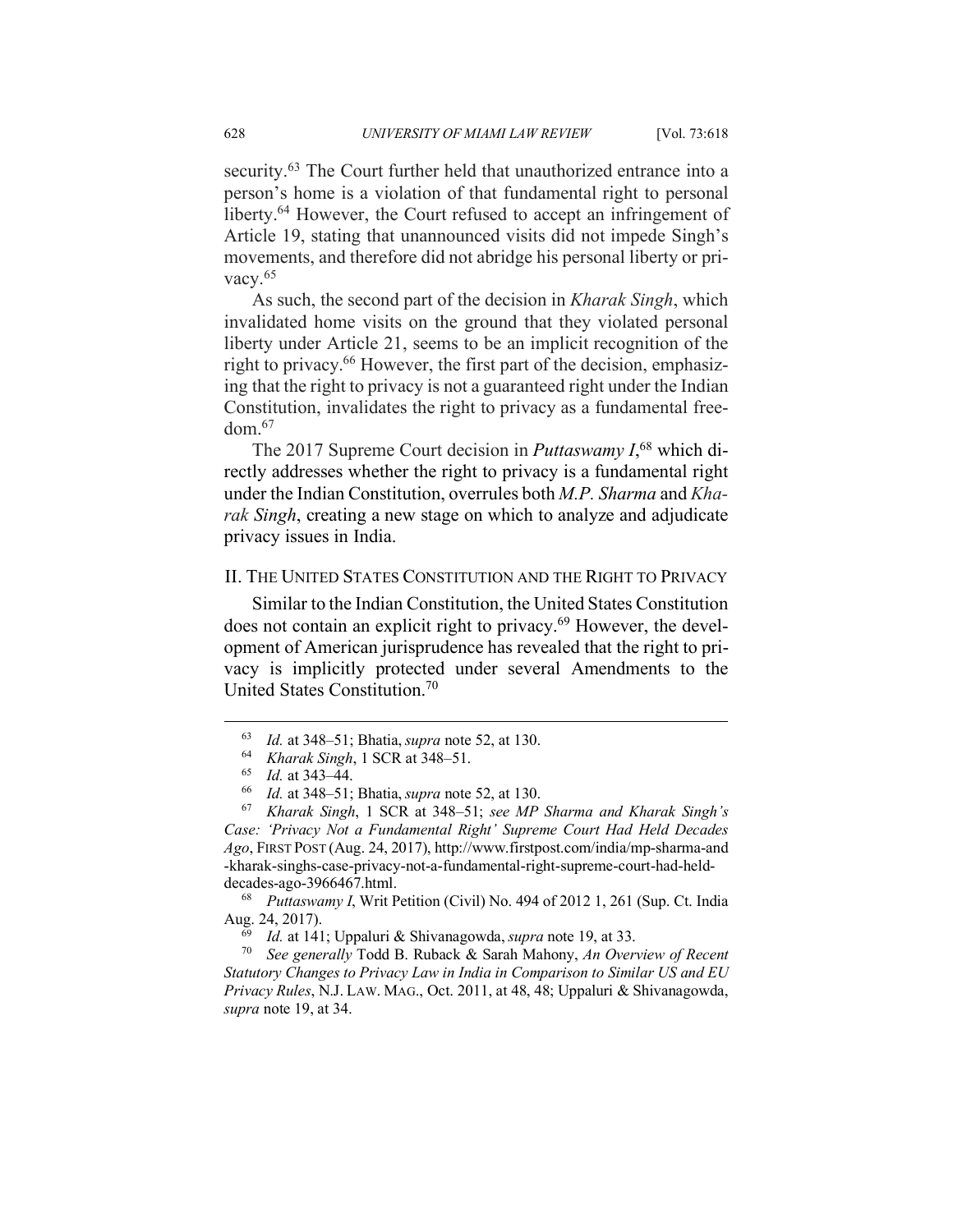The 1965 case *Griswold v. Connecticut* was one of the earliest privacy cases before the United States Supreme Court.<sup>71</sup> Griswold brought a constitutional challenge of a state law that forbade the use of contraceptives.72 The Court found that even though the right to privacy is not expressly mentioned in the Constitution, it emanates from the Fourth Amendment's ban on unreasonable searches.<sup>73</sup> The Court also held that the right to privacy is protected under the First, Third, Fifth, and Ninth Amendments. <sup>74</sup> These Amendments create a zone in which privacy is protected from governmental intrusion.75

*Griswold* is similar to the 1975 Indian Supreme Court case of *Govind v. State of M.P.*, <sup>76</sup> which also recognized a "penumbra or zone of privacy" under the Indian Constitution.77 *Govind* challenged the constitutional validity of state surveillance and unannounced home visits.<sup>78</sup> The Court held that Articles 19 and 21 of the Indian Constitution created an independent right to privacy and the "fundamental nature of [this] right is implicit in the concept of ordered liberty."79 Yet, the Indian Supreme Court did not go so far as to specifically declare privacy an inherent right, as was pronounced in *Puttaswamy I* and as the United States Supreme Court pronounced in *Griswold*, but did indicate that a fundamental privacy right could be overridden by a compelling state interest.<sup>80</sup>

The 1967 decision in *Katz v. United States* also broadened the interpretation of the right to privacy in the United States Constitu-

<sup>71</sup> 381 U.S. 479, 480 (1965); Uppaluri & Shivanagowda,*supra* note 19, at 34.

<sup>72</sup> *Griswold*, 381 U.S. at 480.

 $\frac{73}{74}$  *Id.* at 484.

<sup>74</sup> *Id.*<br>
75 *Id.* at 485.<br>
76 (1975) 3 SCR 946 (India).<br>
77 *Id.* at 947: Asrani-Dann sa

<sup>77</sup> *Id.* at 947; Asrani-Dann, *supra* note 54, at 63. 78 Asrani-Dann, *supra* note 54, at 63.

<sup>79</sup> *Govind*, 3 SCR at 954.

<sup>80</sup> *See* Bhatia, *supra* note 52, at 134. *Govind* set the tone for future Indian Supreme Court decisions. *See, e.g.*, People's Union for Civil Liberties v. Union of India, (1997) 1 SCC 301 (holding that improper wiretapping implicates Article 21 of the Indian Constitution, violating personal liberty and the right to privacy).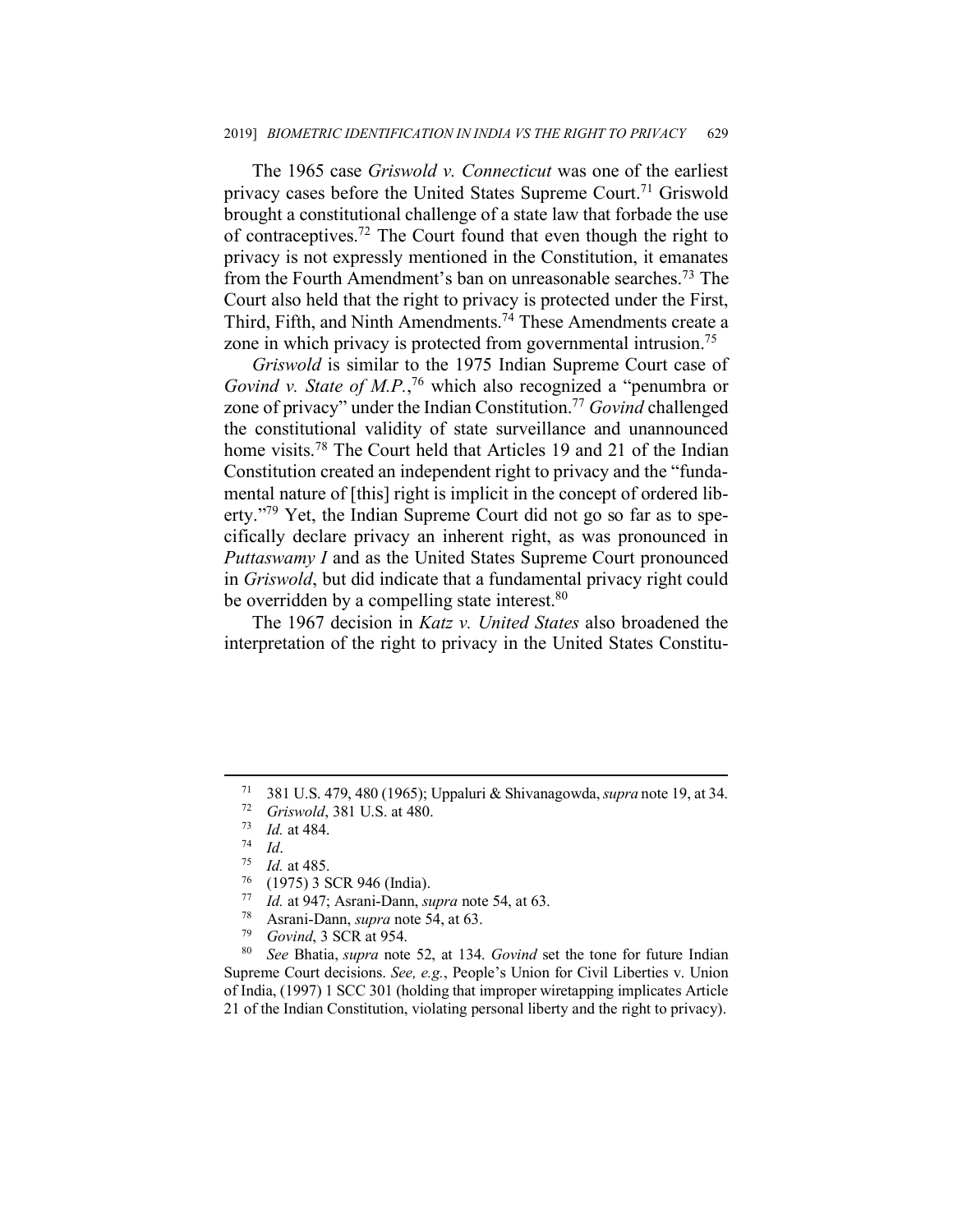tion, with specific emphasis on the Fourth Amendment and governmental intrusion.<sup>81</sup> Previous case law in the area of government surveillance was based on *Olmstead v. United States*, which interpreted the Fourth Amendment to apply only to an actual physical examination of one's person, papers, tangible effects, or home.<sup>82</sup> However, as the common law notion of privacy shifted from a physical- and property-based understanding to a personal liberty understanding, there was a reexamination and reinterpretation of the Constitution, specifically Fourth Amendment protections.<sup>83</sup> *Katz* established the "reasonable expectation of privacy," illuminated in Justice Harlan's concurrence, which built off Justice Stewart's majority opinion:

> "[T]he Fourth Amendment protects people, not places." The question, however, is what protection it affords to those people. Generally, as here, the answer to that question requires reference to a "place." My understanding of the rule that has emerged from prior decisions is that there is a twofold requirement, first that a person has exhibited an actual (subjective) expectation of privacy and, second, that the expectation be one that society is prepared to recognize as "reasonable."84

Following the *Katz* decision, the United States Supreme Court heard a number of cases to determine the extent that state actors may intrude upon an individual's privacy under the Fourth Amendment. In *Kyllo v. United States*, the Court held that the thermal imaging of a house is a violation of the Amendment.85 Writing for the majority, Justice Scalia stated that the sanctity of the home is always protected, as was originally intended by the Fourth Amendment.<sup>86</sup> While the decision in *Katz* may have expanded the understanding of

<sup>81</sup> 389 U.S. 347, 347 (1967); U.S. CONST. amend. IV ("The right of the people to be secure in their persons, houses, papers, and effects, against unreasonable searches and seizures, shall not be violated . . . .").<br><sup>82</sup> 277 U.S. 438, 466 (1928).<br><sup>83</sup> Asrani-Dann, *supra* note 54, at 54–55.<br><sup>84</sup> *Katz*, 389 U.S. at 516 (Harlan, J., concurring).<br><sup>85</sup> 533 U.S. 27, 40 (2001).<br><sup>86</sup>

*Id.*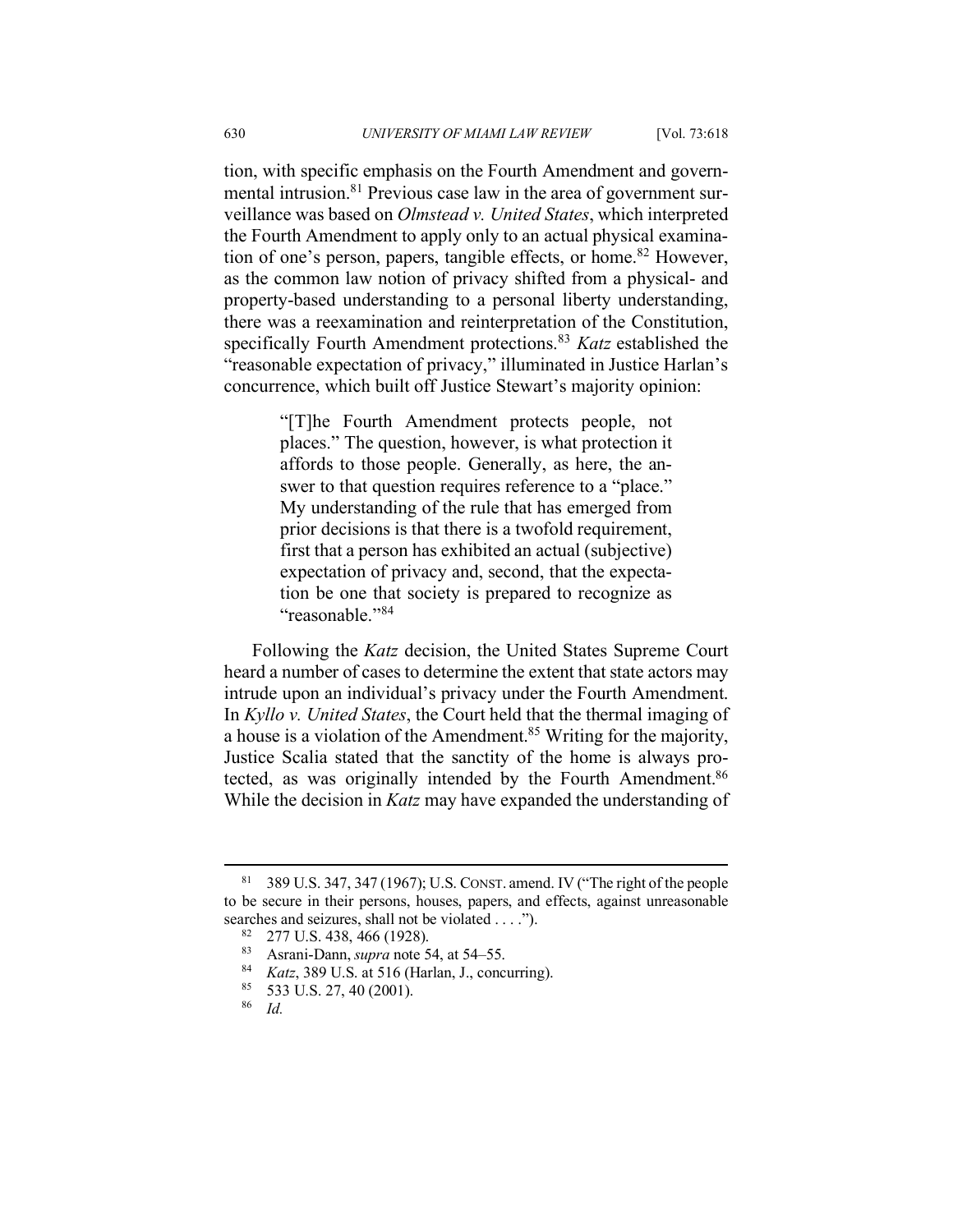the Fourth Amendment to include a reasonable expectation of privacy, the majority believed it did not supplant the original intention of the Amendment—to secure people in their "persons, houses, papers, and effects, against unreasonable searches and seizures."87

In addressing the concerns with government surveillance and monitoring, the United States Supreme Court, in *United States v. Jones*, held that GPS monitoring of a vehicle constituted a search under the Fourth Amendment.<sup>88</sup> GPS monitoring allows the government to create a comprehensive record of a person's public movements that reflect a great amount of detail about "her familial, political, professional, religious, and sexual association."89 In her concurrence, Justice Sotomayor emphasized that "physical intrusion is now unnecessary to many forms of surveillance" and allowing the government to track a vehicle's movements through GPS may "alter the relationship between citizen and government in a way that is inimical to democratic society."90

Perhaps most telling of the United States Supreme Court's view on surveillance and data gathering in an era of increased technology is the 2014 case of *Riley v. California*. <sup>91</sup> There, the Supreme Court unanimously held that a warrantless search and seizure of digital contents of a cell phone was unconstitutional.<sup>92</sup> Cell phones contain much more information than just a record of outgoing and incoming calls; they contain photographs, video tapes, address books, emails, bank records, browsing histories, and voicemails.<sup>93</sup> As a result, the Court believed that allowing state actors to conduct a search of a person's entire cell phone would be like "ransacking his house for everything which may incriminate him" instead of just searching his pockets.94

In addition to the Fourth Amendment line of cases defining privacy, the Court developed the right to privacy in other areas as well;

<sup>87</sup> U.S. CONST. amend. IV; *see Kyllo*, 533 U.S. at 40. 88 565 U.S. 400, 412–13 (2012). 89 *Id.* at 415 (Sotomayor, J., concurring). 90 *Id.* at 416.

<sup>91 134</sup> S. Ct. 2473 (2014).<br>
92 *Id.* at 2494–95.<br>
93 *Id.* at 2489.<br>
94 *Id.* at 2491 (quoting United States v. Kirschenblatt, 16 F.2d 202, 203 (2d) Cir. 1926)).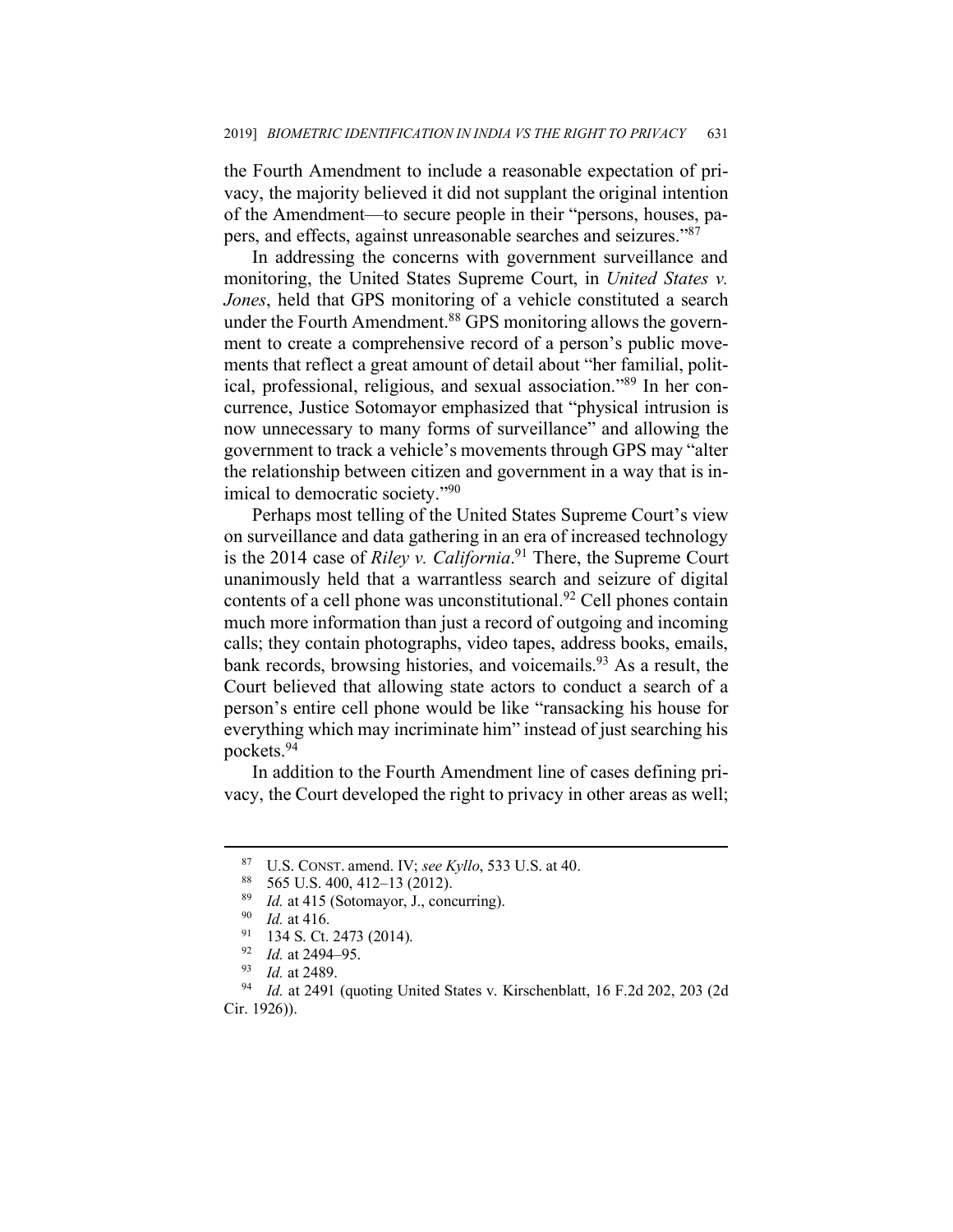perhaps most controversial is its decision in *Roe v. Wade*. <sup>95</sup> This case dealt with the question of abortion and a woman's liberty under the Fourteenth and Ninth Amendments. <sup>96</sup> The Fourteenth Amendment prevents the state from depriving any person of life, liberty, or property without due process of law, while the Ninth Amendment protects the unenumerated rights of the United States Constitution (rights that may exist aside from those explicitly mentioned). <sup>97</sup> In *Roe*, Justice Blackmun delivered the majority opinion and held that

> [t]he Constitution does not explicitly mention any right of privacy. In a line of decisions, however, . . . the Court has recognized that a right of personal privacy, or a guarantee of certain areas or zones of privacy, does exist under the Constitution. . . . This right of privacy, whether it be founded in the Fourteenth Amendment's concept of personal liberty and restrictions upon state action, as we feel it is, or, as the District Court determined, in the Ninth Amendment's reservation of rights to the people, is broad enough to encompass a woman's decision whether or not to terminate her pregnancy.<sup>98</sup>

In *Roe*, the Court found roots in the Constitution that protect the right to privacy: the First Amendment, the Bill of Rights, the Ninth Amendment, and the concept of liberty guaranteed by the Fourteenth Amendment.99 This analysis is analogous to the decision in *Puttaswamy*  $I$ <sup>100</sup>, where Article 21 of the Indian Constitution was interpreted to include the right to privacy under the right of life and personal liberty. Although the word "privacy" is not mentioned in either the Indian or the United States Constitutions, the courts of both countries have not only recognized the right to privacy under

 $\frac{95}{96}$  410 U.S. 113, 120 (1973).

 $\frac{96}{97}$  *Id.* at 129.

<sup>97</sup> U.S. CONST. amends. IX, XIV.<br><sup>98</sup> *Roe*, 410 U.S. at 152 (citations omitted).<br><sup>99</sup> *Id.* at 152, 53: *accord Grievyeld y. Conne* 

<sup>99</sup> *Id.* at 152–53; *accord* Griswold v. Connecticut, 381 U.S. 479, 484 (1965).

<sup>100</sup> *See generally Puttaswamy I*, Writ Petition (Civil) No. 494 of 2012 1, 257 (Sup. Ct. India Aug. 24, 2017).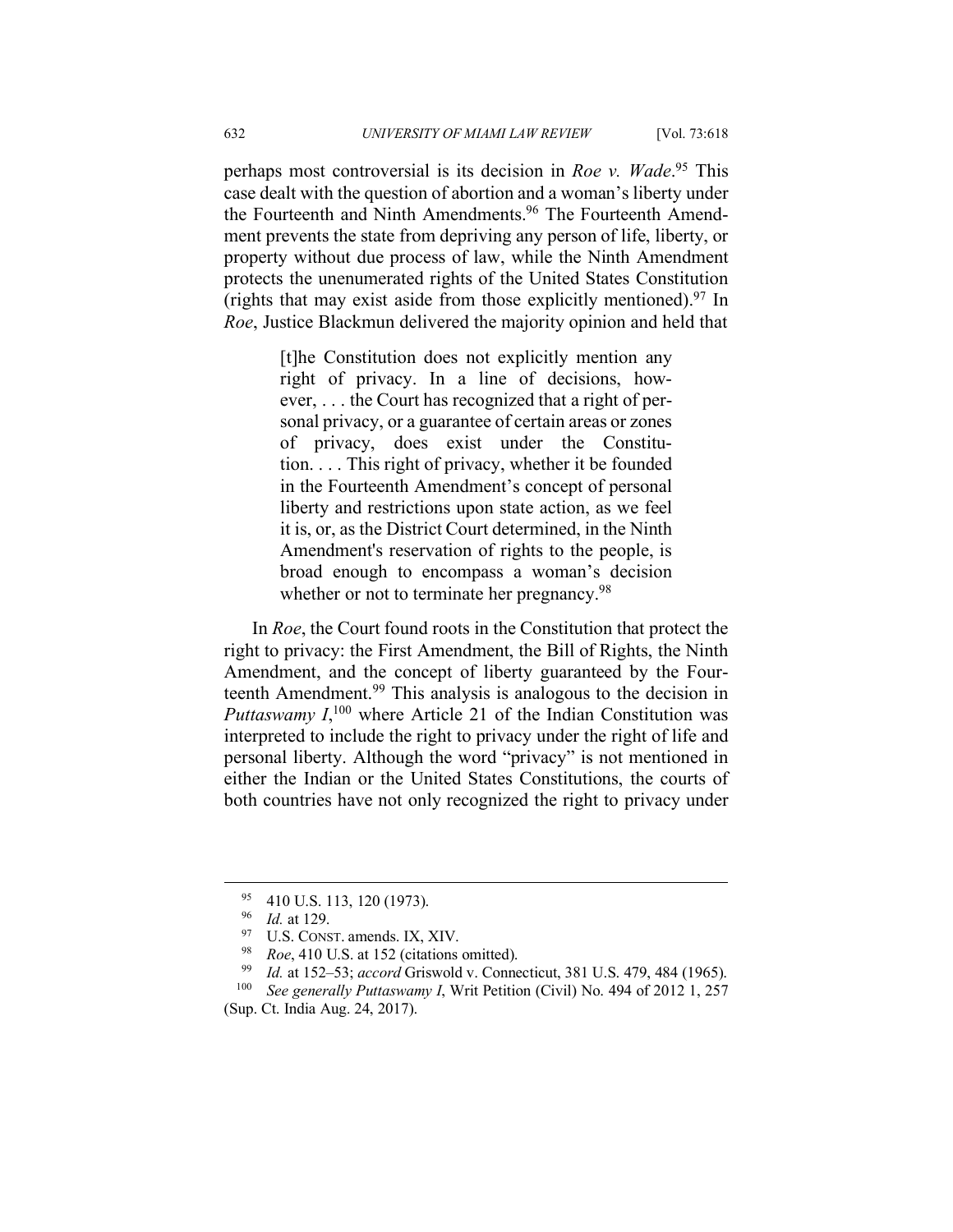various amendments and articles, but they have also extended the scope of protection under the right to privacy.<sup>101</sup>

As demonstrated, constitutions and judicial interpretation evolve over time as specific issues and entitlements come to the forefront of the demands for justice.<sup>102</sup> Constitutional developments have occurred as constitutional texts are interpreted to address new concerns that require an "expansive reading of liberties and freedoms to preserve human rights under the rule of law."<sup>103</sup>

India's and the United States's experiences with oppressive re $gimes<sup>104</sup>$  is a reminder of how precious the rights to life and liberty truly are. It is the role of the judiciary to be vigilant in interpreting the meaning of constitutional text, as constitutions have evolved and continue to evolve to meet current and future challenges.<sup>105</sup> The draftsmen of both the Indian and United States Constitutions were influenced by a sense of history that enriched the development and adoption of the documents.<sup>106</sup> Further, as seen in previously mentioned case law, the concept of fundamental rights, such as the issue of privacy intertwined with liberty and dignity, has evolved over the course of constitutional history in both countries. 107

Still, no past generation could possibly foresee the many problems that contemporary societies face, even with a rich sense of historical understanding of the meaning of life and liberty.108 Therefore, constitutions should be interpreted with flexibility instead of limiting their meanings to the confines of their drafting date.<sup>109</sup> As Chief Justice Khehar eloquently put it, "above all, constitutional interpretation is but a process in achieving justice, liberty, and dignity

<sup>101</sup> *See Roe*, 410 U.S. at 152; Uppaluri & Shivanagowda,*supra* note 19, at 33.

<sup>&</sup>lt;sup>102</sup> *Puttaswamy I*, Writ Petition (Civil) No. 494 of 2012 at 208.

 $\frac{103}{104}$  *Id.* 

<sup>104</sup> *See* Dr. Chandrika Kaul*, From Empire to Independence: The British Raj in India 1858-1947*, BBC, http://www.bbc.co.uk/history/british/modern/independence1947\_01.shtml (last updated Mar., 3, 2011); *see also* Francis D. Cogliano, *Was the American Revolution Inevitable?*, BBC, http://www.bbc.co.uk/history/ british/empire\_seapower/american\_revolution\_01.shtml (last updated Feb. 17, 2011). 105 *See Puttaswamy I*, Writ Petition (Civil) No. 494 of 2012 at 208. 106 *Id.* at 111–12.

<sup>107</sup> *See* Roe v. Wade, 410 U.S. 113, 152–53 (1973); *see also* Katz v. United

States, 389 U.S. 347, 348 (1967); Bhatia, *supra* note 52, at 130.<br><sup>108</sup> *See Puttaswamy I*, Writ Petition (Civil) No. 494 of 2012 at 208–09.<br><sup>109</sup> See id See id.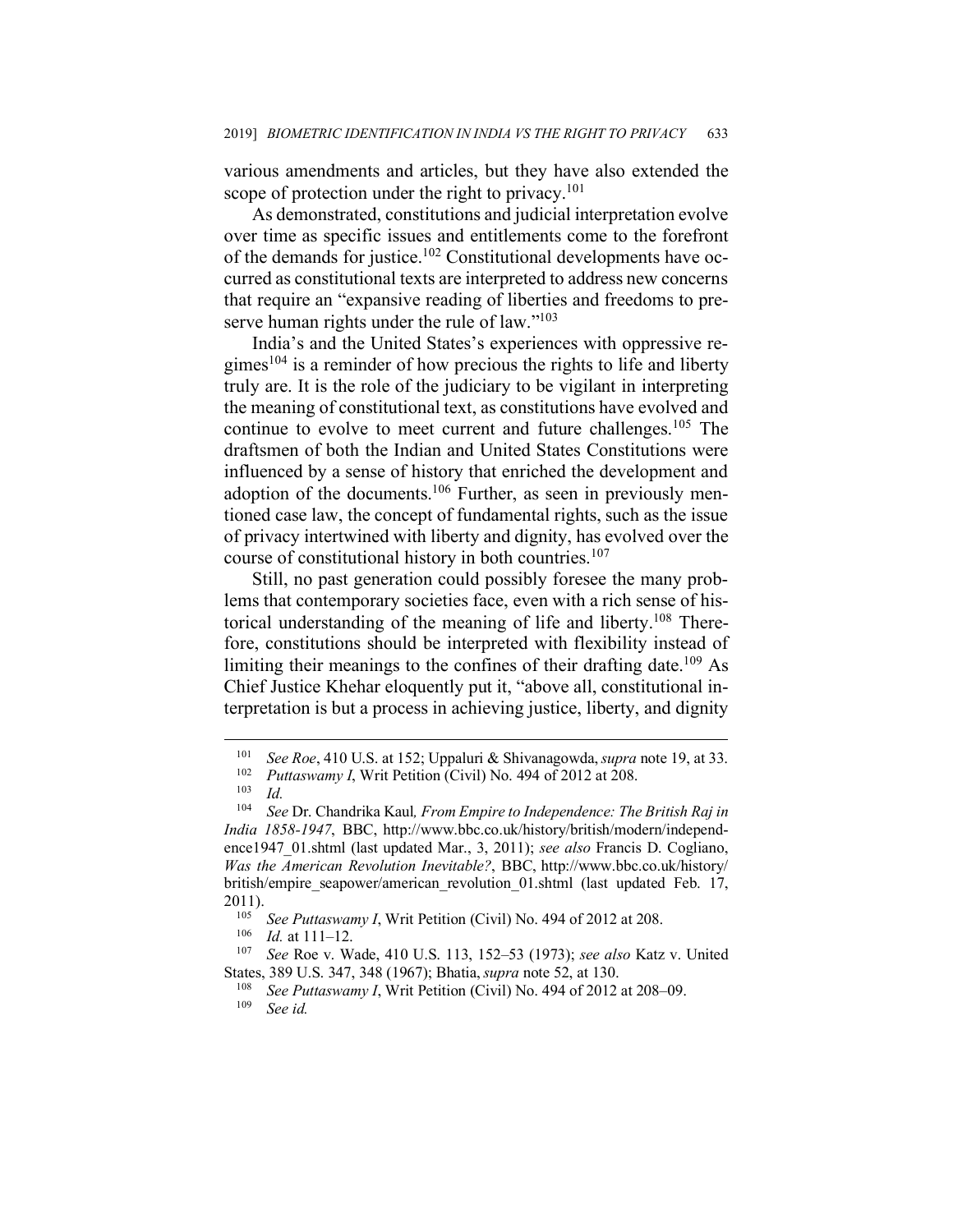to every citizen."110 Therefore, as society evolves, so must constitutional doctrine.

This is particularly relevant where judicial interpretation is influenced by a technological age that has the ability to reshape our primary understanding of "information, knowledge, and human relationships that was unknown even in the recent past."111 As new challenges to privacy arise, courts must leave room for interpretation; today's problems "have to be adjudged by a vibrant application of constitutional doctrine and cannot be frozen by a vision suited to a radically different society."112 Technological growth is so rapid that it renders advances of a few years ago obsolete.<sup>113</sup> The only way to maintain a relevant and applicable constitution is to view it as a living instrument capable of reinterpretation and reevaluation by applying the principles on which it was founded in light of societal change.

#### III. INDIA'S AADHAAR SYSTEM: A SPECIFIC PRIVACY ISSUE

#### A. *The Aadhaar System*

The need for additional legal analysis of privacy rights is evident with the growth and development of technology, which has created new mechanisms for the possible invasion of privacy by the state, such as "surveillance, profiling, and data collection."<sup>114</sup> Countries are increasing their use of technology in light of "global terrorist attacks and heightened public safety concerns."115 Digital footprints and wide-ranging data can be analyzed to reveal "patterns, trends, and associations, especially relating to human behavior and interactions."116 Along with these advancements in technology come new concerns of how such sensitive information is going to be dissemi-

 $\overline{a}$ 

<sup>115</sup> *Id.*

 $\frac{110}{111}$  *Id.* at 112.

<sup>&</sup>lt;sup>111</sup> *Id.* at 209.<br><sup>112</sup> *Id.* at 213.

 $Id.$ 

<sup>114</sup> *See Puttaswamy I*, Writ Petition (Civil) No. 494 of 2012 at 7 (Kaul, J., concurring).

<sup>116</sup> *Id.* at 10.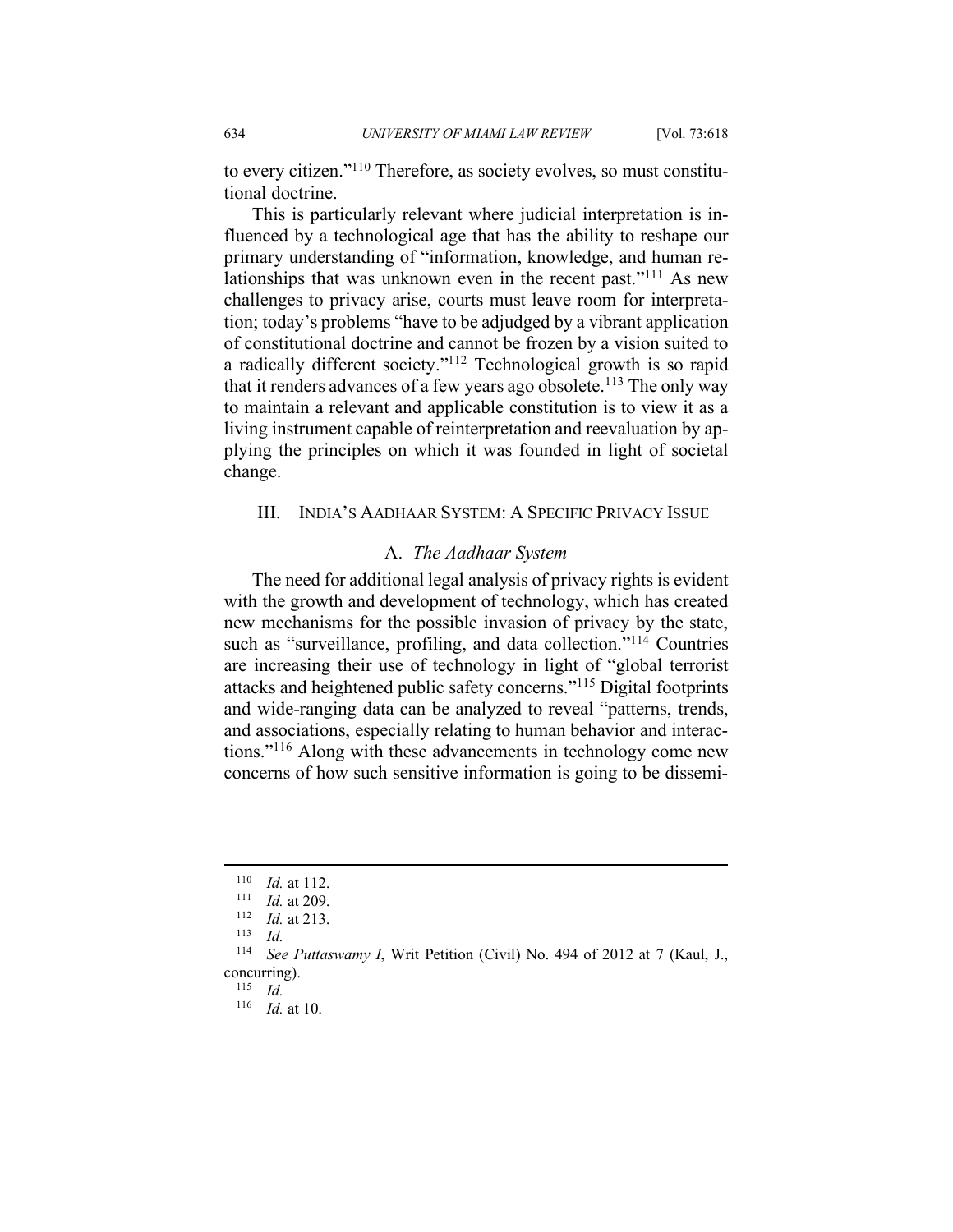nated and processed by the government, especially as engineers develop more effective algorithms and greater computational power. 117

At the forefront of the data collection debate is the Aadhaar card. Initiated in 2009, Aadhaar is a twelve-digit number issued by the Unique Identification Authority of India ("UIDAI") to Indian residents.118 Any individual, regardless of age or social status, may register for an Aadhaar number free of charge.<sup>119</sup> The applicant must provide demographic information (name, date of birth, age, gender, address, mobile number, and email) and biometric information (fingerprints, iris scan, and facial photograph). $120$ 

Aadhaar is a "strategic policy tool for social and financial inclusion, public sector delivery reforms, managing fiscal budgets, [increasing] convenience and [promoting] hassle-free people-centric governance [that] facilitates financial inclusion of the underprivileged and weaker sections of the society."121 One of Aadhaar's goals is to create a national identity system that can work across state, language, and database barriers, giving an identity to the most marginalized and vulnerable of populations.122 Millions of impoverished Indian citizens lack governmentally recognized identities, preventing them from gaining access to cell phones, lines of credit, bank accounts, or government aid.123 With an Aadhaar ID, those lacking identification are now able to directly apply for housing subsidies, healthcare, and food through bank account deposits.<sup>124</sup> Aadhaar can be used in the delivery of food, employment, education, $125$  social

 $\frac{117}{118}$  *Id.* 

<sup>118</sup> *About Aadhaar*, UIDAI, https://uidai.gov.in/your-aadhaar/about-aadhaar. html (last visited Jan. 10, 2018). *Aadhaar* means "foundation" in Hindi. Caroline E. McKenna, *India's Challenge: Preserving Privacy Rights While Implementing an Effective National Identification System*, 38 BROOK. J. INT'L L. 729, 731  $(2013).$ 

<sup>119</sup> *About Aadhaar*, *supra* note 118.

 $\frac{120}{121}$  *Id.* 

 $\frac{121}{122}$  *Id.* 

<sup>122</sup> Nishant Shah, *Identity and Identification: The Individual in the Time of Networked Governance*, 11 SOCIO-LEGAL REV. 22, 29 (2015).

<sup>123</sup> McKenna, *supra* note 118, at 730. 124 *Id.* at 731.

*State Govt to Transfer Scholarship Funds to Students' Accounts*, TRIBUNE, http://www.tribuneindia.com/news/punjab/state-govt-to-transfer-scholarshipfunds-to-students-accounts/68619.html (last updated Apr. 17, 2015).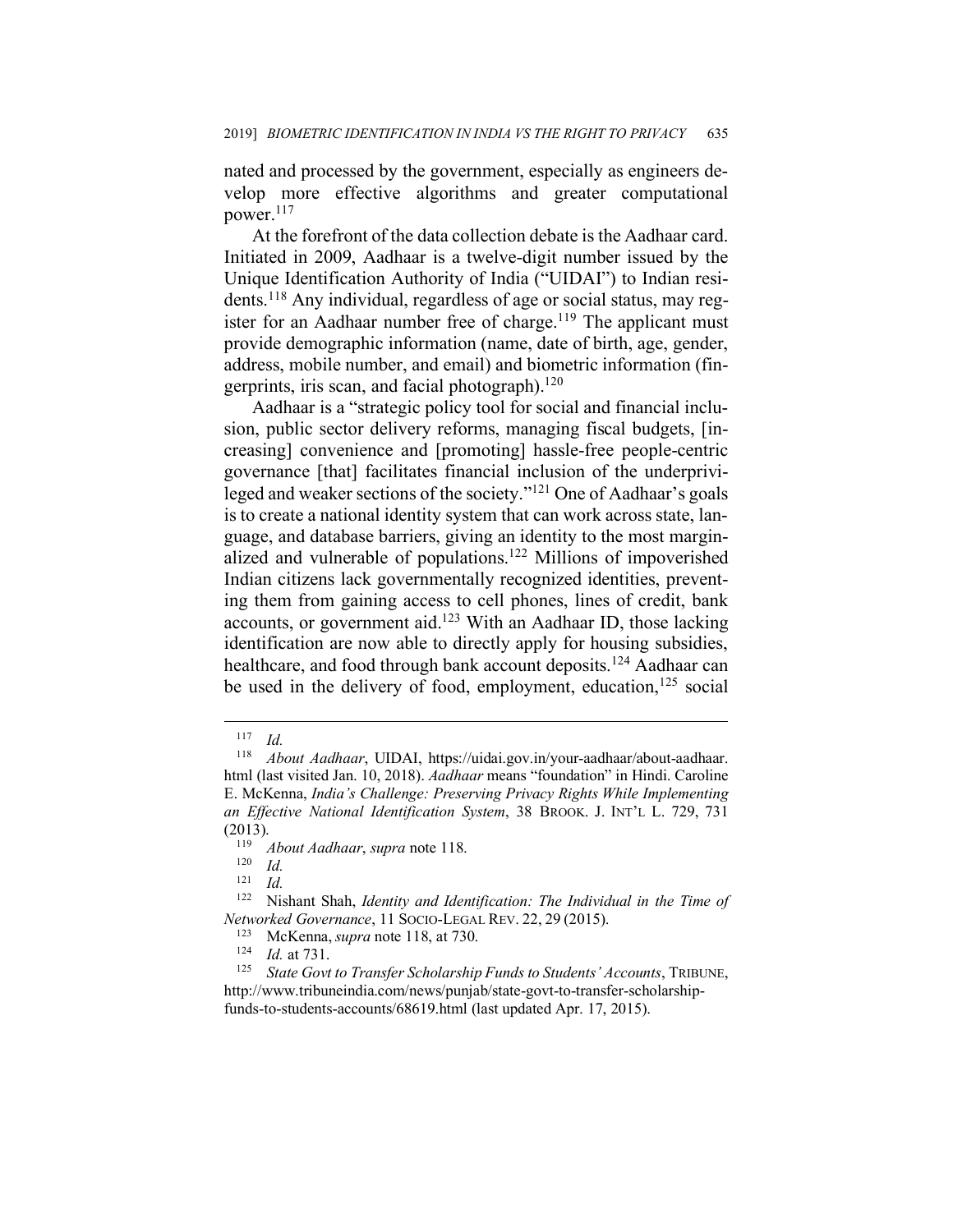security, bank accounts,<sup>126</sup> or healthcare, by allowing the agency or service provider to contact the central Unique Identification database to confirm a beneficiary's identity. <sup>127</sup> To date, 1.09 billion people across India have obtained an Aadhaar identity.128

## B. *Pros of the Aadhaar System*

One of Indian Prime Minister Narendra Modi's policy goals is to extend Aadhaar to every Indian citizen as a method to prove his or her identity and access governmental and financial services.<sup>129</sup> The Aadhaar system will benefit the poorest members of Indian society by providing direct access to government services such as food grains, cash subsidies, employment wages, education, health benefits, or LPG (cooking fuel) distribution.130 Direct distribution will eliminate the problem of corrupt middlemen who enter false names into welfare databases to collect money intended for the poor.131 The poor, who often lack identifying paperwork, such as proof of address or birth certificates, will now be able to apply for telecom services and passports, facilitating movement and communication throughout the country.132 As a result, people living at the bottom of the socio-economic pyramid can participate in the marketplace and enjoy the benefits of having a government identity. 133

*of Identity Theft*, WASH. POST (Jan. 4, 2018), https://www.washingtonpost.com /news/worldviews/wp/2018/01/04/a-security-breach-in-india-has-left-a-billionpeople-at-risk-of-identity-theft/?utm\_term=.147fb681aeb1.<br><sup>130</sup> Vanita Yaday *Unique Identification Project for 1.2* 

Vanita Yadav, *Unique Identification Project for 1.2 Billion People in India: Can It Fill Institutional Voids and Enable 'Inclusive' Innovation?*, 6 CON-TEMP. READINGS L. & SOC. JUST. 38, 45 (2014); *Supreme Court Allows Linking Aadhaar with PDS and LPS Subsidies*, TIMES INDIA (Aug. 12, 2015), https://timesofindia.indiatimes.com/india/Supreme-Court-allows-linking-Aadha

<sup>126</sup> Vikas Dhoot, *UIDAI Tightens Norms for Aadhaar-Bank Account Linking*, HINDU, http://www.thehindu.com/news/national/uidai-tightens-norms-for-aadha ar-bank-account-linking/article21938183.ece (last updated Dec. 20, 2017). 127 *FAQs, Use of Aadhaar*, UIDAI, https://uidai.gov.in/your-aadhaar/help

<sup>/</sup>faqs.html (last visited Jan. 10, 2018). 128 Saurabh Kumar, *Why Aadhaar is India's Unique Innovation for a Digital* 

*Economy*, YOUR STORY (Jan. 11, 2017), https://yourstory.com/2017/01/AAD HAAR-DIGITAL-ECONOMY/. 129 Vidhi Doshi, *A Security Breach in India Has Left a Billion People at Risk* 

ar-with-PDS-and-LPG-subsidies/articleshow/48444953.cms. 131 Yadav, *supra* note 130, at 45; Doshi, *supra* note 129. 132 Yadav, *supra* note 130, at 45. 133 *Id.* at 44.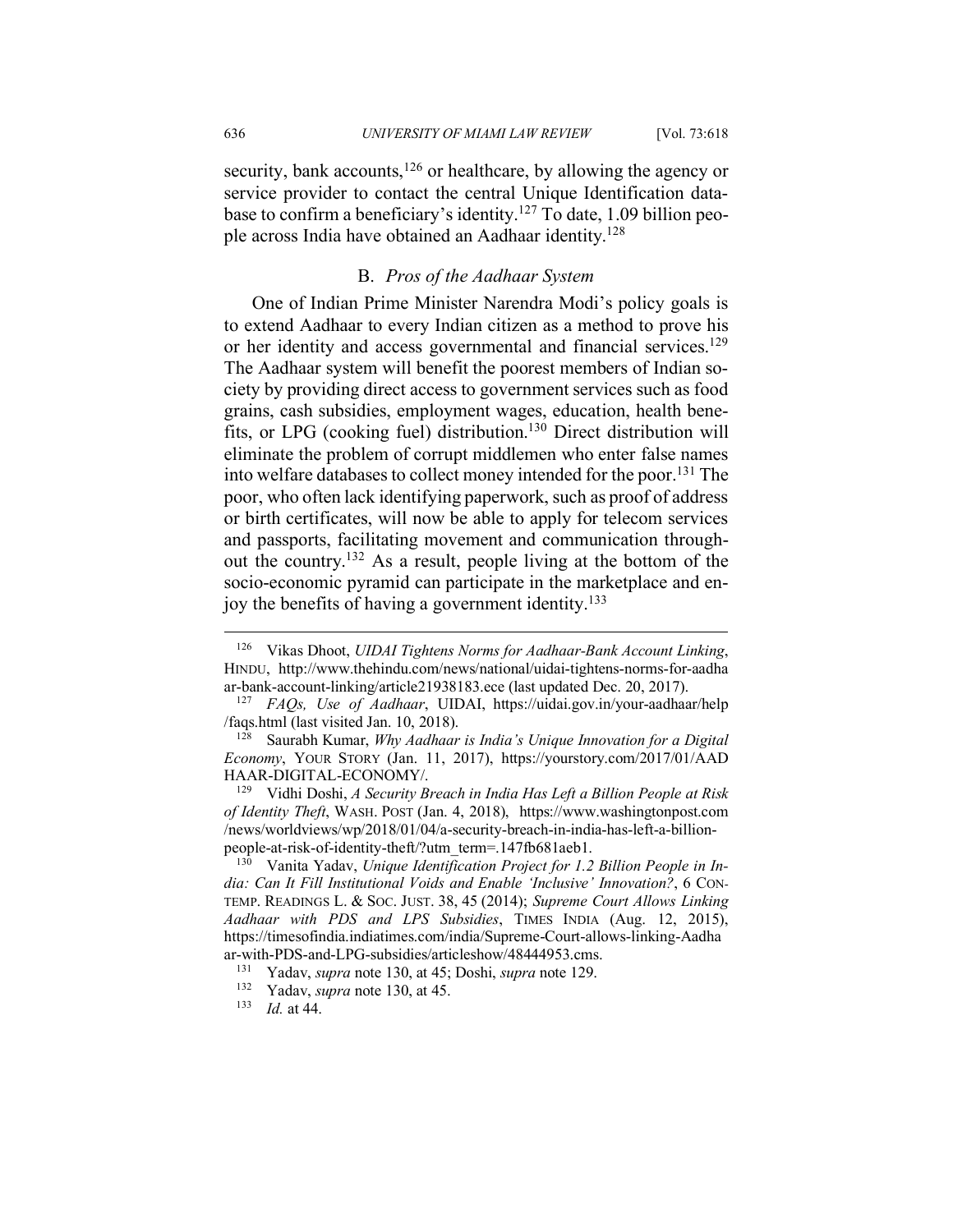Additionally, Aadhaar cards will facilitate banking and entrepreneurial endeavors.134 UIDAI will be able to secure money transactions through MicroATMs and mobile phones in rural areas of India.135 Banks will be able to link their permanent account numbers with Aadhaar numbers, making it easier for people to open bank accounts without extensive identity documentation. <sup>136</sup> Linking one's bank account with Aadhaar can help to ensure direct and transparent transfers of subsidies, weed out false beneficiaries, and reduce tax evasion. 137

Aadhaar can provide a secure and reliable authentication service for companies and entrepreneurs to facilitate market transactions.<sup>138</sup> For example, Aadhaar users are able to pay for goods with their fingerprint or ID numbers.<sup>139</sup> The Indian Central Bank has introduced outposts in rural grocery stores and other small business operations. <sup>140</sup> Merchants at these outposts are equipped with smartphones and small fingerprint scanners that link their bank accounts to their Aadhaar numbers. <sup>141</sup> Customers enter their Aadhaar number and bank name into the smart phone and then scan one of their fingers.<sup>142</sup> After authentication, the amount owed is directly credited to the

 $\frac{134}{135}$  *Id.* at 46.

 $\frac{135}{136}$  *Id.* at 45.

Id. However, the *mandatory* linking of Aadhaar numbers with bank accounts was declared unconstitutional in a September 26, 2018 judgment by the Indian Supreme Court. Vidhi Doshi, *India's Top Court Upholds World's Largest Biometric ID Program, Within Limits*, WASH. POST (Sept. 26, 2018), https://www. washingtonpost.com/world/asia\_pacific/indias-top-court-upholds-worlds-largest-biometric-id-program-within-limits/2018/09/26/fe5a95b0-c0ba-11e8-92f2 ac26fda68341\_story.html?noredirect=on&utm\_term=.f79aa79dd0f6 [hereinafter *India's Top Court*]. 137 Konark Sikka, *Making Aadhaar Mandatory: Benefits and Drawbacks*,

DAILY O (Mar. 25, 2017), https://www.dailyo.in/politics/aadhar-card-uidai-bjpfinance-bill-2017/story/1/16363.html*; Aadhaar-PAN Link Will Prevent Tax Evasion, Says FM Arun Jaitley*, BUS. TODAY, https://www.businesstoday.in/current/economy-politics/aadhaar-pan-link-tax-evasion-says-fm-arun-jaitley/story/257077.html (last updated July 25, 2017).

<sup>138</sup> Yadav, *supra* note 130, at 44.

<sup>139</sup> *Id.* at 45; Kumar, *supra* note 128. 140 McKenna, *supra* note 118, at 732. 141 Kumar, *supra* note 128. 142 *Id.*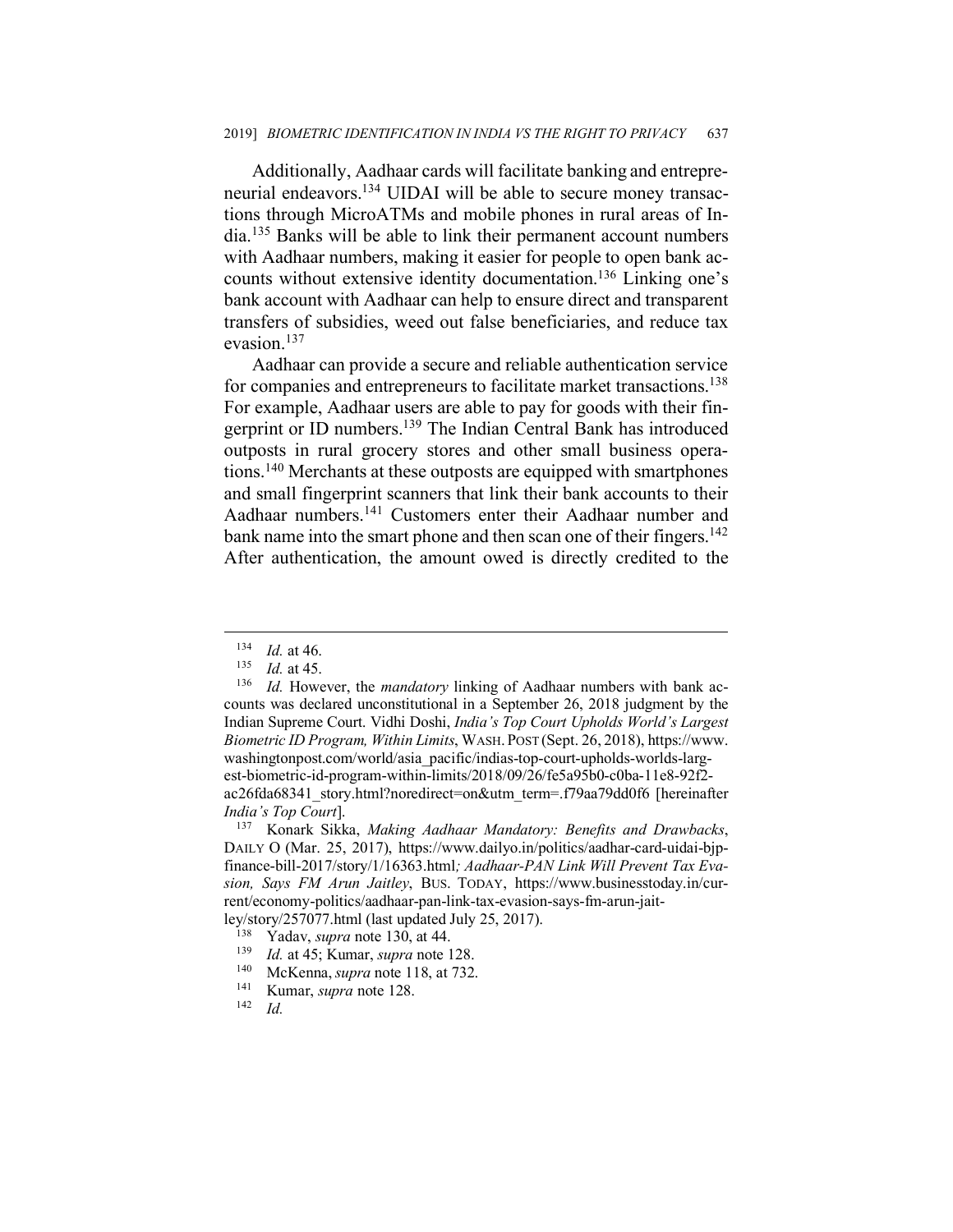merchant's bank account.<sup>143</sup> This form of payment will not only facilitate commerce in rural areas, but will also assist farm workers and merchants in entering the formal banking system, helping them develop their credit history and allowing them to apply for loans.<sup>144</sup>

## C. *Cons of the Aadhaar System*

This large-scale, centralized collection, storage, and use of an individual's demographic and biometric information has serious privacy implications, especially considering that India lacks any type of comprehensive privacy law or independent oversight agency.145 Many fear that having one universal ID number will allow government or private actors to discover sensitive demographic and biometric information.146 In fact, there have already been incidents of hacking the UIDAI system and stealing Aadhaar information.<sup>147</sup>Anonymous sellers having been using the WhatsApp mobile application to provide unrestricted access to information from more than one billion Aadhaar numbers.<sup>148</sup> For a fee of 500 Rupees (around eight U.S. dollars), anyone can gain access to an individual's name, address, date of birth, photo, personal identification number, phone number, and email address.<sup>149</sup> Once Aadhaar information is obtained, hackers use the numbers to print duplicate Aadhaar cards to link SIM cards and bank accounts of unsuspecting

 $\frac{143}{144}$  *Id.* 

<sup>144</sup> *Id.*; *contra* Rohan Venkataramakrishnan, *How Long Can the Indian Government Continue Claiming Aadhaar Is Secure and Foolproof?*, SCROLL (Jan. 4, 2018), https://scroll.in/article/863779/how-long-can-the-indian-government-continue-claiming-aadhaar-is-secure-and-foolproof (emphasizing the downsides of biometric identification in relation to bank and identity fraud).<br><sup>145</sup> Asrani-Dann, *supra* note 54, at 61.<br><sup>146</sup> McKenna, *supra* note 118, at 732; *see Aadhaar Data Theft Hasn't Com*-

*promised UIDAI Server: Cops*, TIMES INDIA (Aug. 8, 2017), https://timesofindia.indiatimes.com/city/bengaluru/aadhaar-data-theft-hasnt-compromised-uid ai-server-cops/articleshow/59963733.cms; *see also* Rachna Khaira, *Rs 500, 10 Minutes, and You Have Access to Billion Aadhaar Details*, TRIBUNE, http://www.tribuneindia.com/news/nation/rs-500-10-minutes-and-you-have-access-to-billion-aadhaar-details/523361.html (last updated Jan. 5, 2018). 147 *Aadhaar Data Theft Hasn't Compromised UIDAI Server: Cops*, *supra* note

 $146.$ <sub>148</sub>

<sup>148</sup> Khaira, *supra* note 146. 149 *Id.*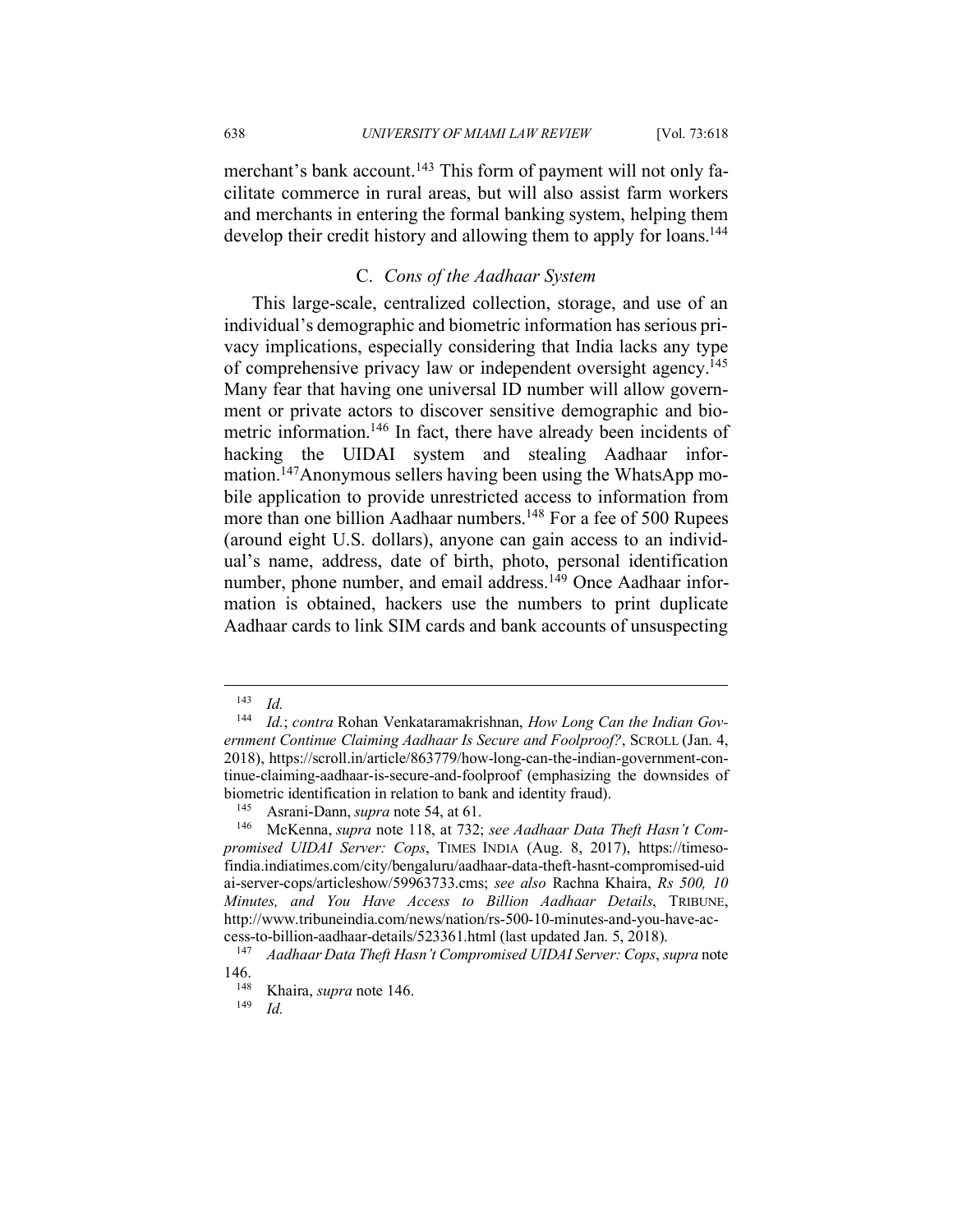users, most likely leading to identity theft. <sup>150</sup> Ironically, Aadhaar was developed by the government as a method to combat corruption and prevent false identification and fraud.151

Despite the recent hacking incidents, <sup>152</sup> UIDAI continues to claim that biometric information is encrypted at the source and "unauthorized sharing and leakage of the data does not happen."153 UIDAI denied the media reports of any information hacking, stating the news articles were a "case of misreporting" and claiming that "Aadhaar data, including biometric information, is fully safe and secure."154 UIDAI claims that having access to someone's Aadhaar number does not pose a threat because an individual's iris or fingerprints are also necessary for successful identification;<sup>155</sup> a mere display of demographic information cannot be misused without biometrics.156 However, this has been shown to be untrue, as identity fraud is still occurring without the need for biometric authentication.157 Conmen can print duplicate ID cards to use at airports or withdraw funds by linking bank accounts with Aadhaar numbers or phone numbers. <sup>158</sup> Despite UIDAI's denial of data hacking, the recent media reports regarding Aadhaar bring to light the issue of data security as an aspect of privacy rights and may hinder UIDAI's goal of extending Aadhaar to every Indian citizen.159

 $\overline{a}$ 

<sup>159</sup> McKenna, *supra* note 118, at 731; Doshi, *supra* note 129.

<sup>150</sup> Sanket Visjayasarathy, *Your Aadhaar Number on Sale for Rs 500, All Aadhaar-linked Details of 1 Billion Indians Leaked*, INDIA TODAY (Jan. 4, 2018), http://indiatoday.intoday.in/technology/story/aadhaar-number-on-sale-for-rs-500-linked-details-of-1-billion-indians-leaked/1/1123233.html. 151 Doshi, *supra* note 129.

<sup>&</sup>lt;sup>152</sup> Khaira, *supra* note 146.<br><sup>153</sup> Richa Mishra *The 12* 

<sup>153</sup> Richa Mishra, *The 12-Digit Conundrum*, HINDU BUS. LINE (Mar. 13, 2017), http://www.thehindubusinessline.com/specials/india-file/aadhaar-the-12 digit-conundrum/article9582271.ece.<br><sup>154</sup> Samden Sherpa, *Aadhaar Data Fully Safe, Cannot Be Breached or Leaked:* 

*UIDAI Responds*, GIZBOT (Jan. 5, 2018), https://www.gizbot.com/news/aadhaardata-fully-safe-cannot-be-breached-or-leaked-uidai-responds-046950.html. 155 *Aadhaar Data Allegedly 'Breached' for Rs 500: All Your Questions An-*

*swered*, INDIAN EXPRESS (Jan. 4, 2018), http://indianexpress.com/article/technology/tech-news-technology/aadhaar-data-allegedly-breached-for-rs-500-heres-

everything-to-know-5011205/. 156 Khaira, *supra* note 146.

<sup>157</sup> Venkataramakrishnan, *supra* note 144.

 $\frac{158}{159}$  *Id.*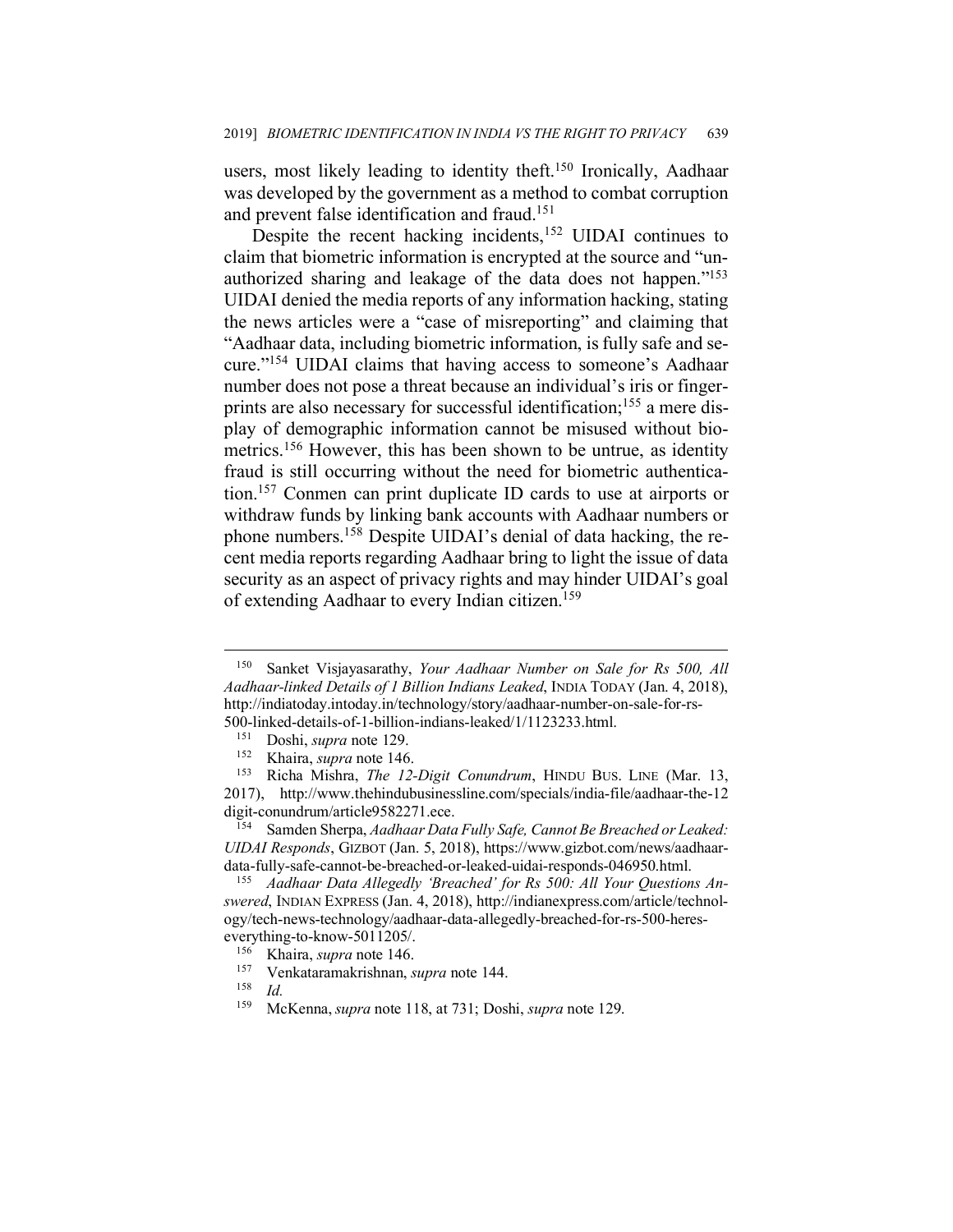UIDAI claims to protect users and their information<sup>160</sup> by providing a secure and encrypted database, providing strict security and storage protocols, penalizing anyone who tampers with data or gains unauthorized access, and collecting limited data (no information concerning religion, caste, community, class, ethnicity, income, or health is collected).<sup>161</sup> However, there is little legal framework in India to protect Aadhaar users from data breaches.<sup>162</sup> Because there are no comprehensive privacy laws in India, the activities of the state are regulated through "sector-specific laws and the jurisprudential development of the right to privacy."163

The only effective legislation governing security and cybercrime in India is the Information Technology (Amendment) Act, 2008.164 The sole provision addressing the privacy of personal information is section 72A, which "prescribes a penalty for breach of privacy of an electronic record, but only applies to authorities exercising power under the Act," not to private individuals who may gain access to information illegally. <sup>165</sup> Section 43 of the Information Technology Act requires that corporations maintain "reasonable security practices and procedures," defined as procedures intended to protect information from "unauthorized access, damage, use, modification, disclosure or impairment."166 However, the Information Technology Act gives corporations the freedom to determine which procedures they will implement in protecting confidential information, which may lead to the use of minimum data protection

<sup>160</sup> Sherpa, *supra* note 154. 161 *FAQs, Security in UIDAI System*, UIDAI, https://uidai.gov.in/youraadhaar/help/faqs.html (last visited Jan. 10, 2018).

<sup>162</sup> Vrinda Bhandari & Renuka Sane, *Towards a Privacy Framework for India in the Age of the Internet* 13 (Nat'l Inst. of Pub. Fin. and Policy, Working Paper No. 179, 2016).<br> $^{163}$  *Id* 

 $\frac{163}{164}$  *Id.* 

See Information Technology (Amendment) Act, 2008, No. 10, Acts of Parliament, 2009 (India); Greenleaf,*supra* note 21, at 24–26; Margaret Rouse, *Information Technology Amendment Act 2008 (IT Act 2008)*, WHAT IS, http://whatis. techtarget.com/definition/Information-Technology-Amendment-Act-2008-IT-Act-2008 (last updated Jan. 2010).

<sup>165</sup> Information Technology (Amendment) Act § 72A; Asrani-Dann, *supra*  note 54, at 65.

<sup>166</sup> Information Technology (Amendment) Act § 43A.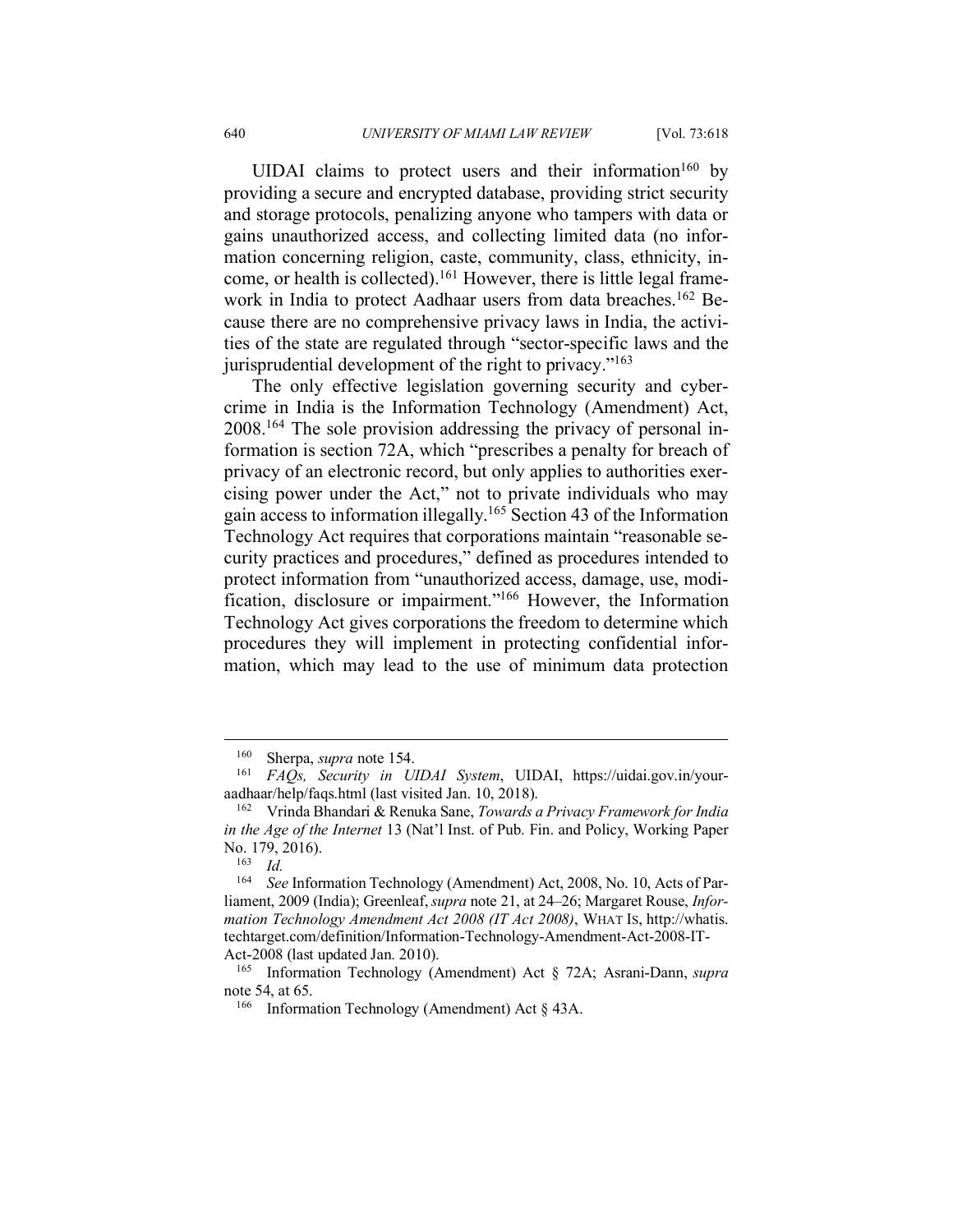standards and lack of third-party oversight.<sup>167</sup> As discussed, there are many cons to the Aadhaar system not just in its existence, but also in its application to the right to privacy.

### IV. CONSTITUTIONALITY OF THE AADHAAR SYSTEM

As there is no comprehensive legal framework for privacy protection and no explicit constitutional right to privacy in India, <sup>168</sup> one must ask: is the Indian government violating individual privacy rights through Aadhaar? Following the Supreme Court of India's declaration that privacy is a fundamental right,  $169$  the idea of a general-purpose identification database is constitutionally questionable.<sup>170</sup> Determining privacy as a constitutionally protected right has laid the foundation for more specific challenges to

> various architectural and implementational aspects of Aadhaar, and its impact on privacy—such as the mandatory collection of biometric data, deployment of private players for collection of information, online authentication and the extent of authentication data storage, and the possibility of data convergence and profiling as a result of Aadhaar-seeding of various databases.171

## A. *The Aadhaar Act 2016*

The Aadhaar Act 2016 ("the Act" or "the Aadhaar Act"), a money bill passed by the Parliament of India, aims to provide legal

<sup>167</sup> Vikas Asawat, Information Technology (Amendment) Act, 2008: A New Vision Through a New Change 4 (2010) (unpublished article), https://papers.ssrn.com/sol3/papers.cfm?abstract\_id=1680152.<br><sup>168</sup> See sunra notes 161–66 and accompanying tex-

<sup>168</sup> *See supra* notes 161–66 and accompanying text; Bhatia, *supra* note 52, at  $128.$ <sub>169</sub>

*Puttaswamy I*, Writ Petition (Civil) No. 494 of 2012 1, 262–63 (Sup. Ct. India Aug. 24, 2017).

<sup>170</sup> Prasanna S, *Right to Privacy: What the Judgment Means for Aadhaar, Its Constitutionality*, INDIAN EXPRESS, http://indianexpress.com/article/explained /fundamental-right-to-privacy-what-the-judgment-means-for-aadhaar-its-constitutionality-4812231/ (last updated Aug. 25, 2017). 171 *Id.*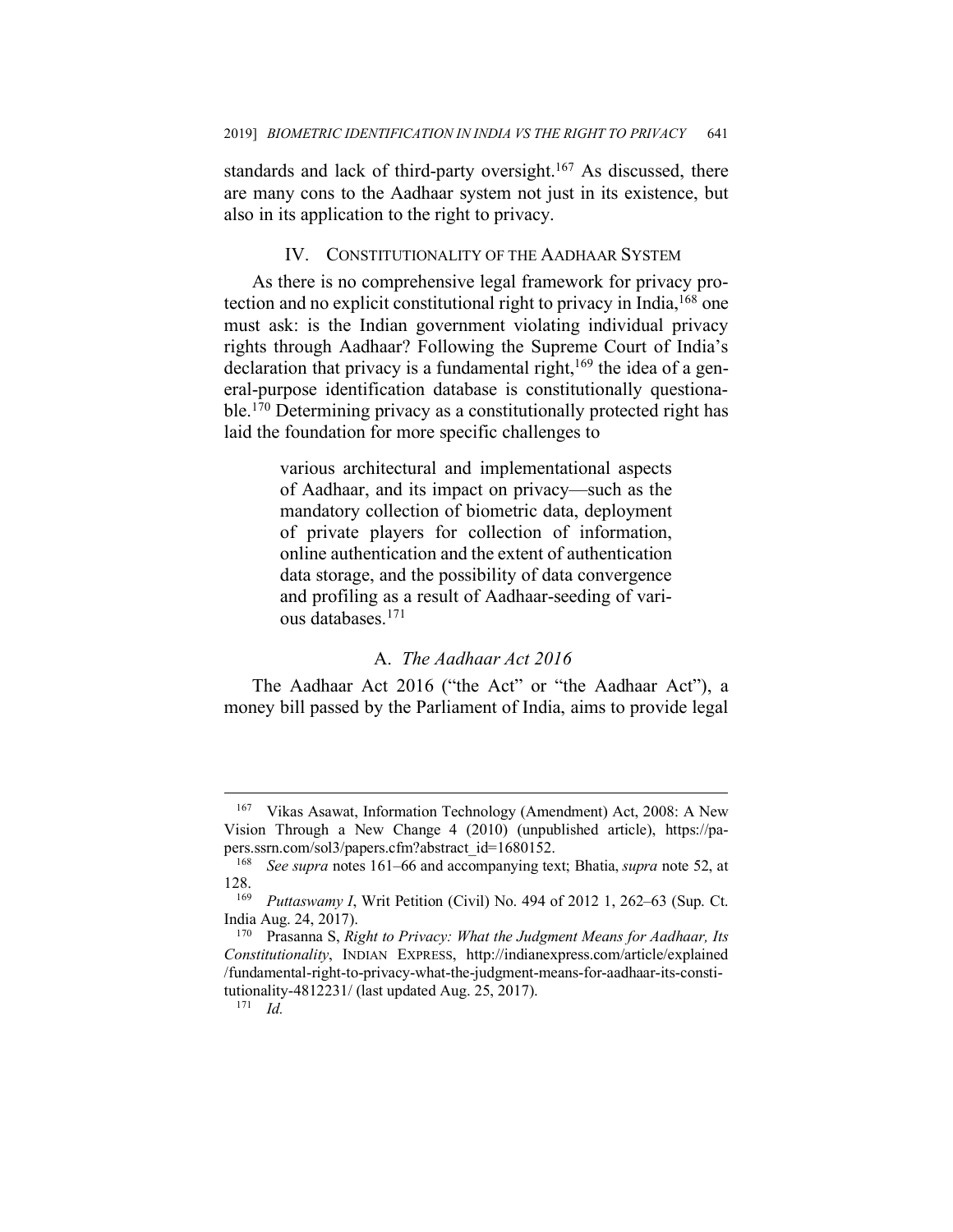backing to the Aadhaar project.<sup>172</sup> The Act describes the Aadhaar enrollment process, authentication procedures, the organizational structure of UIDAI, methods for the protection of information, and offenses and penalties.173 The Act places UIDAI in charge of securing identity information, authenticating records, and implementing "appropriate technical and organisational security measures."<sup>174</sup> There are restrictions in place that regulate the sharing of information with third parties, with an exception for the disclosure of in-

However, the Act was met with controversy, as section 7 specifies that the government may "require" an individual to enroll in Aadhaar to obtain government subsidies or services.<sup>176</sup> For example, a 2016 finance bill has made Aadhaar mandatory for filing tax returns and obtaining a permanent bank account number.<sup>177</sup> The Indian Supreme Court has directed that Aadhaar cannot be compulsory for beneficiaries or as a precondition to access welfare programs.178 Initially, the Aadhaar project was presented to the public as a voluntary program; <sup>179</sup> however, Aadhaar has now become man-

formation "made in the interest of national security."175

 $\overline{a}$ 

tiani, *Don't File ITR? You Still Need to Link PAN, Aadhaar Else PAN May Become Invalid*, ECON. TIMES, https://economictimes.indiatimes.com/wealth/personal-finance-news/dont-file-itr-you-must-link-pan-aadhaar-else-pan-may-become-invalid/articleshow/59157881.cms (last updated June 18, 2017).<br><sup>178</sup> *Supreme Court Counters Push for Aadhaar*, *supra* note 176.<br><sup>179</sup> Jean Dreze, *The Aadhaar Coup*, HINDU (March 15, 2016), http://www.the-

hindu.com/opinion/lead/jean-dreze-on-aadhaar-mass-surveillance-data-collection/article8352912.ece.

<sup>&</sup>lt;sup>172</sup> The Aadhaar (Targeted Delivery of Financial and Other Subsidies, Benefits and Services) Act, 2016, No. 18, Acts of Parliament, 2016 (India) [hereinafter The Aadhaar Act].

 $\frac{173}{174}$  *Id.* 

<sup>174</sup> *Id.* § 28(4)(a). 175 *Id.* § 33(2). 176 *Id.* § 7; *see* V Nalinakanthi, *All You Wanted to Know About Aadhaar Bill*, HINDU BUS. LINE (Mar. 21, 2016), http://www.thehindubusinessline.com/opinion/columns/all-you-wanted-to-know-about-aadhaar-bill/article8381808.ece; *Supreme Court Counters Push for Aadhaar*, HINDU, http://www.thehindu.com/news/national/aadhaar-cannot-be-mandatory-for-welfare-schemessupreme-court/article17671381.ece (last updated April 7, 2017). 177 *Supreme Court Counters Push for Aadhaar*, *supra* note 176; Preeti Mo-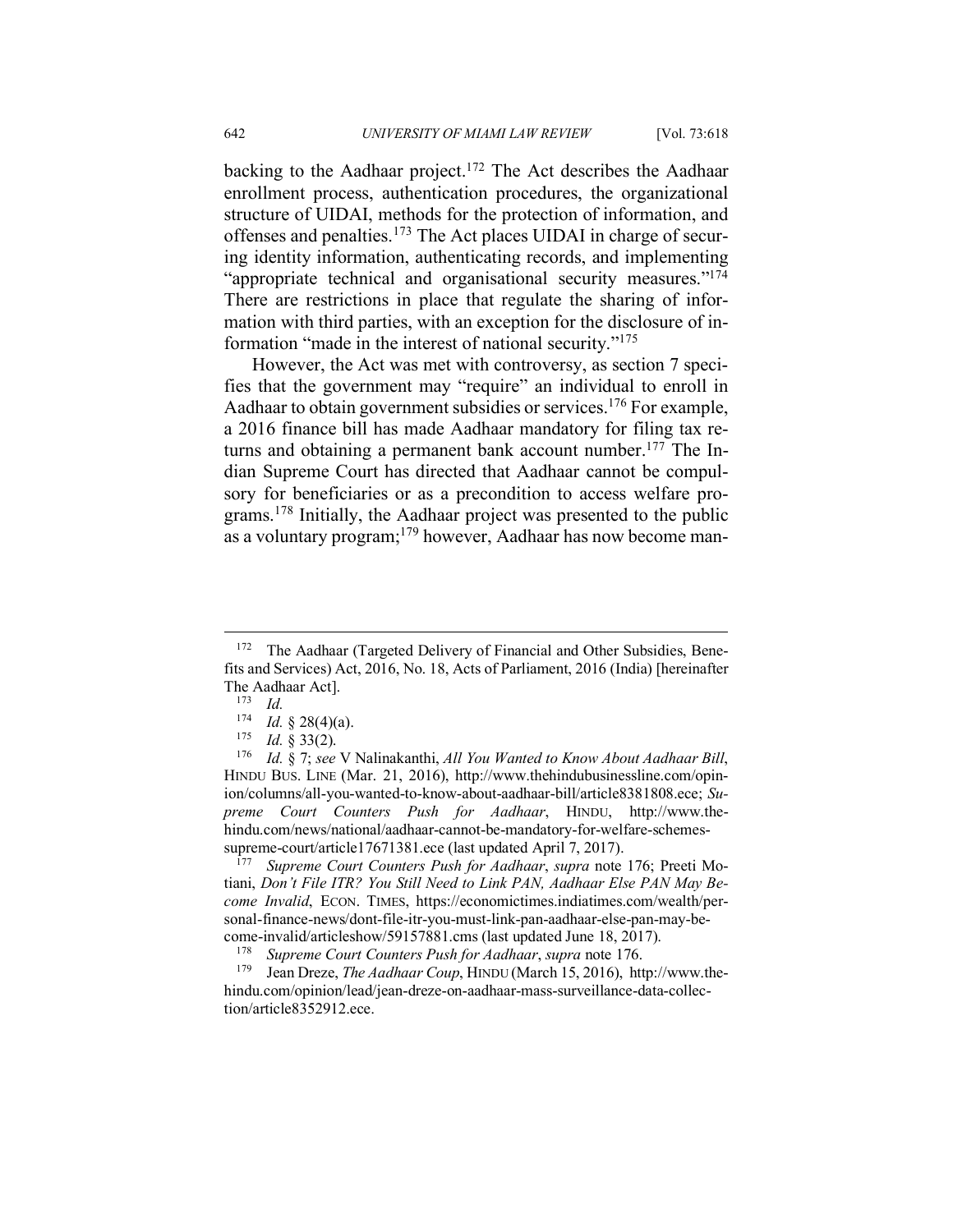datory for an ever-widening range of services such as salary payments, pensions, school enrollment and scholarships, filing income tax returns, and other welfare schemes.<sup>180</sup>

Nevertheless, the Indian Supreme Court has pushed against making Aadhaar mandatory for certain services.<sup>181</sup> Specifically, there are currently a handful of petitions challenging the government's decision to make Aadhaar cards mandatory for government services and welfare schemes, claiming the mandatory linking of Aadhaar numbers to bank accounts and cell phones is illegal and unconstitutional.182 On September 26, 2018, the Indian Supreme Court ruled on some of these petitions, declaring the mandatory linking of Aadhaar numbers with all government welfare schemes and services to be constitutional, while linking Aadhaar numbers with private services such as bank accounts, employee pension plans, or cell phone SIM cards *cannot* be a requirement. <sup>183</sup> Similar to a 2015 interim order where the Indian Supreme Court struck down the mandatory requirement of Aadhaar for private services, <sup>184</sup> the 2018 judgment will restrict Aadhaar's mandatory usage to government services only.<sup>185</sup>

 $\overline{a}$ 

<sup>183</sup> Justice K.S. Puttaswamy (Retd.) v. Union of India (*Puttaswamy II*), Writ Petition (Civil) No. 494 of 2012 1, 90–92 (Sup. Ct. India Sept. 26, 2018); Manveena Suri, *Aadhaar: India Supreme Court Upholds Controversial Biometric Database*, CNN (Sept. 26, 2018), https://www.cnn.com/2018/09/26/asia/indiaaadhaar-ruling-intl/index.html.<br><sup>184</sup> Krishnadas Rajagopal, *Right to Privacy Verdict; A Timeline of SC Hear-*

*ings*, HINDU BUS. LINE (Aug. 24, 2017), http://www.thehindubusinessline.com/ news/national/right-to-privacy-verdict-a-timeline-of-sc-hearings/article9829124. ece ("[T]he purely voluntary nature of the use of Aashaar card to access public service will continue [until] the court takes a final decision on whether Aadhaar scheme is an invasion into the right to privacy.").

<sup>185</sup> *India's Top Court*, *supra* note 136. *See generally Puttaswamy II*, Writ Petition (Civil) No. 494 of 2012.

 $\frac{180}{181}$  *Id.* 

<sup>181</sup> *Supreme Court Counters Push for Aadhaar*, *supra* note 176. 182 Dhananjay Mahapatra, *Supreme Court Reserves Verdict on Aadhaar Validity*, TIMES INDIA (May 11, 2018), https://timesofindia.indiatimes.com/india/supreme-court-reserves-verdict-on-aadhaar-validity/articleshow/64116972.cms; Samanwaya Rautray, *Aadhaar Lacks Regulatory Oversight: Supreme Court*, ECON. TIMES (May 11, 2018), https://economictimes.indiatimes.com/news/politics-and-nation/aadhaar-lacks-regulatory-oversight-supreme-court/articleshow/64117381.cms.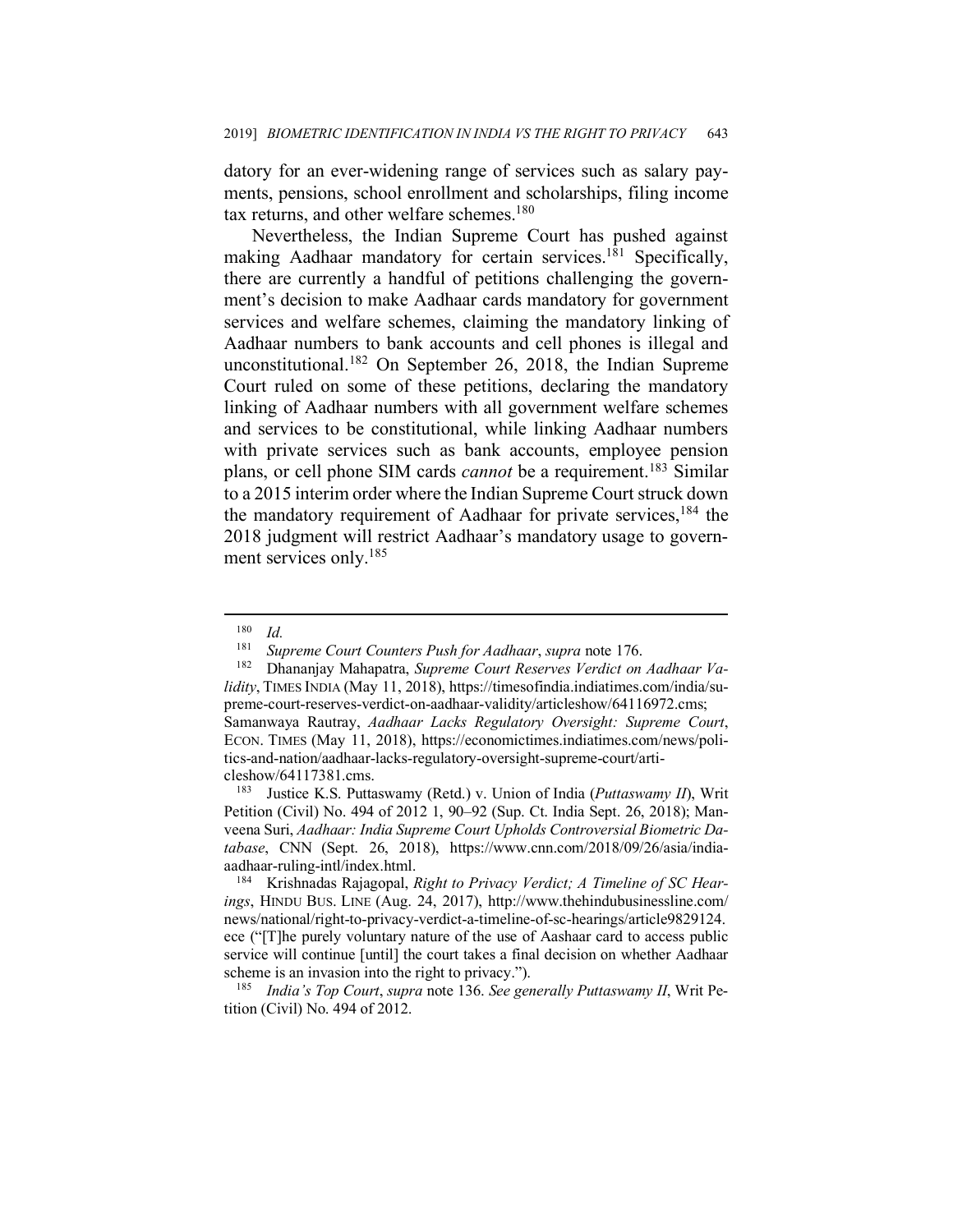#### B. *Information Collection and the Legality of the Aadhaar Act*

A primary concern is that the requirement of Aadhaar will result in mass surveillance by the government, possibly leading to breaches of confidentiality and privacy.<sup>186</sup> An identity scheme that employs mass surveillance impairs an individual's autonomy and self-development and violates the constitutional protection of privacy and human dignity.<sup>187</sup> There is no telling how the Indian government will handle such information or the political and personal consequences of government misuse of such large quantities of personal data. 188

As Justice Chandrachud explained in *Puttaswamy I*, "informational control empowers the individual to use privacy as a shield to retain personal control over information pertaining to the person."189 As per his opinion, information can be collected subject to three requirements: (1) legality—there should be the existence of law; (2) need—the aim of the law for which information is being collected is reasonable; and (3) proportionality—"the means which are adopted by the legislature are proportional to the object and needs sought to be fulfilled by the law."<sup>190</sup>

It is essential to analyze these requirements in relation to the Aadhaar Act. As previously discussed, section 7 of the Act states that in order to establish identity as a "condition for receipt of a subsidy, benefit or service," the central or state government may "*require* that such an individual undergo authentication, or furnish proof of possession of an Aadhaar number."191 This provision opens the door for the government to require Aadhaar registration for beneficiaries, which the Supreme Court has already pushed against.<sup>192</sup>

Additionally, the Act was passed in Parliament as a money bill (a draft law that contains provisions concerning the regulation of a tax, lending money to the Government of India, or withdrawal of

<sup>&</sup>lt;sup>186</sup> Dreze, *supra* note 179.<br><sup>187</sup> INDIA CONST. pmbl. (recognizing human dignity in the Constitution); Asrani-Dann, *supra* note 54, at 87.<br><sup>188</sup> Asrani-Dann, *supra* note 54, at 87–88.<br><sup>189</sup> *Puttaswamy I* Writ Petition (Civil) No

*Puttaswamy I*, Writ Petition (Civil) No. 494 of 2012 1, 201 (Sup. Ct. India Aug. 24, 2017).

 $\frac{190}{191}$  *Id.* at 264.

The Aadhaar Act, 2016, No. 18, Acts of Parliament, 2016,  $\S 7$  (India) (emphasis added).

<sup>192</sup> *See* Rajagopal, *supra* note 184.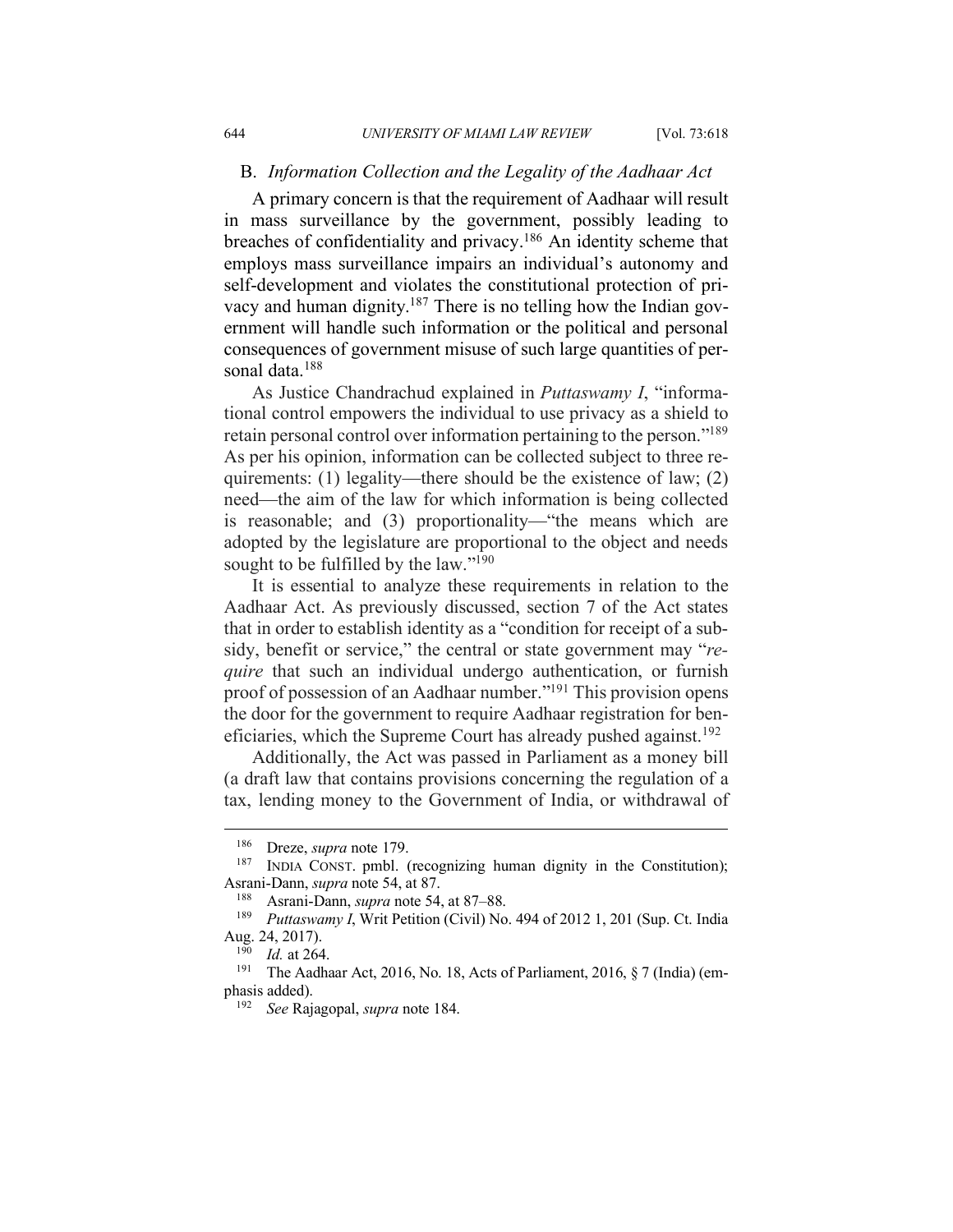money from the Consolidated Fund of India), which has been challenged as unconstitutional because the Act contains provisions unrelated to government taxation and expenditure.<sup>193</sup> This leads us to question Justice Chandrachud's first requirement—is the Act even legal?194 According to the recent September 2018 Indian Supreme Court decision in *Puttaswamy II*, it is.<sup>195</sup> In the judgment, the Court declared that Aadhaar could legally be brought in as a money bill.<sup>196</sup>

Nevertheless, it is essential to consider the Act's need and proportionality, which are directly related to requirements two and three. While the aim of the Act is a reasonable one—to provide every Indian with a unique identity number that enables a fair and equitable distribution of benefits and subsidies—the use of biometric information is not a reasonable means of data collection. Along with being unreasonable, the means of data collection are not proportional to the object or needs of the law.

## C. *Biometric Data Collection*

Biometric information is the collection of data that is intrinsic to each person, such as fingerprints, retina scans, voice analysis, DNA analysis, or facial recognition.<sup>197</sup> The appeal of biometric information is that it is hard to falsify; however, there are serious concerns on the efficacy of biometric analysis.198 The technology is not foolproof—any biometric authentication process is prone to error.<sup>199</sup> For example, manual laborers may encounter problems with fingerprint scanning, as their hands may be worn or change over time.<sup>200</sup> In fact, fingerprint scanning has a false rejection rate of eleven percent (11%). 201

<sup>193</sup> Suhrith Parthasarahy, *What Exactly Is a Money Bill?*, HINDU, http://www.thehindu.com/opinion/lead/what-exactly-is-a-money-bill/article1737 2184.ece (last updated Feb. 27, 2017).<br><sup>194</sup> *Puttaswamy I*, Writ Petition (Civil) No. 494 of 2012 at 264.<br><sup>195</sup> *Puttaswamy II*, Writ Petition (Civil) No. 494 of 2012 1.487

*Puttaswamy II*, Writ Petition (Civil) No. 494 of 2012 1, 487 (Sup. Ct. India Sept. 26, 2018).

<sup>196</sup> *Id*. 197 Asrani-Dann, *supra* note 54, at 75–76. 198 *Id.* at 81–82. 199 *Id.* 

<sup>200</sup> *Id.* at 81; McKenna, *supra* note 118, at 755. 201 Asrani-Dann, *supra* note 54, at 82.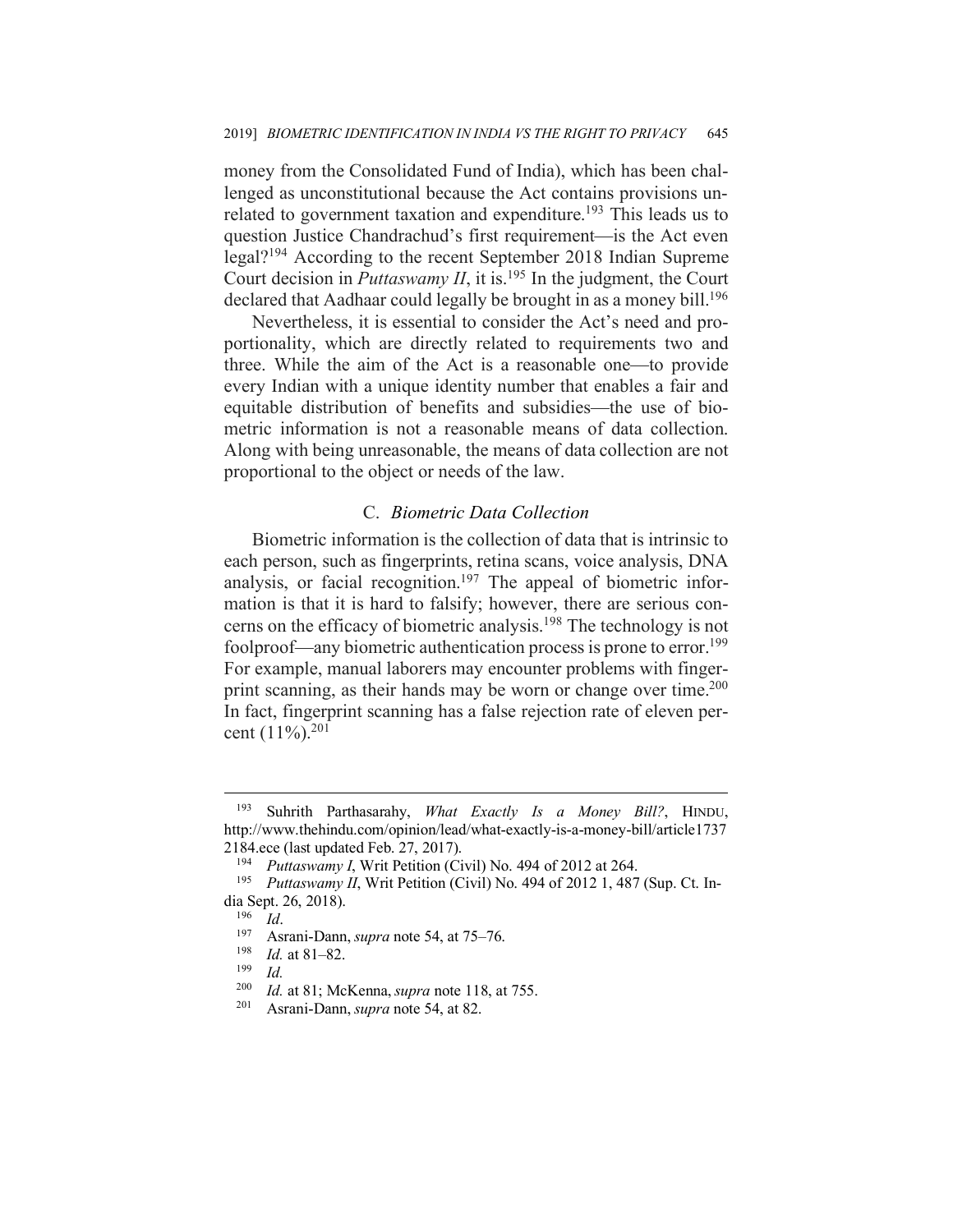Because biometric schemes are expensive, there is a greater tendency towards data sharing among organizations, leading to a larger interconnected web of personal information.202 Even though other countries have implemented successful ID card schemes, most do not use biometric identifiers or have multiple applications.203 UIDAI can still reach its goal of creating a database of every Indian citizen with the use of demographic information. Other options include storing biometric information on an offline terminal, where the information is not stored in a single centralized online database, or using smartcards, where biometric information is kept directly on the card itself.204 These alternatives present fewer security concerns and are more reasonable methods of data collection and storage.<sup>205</sup>

## D. *Constitutional Challenge Analysis*

Contrary to the Indian Supreme Court's findings in *Puttaswamy I* and *II*, the Aadhaar system is unconstitutional and a violation of privacy rights. Informational privacy is a facet of the right to privacy.206 While there exists a sensitive balance between individual interests and legitimate concerns of the state, the Indian government would have a difficult time establishing a compelling state interest that would outweigh the protection of privacy rights. A legitimate aim of the state would include, for instance, protecting national security, preventing and investigating crime, encouraging innovation and the spread of knowledge, and/or preventing the dissipation of social welfare benefits.<sup>207</sup> While these state interests are of importance, a constitutionally protected right should take precedence over such state aims.

<sup>202</sup> *Id.* at 77. 203 *Id.* at 69 (countries such as Belgium, Greece, Luxembourg, Germany, France, Portugal, and Spain all have official, compulsory national ID cards). 204 Kritika Bhardwaj, *The Mission Creep Behind the Aadhaar Project*, WIRE

<sup>(</sup>Sept. 2, 2016), https://thewire.in/63223/the-mission-creep-behind-the-uidaiscentralisation-ideology/.

 $\frac{205}{206}$  *Id.* 

*Puttaswamy I*, Writ Petition (Civil) No. 494 of 2012 1, 201 (Sup. Ct. India Aug. 24, 2017).

<sup>207</sup> *Id.* at 265.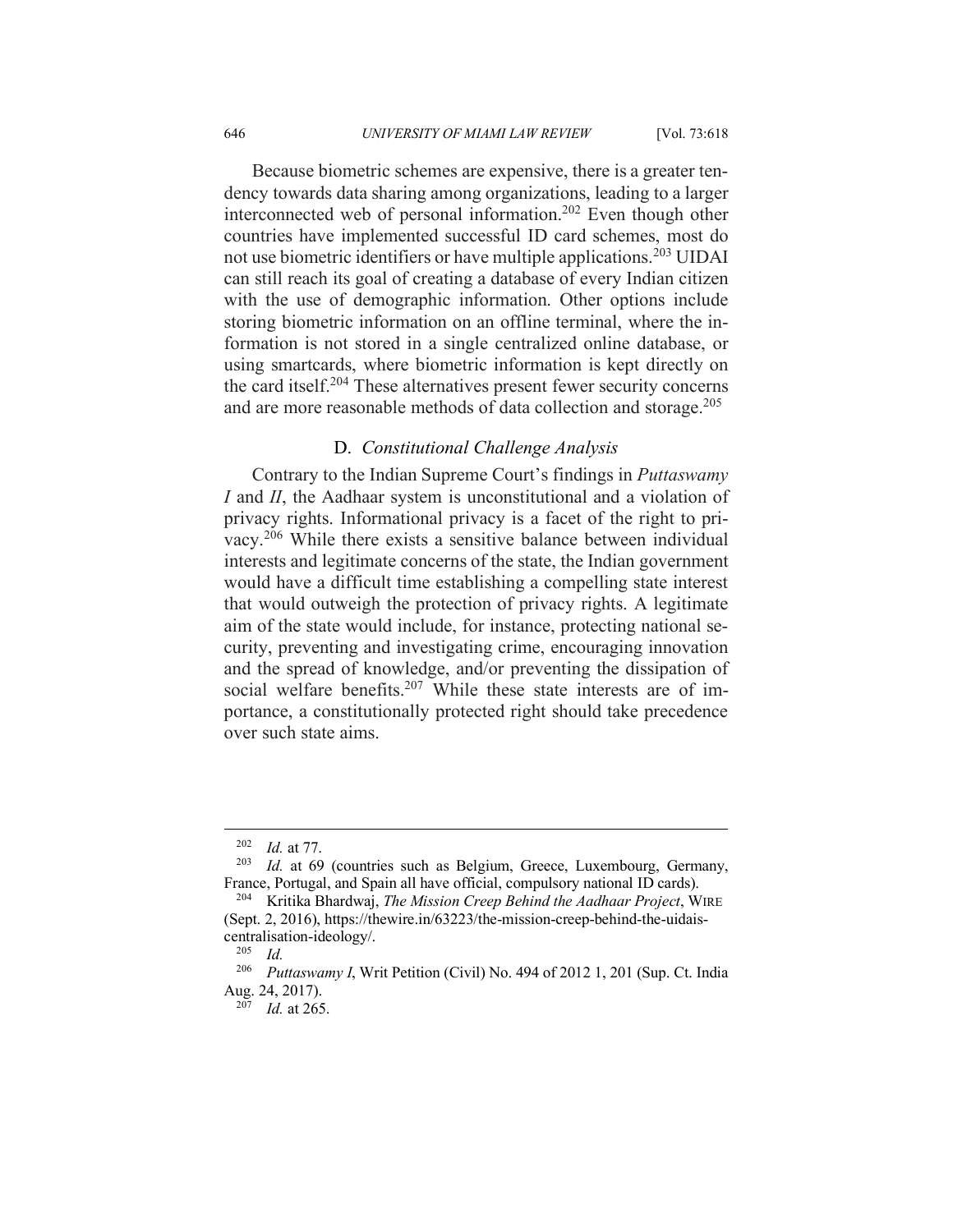While it has been argued that the Aadhaar Act violates the Indian Constitution under Article 14 (right to equal protection), <sup>208</sup> Article 19(1)(d) (right to move freely),<sup>209</sup> Article 19(1)(g) (right to practice any profession, occupation, trade or business), <sup>210</sup> and Article 21 (right to life and personal liberty), $2^{11}$  the Indian Supreme Court has declared the Act constitutional. Article 141 of the Indian Constitution states the following: "The law declared by the Supreme Court shall be binding on all courts within the territory of India. $1212$  This ensures that the Supreme Court of India may pass a decree or order as is necessary for doing justice in any cause or matter before it, and any decree or order passed is enforceable throughout all of India.<sup>213</sup>

However, despite the fact that the Supreme Court's ruling is binding, Article 13(2) of the Indian Constitution may provide a legal mechanism to declare the Aadhaar Act unconstitutional. Article 13(2) declares that "the State shall not make any law which takes away or abridges the rights conferred by [Part III (Fundamental Rights)] and any law made in contravention of this clause shall, to the extent of the contravention, be void."214 Therefore, a law that enables the collection of identity data without adequate safeguards violates the right to privacy under Article 21 (which is included in Part III of the Indian Constitution) and should be declared void under Article 13(2). Under this analysis, the Act should have been declared unconstitutional by the *Puttaswamy I* court.

 $\overline{\phantom{a}}$ 

<sup>208</sup> *The Aadhaar Debate: 'The State Has No Right of Eminent Domain on the Human Body*,*'* WIRE (Apr. 28, 2017), https://thewire.in/129622/aadhaar-incometax-supreme-court/ (arguing that forcing taxpayers to enroll in Aadhaar violates the constitutional guarantees of equal protection under Article 14).<br><sup>209</sup> *Puttaswamy I*, Writ Petition (Civil) No. 494 of 2012 at 19.<br><sup>210</sup> Asheeta Regidi, *SC Stay on Aadhaar-PAN Linkage: There Is Still Hope for* 

*Privacy, Section 139AA Detractors*, FIRST POST (June 12, 2017), http://www.firstpost.com/india/sc-stay-on-aadhaar-pan-linkage-there-is-still-hope-for-privacysection-139aa-detractors-3543917.html (discussing the argument that the mandatory linkage of Aadhaar to permanent account numbers violates the right to freedom of profession).

<sup>&</sup>lt;sup>211</sup> *See generally Puttaswamy I*, Writ Petition (Civil) No. 494 of 2012 at 1–5.<br><sup>212</sup> INDIA CONST art 141

<sup>212</sup> INDIA CONST. art. 141. 213 *Id.* art. 142. 214 *Id*. art. 13 § 2.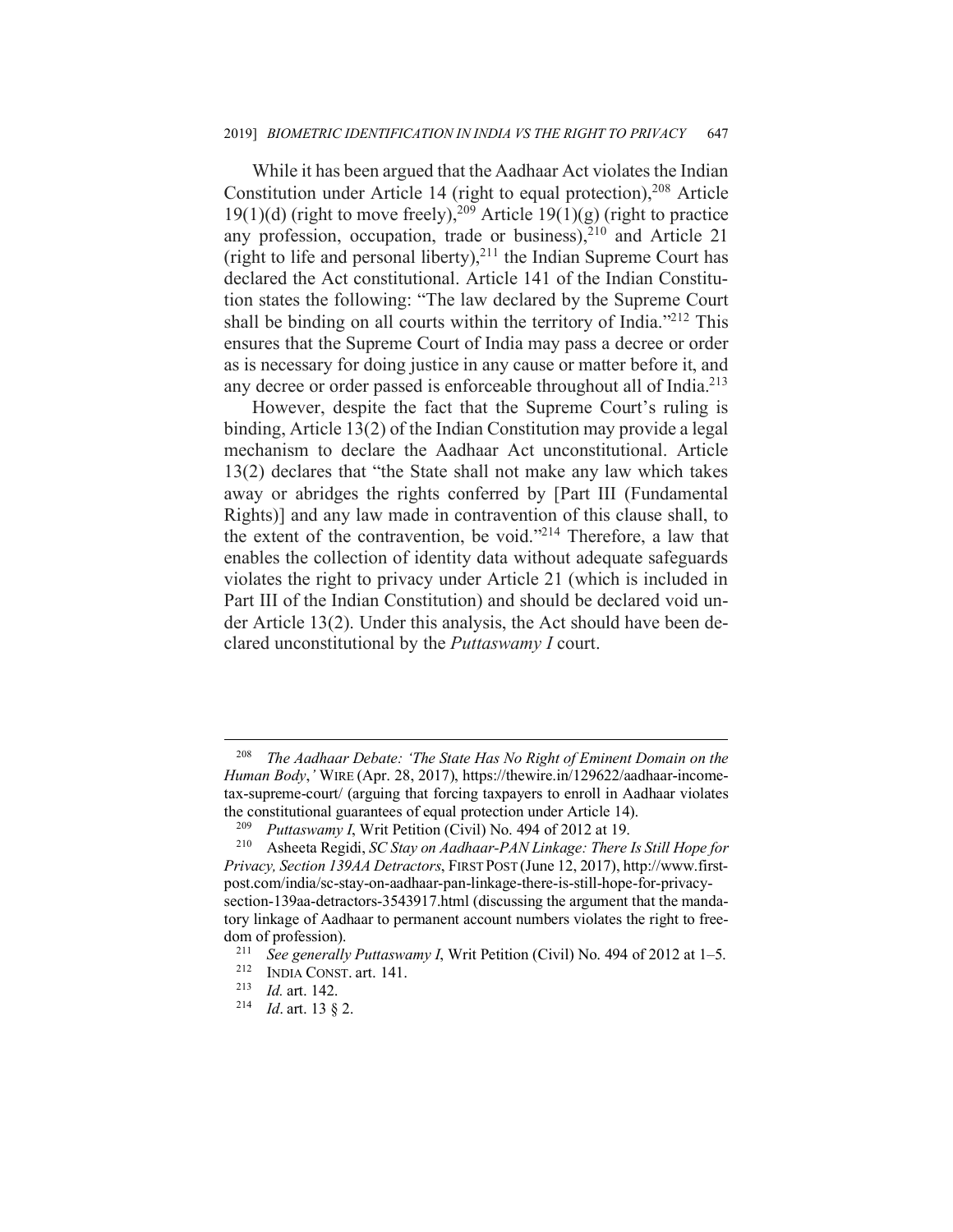#### E. *New Legislative Proposals*

Even though the Aadhar Act has been declared constitutional, there should be safeguards to the system. The portions of the *Puttaswamy I* judgment that discuss data protection and privacy state that "any collection of personal information that would impact privacy must have a law to back it."215 Accordingly, in order to ensure the success of Aadhaar, India must pass comprehensive privacy legislation that provides "judicial remedies and other enforcement mechanisms for preventing privacy violations."216 Considering that the right to privacy has been declared a protected right under the Indian Constitution, this task should be made easier. 217

New legislation should include the following: (1) methods for which individuals can object to the use of certain personal information; (2) explanations regarding exactly how personal information is going to be used; (3) third party oversight of UIDAI; (4) transparency of new developments, practices, and policies; and (5) prompt judicial review of situations where information was improperly used or obtained. <sup>218</sup>

Additionally, different agencies and service providers should be prevented from data sharing. The interloping of data between organizations would leave an electronic trail of an individual's activities and records and allow information collected for one purpose to be used for altogether different purposes. <sup>219</sup> For example, interlinking of databases could occur if, when applying for a job, an employer could access medical records, banking information, or voter registration of a potential employee. Personal data should be limited or kept relevant to its purpose and used to the extent necessary for that purpose. Finally, individuals should be able to request and obtain information concerning their personal data and have a means of challenging that data. If the challenge is successful, the data should be modified or erased.

 $\overline{\phantom{a}}$ 

<sup>215</sup> Prasanna S, *supra* note 170. 216 McKenna, *supra* note 118, at 734. 217 *See generally Puttaswamy I*, Writ Petition (Civil) No. 494 of 2012 1, 262 (Sup. Ct. India Aug. 24, 2017).

<sup>218</sup> *Contra* The Aadhaar Act, 2016, No. 18, Acts of Parliament, 2016, § 47(1) (India) (prohibiting a complaint from being admitted before a court unless it has been filed by the UIDAI authority). 219 Asrani-Dann, *supra* note 54, at 77.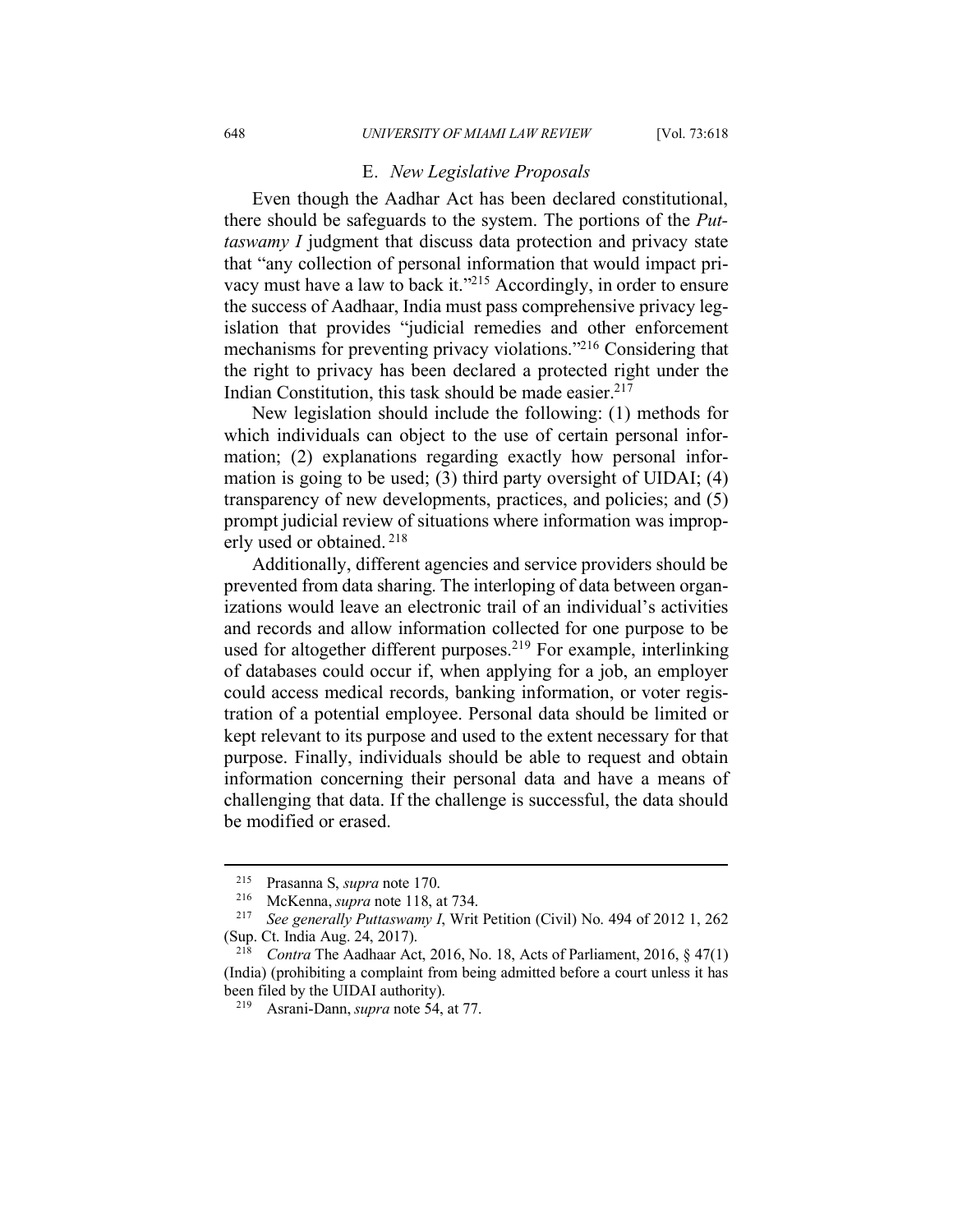## V. IMPLICATIONS OF AN AADHAAR-LIKE SYSTEM IN THE UNITED STATES

The United States has historically rejected attempts to create a national ID system. <sup>220</sup> While the United States does issue Social Security numbers and stores biometric information in the criminal database, there is no universal biometric database from which to pull information. <sup>221</sup> With the growth of interconnected technology, it is important to address the consequences of a system like Aadhaar in the United States if an equivalent system were to be implemented.

Because an Aadhaar ID is technically voluntary for privatized services, it is essential to consider how disclosing personal information to a third party affects one's privacy rights. Even though the Aadhaar Act provides certain safeguards, <sup>222</sup> there are risks associated with the voluntary disclosure of information. For example, in *United States v. Miller*, it was determined that there is no reasonable expectation of privacy in bank records disclosed to a third party when done in the ordinary course of business.<sup>223</sup> In that case, the government was able to gain access to the individual's bank records even though they were confidential.<sup>224</sup> Similarly, voluntarily disclosing information to an agency like UIDAI may waive any reasonable expectation of privacy.

While the United States government may assert that the voluntary disclosure of information is not protected by the Fourth Amendment, one can argue that, in practice, the use of a national ID card may not actually be voluntary. As seen with the Aadhaar cards, the government can require ID cards to be mandatory in order to access certain welfare services or file income tax returns. When considering the services that demand an Aadhaar card, such disclosure of information is not voluntary in any meaningful sense of the word, but a requirement. Therefore, unlike the holding in *Miller*, the U.S.

<sup>220</sup> *Id.* at 69. 221 Anumeha Yadav, *Despite the Comparisons, India's Aadhaar Project Is Nothing Like America's Social Security Number*, SCROLL (Dec. 20, 2016), https://scroll.in/article/823570/despite-the-comparisons-indias-aadhaar-project-

is-nothing-like-americas-social-security-number. 222 *See, e.g.*, The Aadhaar Act, 2016, No. 18, Acts of Parliament, 2016, § 29(1)(a) (India) ("No core biometric information collected or created under this Act shall be—shared with anyone for any reason whatsoever[.]").<br><sup>223</sup> 425 U.S. 435, 441–42 (1976).<br><sup>224</sup> *Id.* at 438.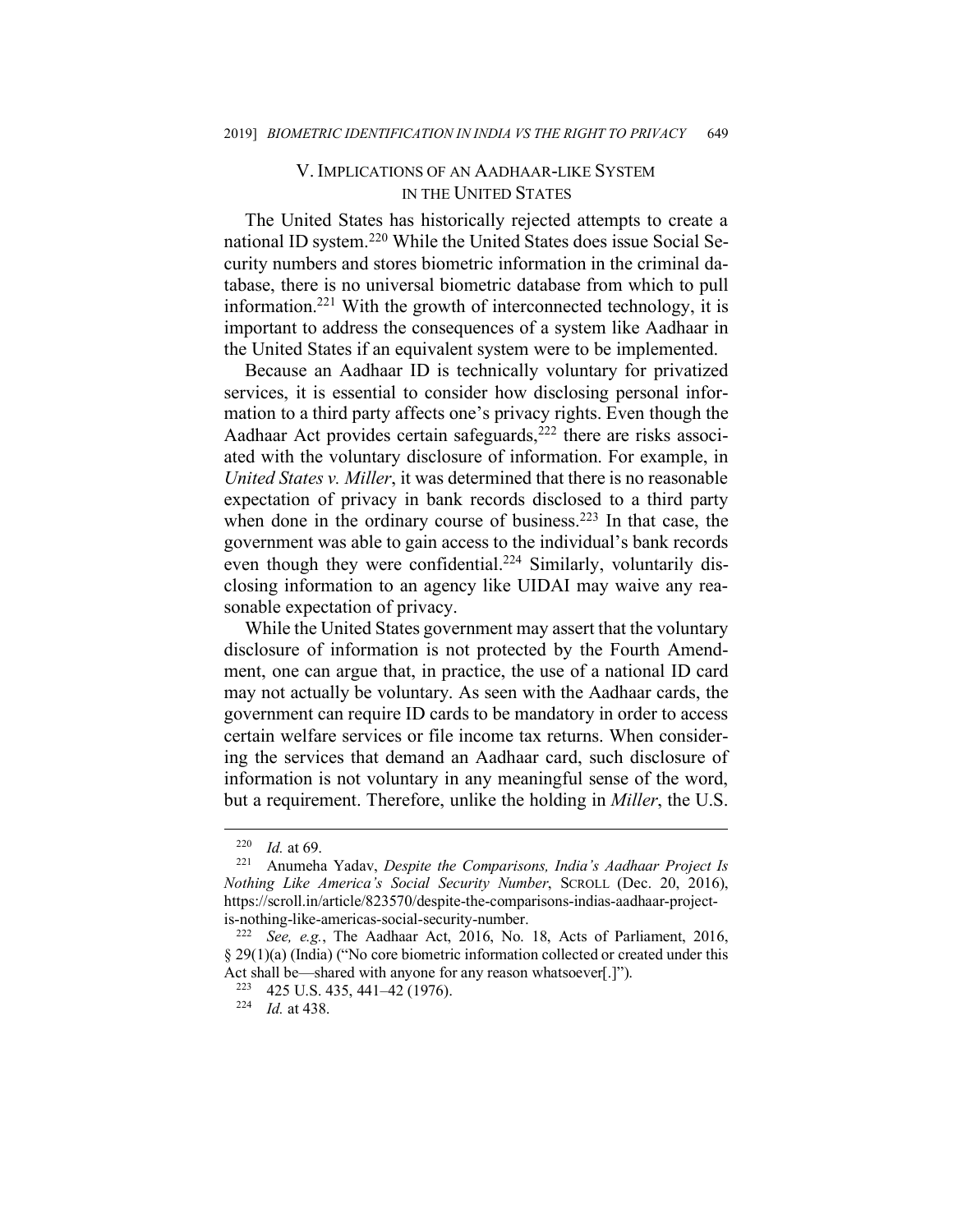government would fail in arguing that voluntarily providing information to a third party in order to obtain an ID card should not be granted Fourth Amendment protections.

If a national ID system were to be implemented in the United States, the government would be able to gain access to an individual's confidential information (even the Aadhaar Act has a provision that allows disclosure of information in the "interest of national security").225 Access to such information would implicate the Fourth Amendment, as there is a reasonable expectation of privacy when disclosing personal information.226 As Justice Sotomayor stated in *United States v. Jones*, "I would not assume that all information voluntarily disclosed to some member of the public for a limited purpose is, for that reason alone, disentitled to Fourth Amendment protection."227 The government's use of personal information to monitor someone's actions, habits, and communication is a violation of the Fourth Amendment unless the Amendment's requirements were satisfied, as it creates a comprehensive picture of that person's life. 228

The gathering of biometric information into large databases has been a growing concern in the United States. <sup>229</sup> It has been argued that biometric ID cards contain information so personal to one's body (iris scans, facial recognition, and fingerprints), that protection extends beyond one's body and to the cards, making a violation of a card's information a personal privacy violation.<sup>230</sup> In 2017, the Indian Supreme Court considered two writ petitions pending before it concerning the right to bodily autonomy, claiming the collection of biometric information under Aadhaar constitutes bodily intrusion

<sup>&</sup>lt;sup>225</sup> The Aadhaar Act, 2016, No. 18, Acts of Parliament, 2016, § 33(2) (India).

<sup>&</sup>lt;sup>226</sup> *Miller*, 425 U.S. at 448–50 (Brennan, J., dissenting).<br><sup>227</sup> 565 U.S. 400, 418 (2012) (Sotomayor, J., concurring).<br><sup>228</sup> *Id.* at 415.<br><sup>229</sup> See Kartikay Mehrotra, *Tech Companies Are Pushing Back Against Biometric Privacy Laws*, BLOOMBERG BUSINESSWEEK (July 19, 2017), https://www.bloomberg.com/news/articles/2017-07-20/tech-companies-are-push ing-back-against-biometric-privacy-laws.

Before Aadhaar-PAN Verdict, A Lively Debate over Bodily Autonomy and *Living with Dignity*, WIRE (May 3, 2017), https://thewire.in/131698/beforeaadhaar-pan-card-verdict-debate-over-bodily-autonomy-and-living-a-dignifiedlife/ [hereinafter *Before Aadhaar-PAN Verdict*].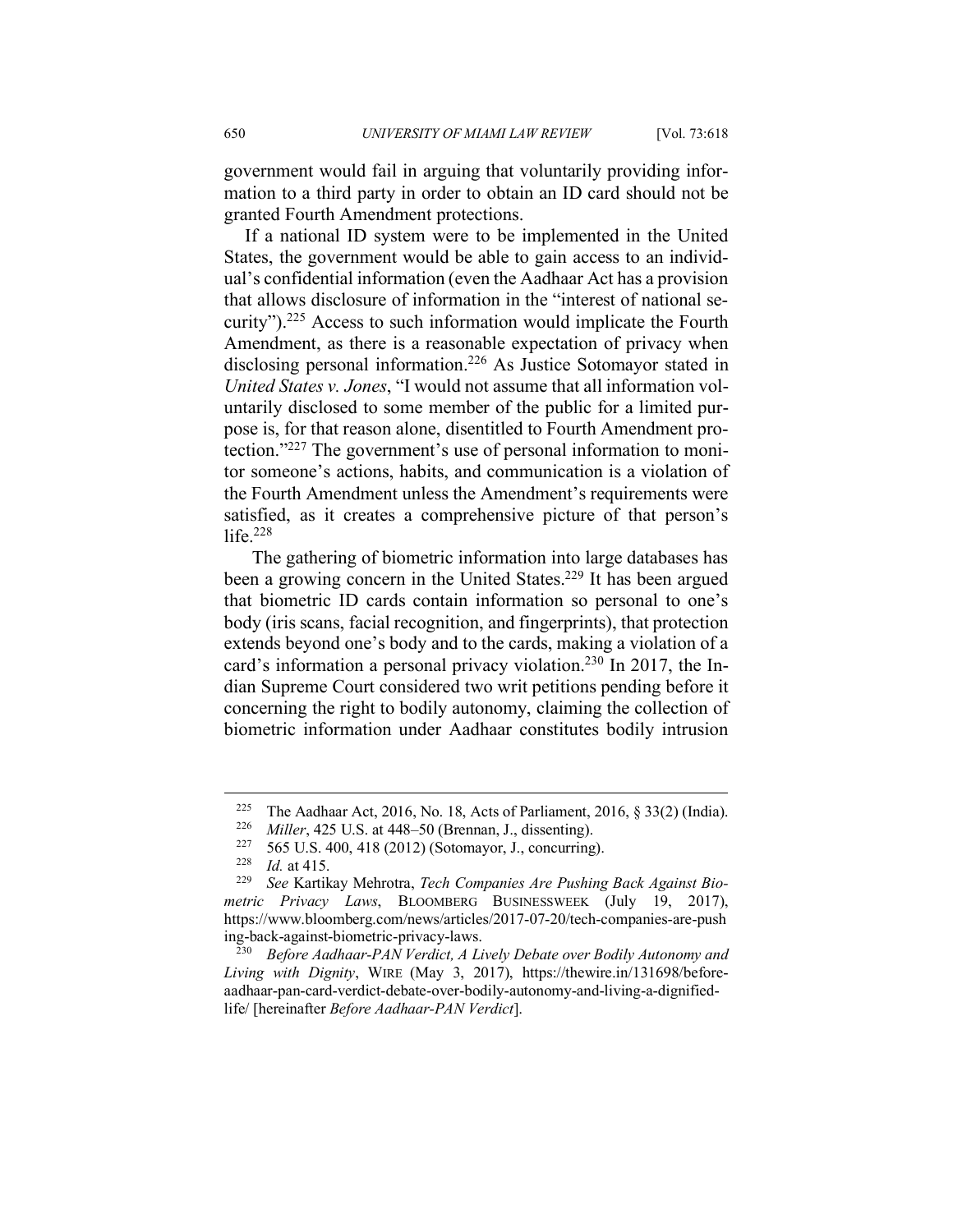under Article  $21^{231}$  The petitions argued that unless there is a compelling state interest, such as identifying a murder suspect or border control, the use of biometric information should be narrowly tailored and not be permitted as a "24/7 tracking system."232 Because of the potential misuse of biometric information, certain states in the United States have enacted privacy laws protecting the collection and use of biometric information by companies.233 While the Federal Bureau of Investigation and Customs and Border Patrol have been permitted to collect and access biometric information, there has yet to be a nationwide collection system. 234

Data sharing is also an issue, as data commoditization has created an entire industry around the buying and selling of personal information. <sup>235</sup> As stated in *Riley v. California* (which extended Fourth Amendment protection to cell phones), technology allows individuals to carry massive amounts of data that is stored in one central location, such as a cell phone.<sup>236</sup> Similarly, information that is gathered and stored in one centralized database and shared between agencies and service providers should also be afforded Fourth Amendment protections. A centralized database is similar to a cell phone—large amounts of information are stored in one location, giving the government free reign to use and explore that data. Not only is this information at risk in the state's hands, but private actors may be able to gain access to the database via hacking, such as the recent reports of unauthorized access of the UIDAI system.<sup>237</sup>

Normalization of the collection, use, and synchronization of data is dangerous. When citizens become accustomed to the government

<sup>231</sup> *Id.*; *see Puttaswamy II*, Writ Petition (Civil) No. 494 of 2012 1, 221–22 (Sup. Ct. India Sept. 26, 2018).

<sup>232</sup> *Before Aadhaar-PAN Verdict*, *supra* note 230.

<sup>233</sup> Mehrotra, *supra* note 229 (discussing Illinois' passage of the Biometric Information Privacy Act of 2008 to regulate the commercial use of finger, iris, and facial scans).<br> $\frac{^{234}}{1d}$ .<br> $\frac{^{235}}{16}$  Rhand

<sup>235</sup> Bhandari & Sane, *supra* note 162, at 8. 236 134 S. Ct. 2473, 2493 (2014).

<sup>237</sup> *See* Khaira, *supra* note 146; *see also* Mayur Shetty, *Aadhaar Cyber Hit Will Cause Incalculable Loss*, TIMES INDIA (Jan. 10, 2018), https://timesofindia.indiatimes.com/india/aadhaar-cyber-hit-will-cause-incalculable-loss/articleshow/62436726.cms.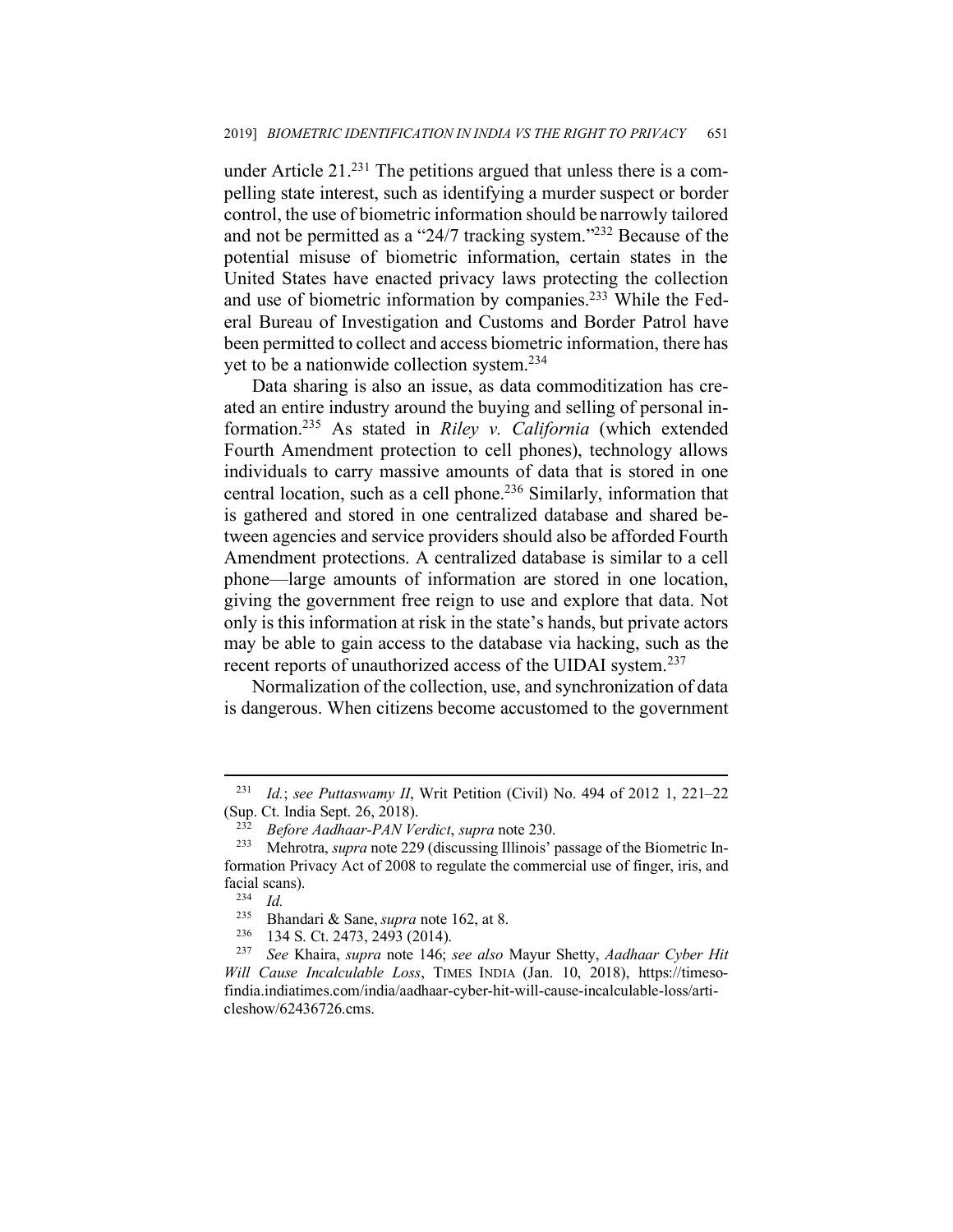requiring the collection of sensitive personal data, they become desensitized to the experience.<sup>238</sup> It then becomes the norm for the state to monitor and collect information about one's life and preferences, leading to an Orwellian<sup>239</sup> way of life where state surveillance is omnipresent. <sup>240</sup> It is essential to a democratic form of government to allow citizens to speak their mind and dissent without fear of retribution from the state.<sup>241</sup> If the public fears the monitoring and storing of their views, they will engage in self-censorship and be less likely to express a "contrarian or controversial view point."<sup>242</sup>

Additionally, private actors may take advantage of such a system. For example, one wealthy neighborhood in India requires all labor and domestic workers to have an Aadhaar card.<sup>243</sup> The residents felt it was a cheaper and more reliable way of controlling surveillance of the neighborhood, rather than a police verification process.244 However, allowing private actors to take on a police role could lead to discrimination, isolation, and profiling of minority groups.

The implementation of a national ID system in the United States would have grave consequences to personal privacy rights. The Aadhaar system should serve as a lesson to the United States about how a purportedly "pro-poor, pro-development," and "anti-corruption" mechanism can result in mass surveillance, mandatory enrollment, and dangerous hacking.<sup>245</sup> To maintain a liberal democratic society that values and upholds privacy rights, the United States

<sup>238</sup> SURVEILLANCE, PRIVACY, AND SECURITY: CITIZENS' PERSPECTIVES 217

<sup>(</sup>Michael Friedewald et al. eds., 2017). 239 *See* Charlotte Ahlin, *The Meaning of 'Orwellian' Is More Complicated than You Think — and It's Extremely Relevant to Modern Politics*, BUSTLE (May 24, 2018), https://www.bustle.com/p/the-meaning-of-orwellian-is-more-complicated-than-you-think-its-extremely-relevant-to-modern-politics-9118383 (describing modern understandings of the term "Orwellian" as being associated with totalitarian governments, constant surveillance, and limits to personal freedom). *See generally* GEORGE ORWELL, 1984 (1949).

<sup>240</sup> *See* Ahlin, *supra* note 239; *see also* ORWELL, *supra* note 239, at 4 (describing government surveillance of citizens via television). 241 *See* Bhandari & Sane, *supra* note 162, at 10. 242 *Id*. 243 Kalyani Menon Sen, *Aadhaar: Wrong Number, or Big Brother Calling?*,

<sup>11</sup> SOCIO-LEGAL REV. 85, 105 (2015).

 $\frac{244}{245}$  *Id.* 

<sup>245</sup> Shah, *supra* note 122, at 28; *see also* Shetty, *supra* note 237.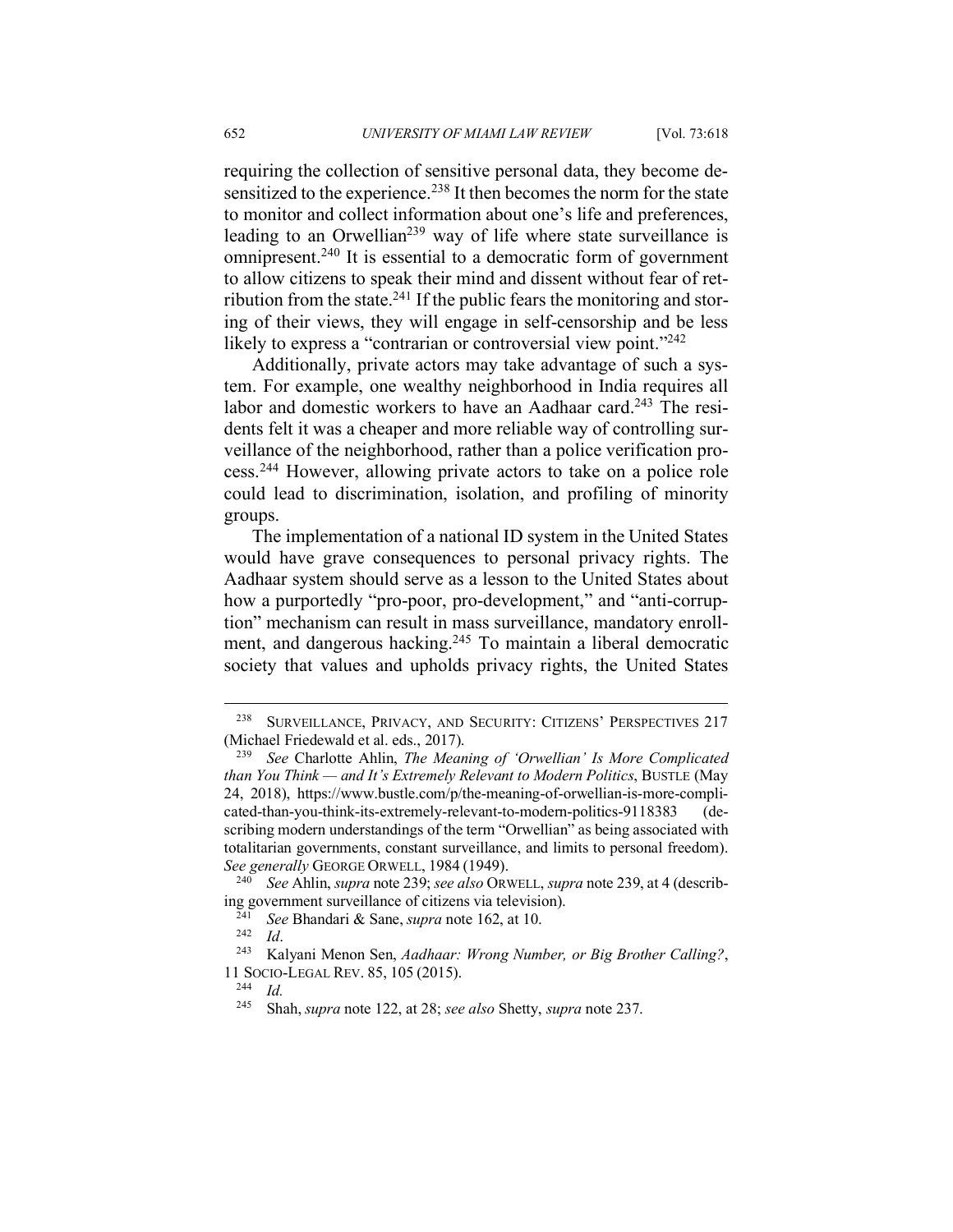should avoid proposing such a system, no matter how beneficial and convenient it may seem.

#### **CONCLUSION**

In 2018, the Indian Supreme Court considered several petitions submitted in prior years addressing the mandatory use of Aadhaar and the overarching matter of citizens' right to privacy.<sup>246</sup> In the 2018 *Puttaswamy II* judgment, the Court declared Aadhaar to be constitutional and ruled that Aadhaar can be a mandatory requirement for government services.<sup>247</sup> However, the mandatory linkage of Aadhaar numbers to bank accounts and other private services is unconstitutional.248 If the Indian Supreme Court had stricken down the Aadhaar Act as an unconstitutional violation of privacy rights, the Act might have been amended and re-implemented with greater privacy protections. By the Court permitting the mandatory linkage of Aadhaar to government services, the program will become the most essential and pervasive identity proof in India—the one number that connects citizens and residents to all governmental agencies.249 While Aadhaar may create a more efficient distribution of services, it also exposes a vast number of Indians to cybercrime and potential privacy violations.250

However, considering that most Indians have already registered for Aadhaar, <sup>251</sup> the government may continue to incentivize Aadhaar linkages by creating persuasive and innovative ways to encourage the voluntary linkage of Aadhaar identities to private schemes. Even if this is the case, universal Aadhaar participation would not be the grimmest outcome (considering the benefits that

<sup>246</sup> Rajagopal, *supra* note 184; *India's Top Court*, *supra* note 136; *Like It or Not, Aadhaar Will Be the Basis of Your Life in 2018*, ECON. TIMES, https://economictimes.indiatimes.com/news/politics-and-nation/like-it-or-not-aadhaar-willbe-the-basis-of-your-life-in-2018/articleshow/62303979.cms (last updated Dec. 30, 2017) [hereinafter *Aadhaar Will be the Basis of Your Life*].

*Puttaswamy II*, Writ Petition (Civil) No. 494 of 2012 1, 90–92 (Sup. Ct. India Sept. 26, 2018); *India's Top Court*, *supra* note 136.

<sup>248</sup> *Puttaswamy II*, Write Petition (Civil) No. 494 of 2012 at 90–92; *India's Top Court*, *supra* note 136.

<sup>249</sup> *Aadhaar Will Be the Basis of Your Life*, *supra* note 246. 250 *Id.*

<sup>251</sup> Kumar, *supra* note 128.